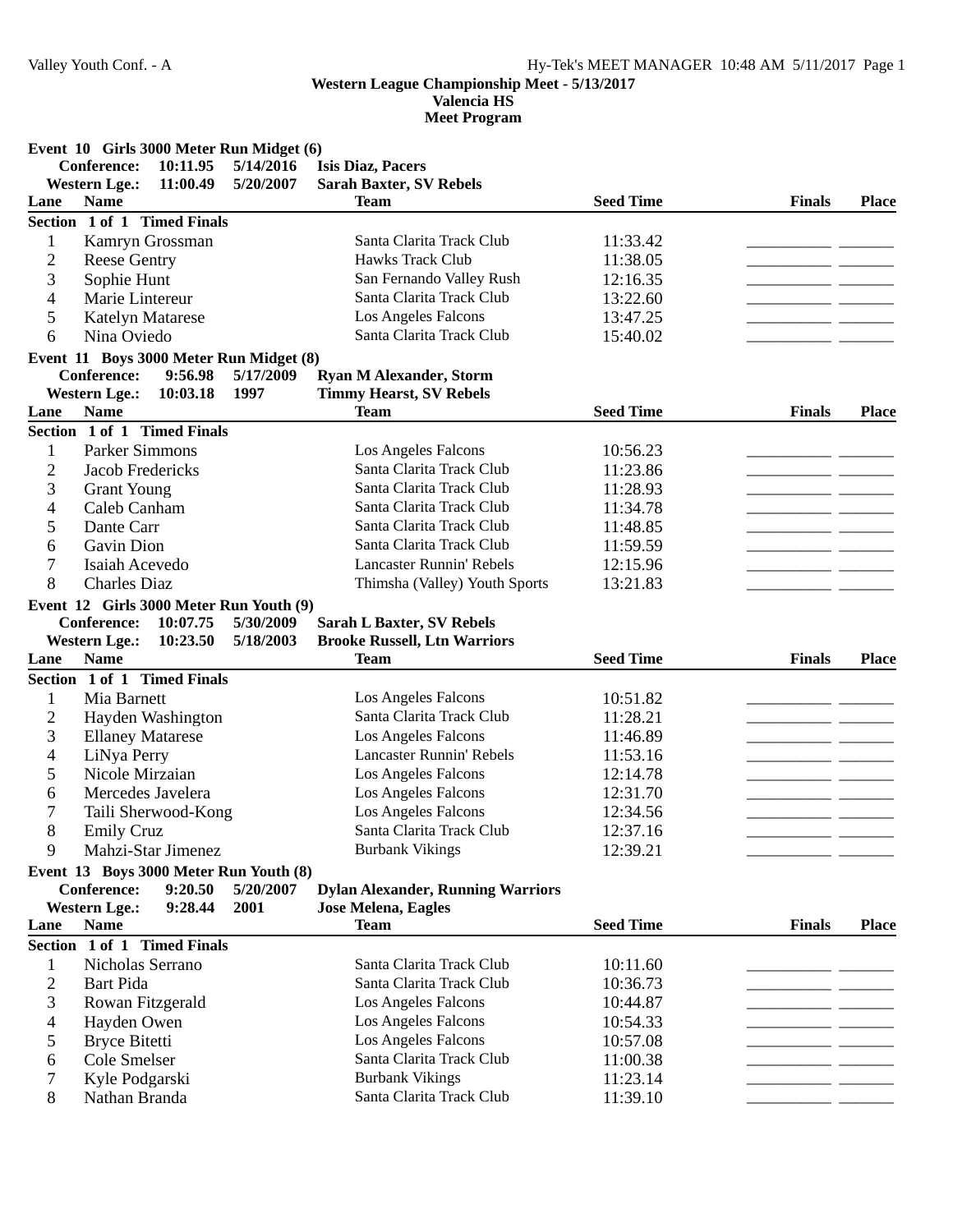**Valencia HS**

**Meet Program**

**Event 15 Boys 3000 Meter Run Intermediate (4)**

|                | <b>Conference:</b>                             | 9:27.17 | 5/19/2002              | <b>Jason Pedersen, SV Rebels</b>                              |                  |               |              |
|----------------|------------------------------------------------|---------|------------------------|---------------------------------------------------------------|------------------|---------------|--------------|
|                | <b>Western Lge.:</b>                           | 9:27.17 | 2002                   | <b>Jason Pedersen, SV Rebels</b>                              |                  |               |              |
| Lane           | <b>Name</b>                                    |         |                        | <b>Team</b>                                                   | <b>Seed Time</b> | <b>Finals</b> | <b>Place</b> |
|                | Section 1 of 1 Timed Finals                    |         |                        |                                                               |                  |               |              |
| 1              | <b>Blake Gallardo</b>                          |         |                        | Santa Clarita Track Club                                      | 9:59.49          |               |              |
| 2              | Thomas A Anderson                              |         |                        | Santa Clarita Track Club                                      | 10:31.49         |               |              |
| 3              | Ethan Wesley                                   |         |                        | Santa Clarita Track Club                                      | 10:36.12         |               |              |
| 4              | <b>Brody Chouinard</b>                         |         |                        | Santa Clarita Track Club                                      | 11:25.85         |               |              |
|                | Event 17 Men 3000 Meter Run Young (1)          |         |                        |                                                               |                  |               |              |
| Lane           | <b>Name</b>                                    |         |                        | <b>Team</b>                                                   | <b>Seed Time</b> | <b>Finals</b> | <b>Place</b> |
|                | Section 1 of 1 Timed Finals                    |         |                        |                                                               |                  |               |              |
| 1              | Joshua Anderson                                |         |                        | Santa Clarita Track Club                                      | 10:30.30         |               |              |
|                | Event 18 Girls 80 Meter Hurdles 30" Midget (6) |         |                        |                                                               |                  |               |              |
|                | <b>Conference:</b>                             | 12.35   | 6/5/2010               | Sasha Goff, Heat                                              |                  |               |              |
|                | <b>Western Lge.:</b>                           | 12.86   | 5/23/2004              | <b>Tayler Johnson, United Track</b>                           |                  |               |              |
| Lane           | <b>Name</b>                                    |         |                        | <b>Team</b>                                                   | <b>Seed Time</b> | <b>Finals</b> | <b>Place</b> |
|                | Section 1 of 1 Timed Finals                    |         |                        |                                                               |                  |               |              |
| $\overline{2}$ | Ella Stepan                                    |         |                        | Santa Clarita Track Club                                      | 18.35            |               |              |
| 3              | Hailey McKell                                  |         |                        | Santa Clarita Track Club                                      | 15.96            | -- -          |              |
| 4              | Victoria Davis                                 |         |                        | Santa Clarita Track Club                                      | 15.04            |               |              |
| 5              | Natalia Simpson                                |         |                        | Santa Clarita Track Club                                      | 15.39            |               |              |
| 6              | <b>Milan Perkins</b>                           |         |                        | Santa Clarita Track Club                                      | 17.20            |               |              |
| 7              | <b>Idalis McZeal</b>                           |         |                        | Los Angeles Falcons                                           | 18.71            |               |              |
|                | Event 19 Boys 80 Meter Hurdles 30" Midget (8)  |         |                        |                                                               |                  |               |              |
|                | <b>Conference:</b>                             | 12.34   | 1995                   | <b>Chris Morgan, Golden Bears</b>                             |                  |               |              |
|                | <b>Western Lge.:</b>                           | 12.87   | 5/23/2004              | Dale Morgan, Eagles                                           |                  |               |              |
| Lane           | <b>Name</b>                                    |         |                        | <b>Team</b>                                                   | <b>Seed Time</b> | <b>Finals</b> | <b>Place</b> |
|                | Section 1 of 1 Timed Finals                    |         |                        |                                                               |                  |               |              |
| $\mathbf{1}$   | Tracy Bryden                                   |         |                        | San Fernando Valley Rush                                      | 17.00            |               |              |
| $\overline{c}$ | Nickolas Valenzuela                            |         |                        | Santa Clarita Track Club                                      | 16.62            |               |              |
| 3              | <b>Adam Geukens</b>                            |         |                        | Santa Clarita Track Club                                      | 16.11            | - -           |              |
| 4              | Paden White                                    |         |                        | <b>Hawks Track Club</b>                                       | 15.41            |               |              |
| 5              | Amaury Tiofil-Newsome                          |         |                        | Santa Clarita Track Club                                      | 16.06            |               |              |
| 6              | <b>Kavion Taylor</b>                           |         |                        | Santa Clarita Track Club                                      | 16.44            |               |              |
| 7              | Javen Hall                                     |         |                        | San Fernando Valley Rush                                      | 16.68            |               |              |
| 8              | Evan Betty                                     |         |                        | Santa Clarita Track Club                                      | 17.65            |               |              |
|                |                                                |         |                        |                                                               |                  |               |              |
|                | Event 20 Girls 100 Meter Hurdles 30" Youth (5) |         |                        |                                                               |                  |               |              |
|                | Conference:                                    | 14.77   | 5/14/2016<br>5/21/2006 | Jazmin Jackson, Eagles<br><b>Tayler Johnson, United Track</b> |                  |               |              |
| Lane           | <b>Western Lge.:</b><br><b>Name</b>            | 14.98   |                        | <b>Team</b>                                                   | <b>Seed Time</b> | <b>Finals</b> | <b>Place</b> |
|                | Section 1 of 1 Timed Finals                    |         |                        |                                                               |                  |               |              |
|                |                                                |         |                        |                                                               |                  |               |              |
| 2              | Amira Mahaluf                                  |         |                        | Santa Clarita Track Club                                      | 20.70            |               |              |
| 3              | Natalie Lin                                    |         |                        | Santa Clarita Track Club                                      | 17.79            |               |              |
| 4              | <b>Bella Witt</b>                              |         |                        | <b>Burbank Vikings</b>                                        | 15.18            |               |              |
| 5              | Chidera Chukwumerije                           |         |                        | Santa Clarita Track Club                                      | 17.03            |               |              |
| 6              | Danae Wolf                                     |         |                        | Santa Clarita Track Club                                      | 19.22            |               |              |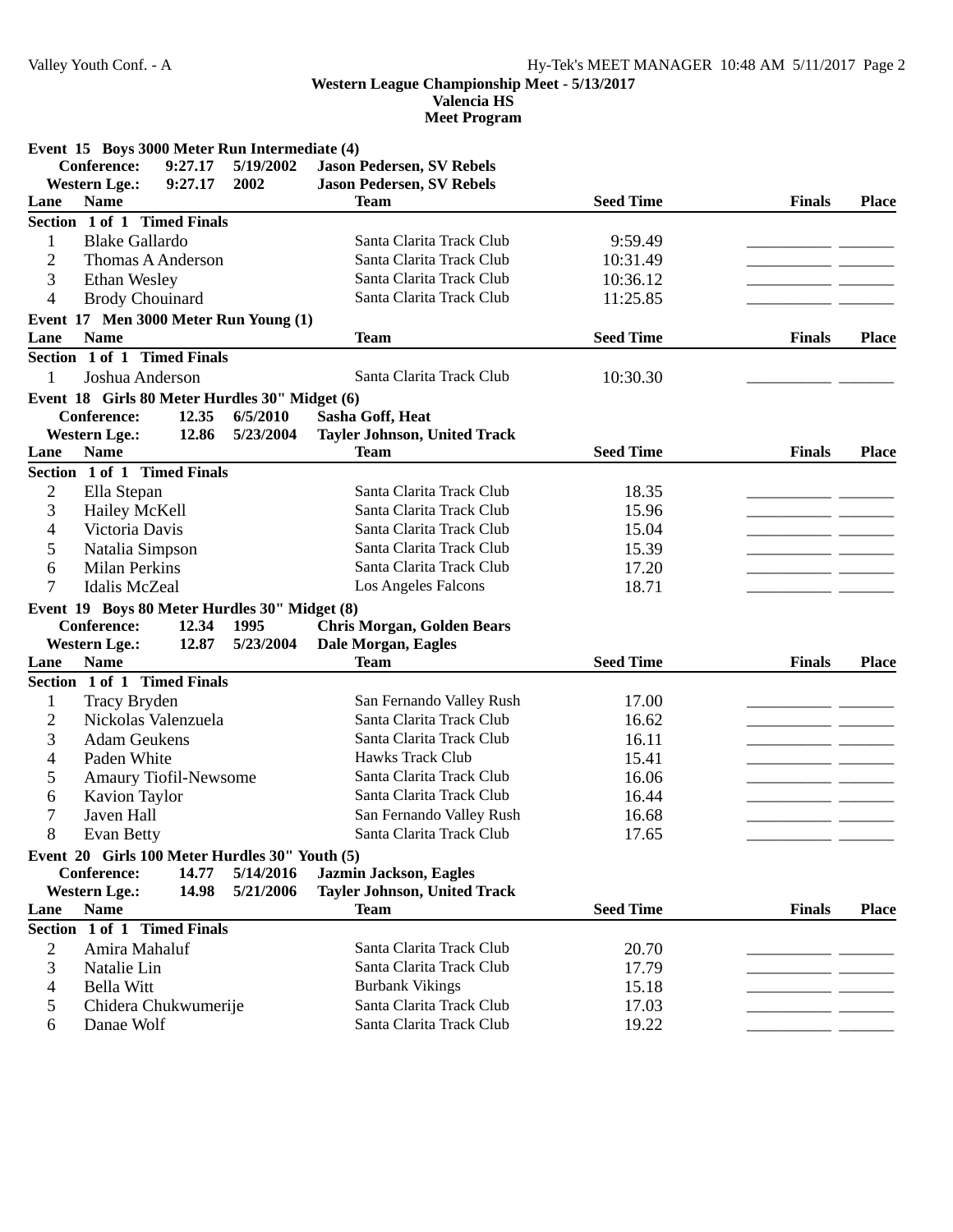**Valencia HS**

|                | Event 21 Boys 100 Meter Hurdles 33" Youth (5)         |         |                   |                                |                                        |                   |               |              |
|----------------|-------------------------------------------------------|---------|-------------------|--------------------------------|----------------------------------------|-------------------|---------------|--------------|
|                | <b>Conference:</b>                                    | 15.21   | 5/9/2015          |                                | Don Chapman, Antelope Valley           |                   |               |              |
|                | <b>Western Lge.:</b>                                  | 15.31   | 5/7/2016          | <b>Alec McDonald, Storm</b>    |                                        |                   |               |              |
| Lane           | <b>Name</b>                                           |         |                   | <b>Team</b>                    |                                        | <b>Seed Time</b>  | <b>Finals</b> | <b>Place</b> |
|                | Section 1 of 1 Timed Finals                           |         |                   |                                |                                        |                   |               |              |
| $\mathbf{2}$   | Jordan White                                          |         |                   |                                | <b>Hawks Track Club</b>                | 19.72             |               |              |
| 3              | Jason Wagner                                          |         |                   |                                | San Fernando Valley Rush               | 19.19             |               |              |
| $\overline{4}$ | <b>Jason Canales</b>                                  |         |                   |                                | Thimsha (Valley) Youth Sports          | 15.25             |               |              |
| 5              | <b>Ephsians Prysock</b>                               |         |                   | Santa Clarita Track Club       | 18.40                                  |                   |               |              |
| 6              | <b>Solomon Gibbs</b>                                  |         |                   |                                | Hawks Track Club                       | 19.31             |               |              |
|                | Event 22 Girls 100 Meter Hurdles 33" Intermediate (1) |         |                   |                                |                                        |                   |               |              |
|                | <b>Conference:</b>                                    | 16.14   | 5/10/2014         |                                | <b>Claire Murray, Falcons</b>          |                   |               |              |
|                | <b>Western Lge.:</b>                                  | 16.14   | 5/10/2014         |                                | <b>Claire Murray, Falcons</b>          |                   |               |              |
| Lane           | <b>Name</b>                                           |         |                   | <b>Team</b>                    |                                        | <b>Seed Time</b>  | <b>Finals</b> | <b>Place</b> |
|                | Section 1 of 1 Timed Finals                           |         |                   |                                |                                        |                   |               |              |
| 4              | Olivia Bates                                          |         |                   |                                | Santa Clarita Track Club               | 20.91             |               |              |
|                | Event 23 Boys 100 Meter Hurdles 36" Intermediate (1)  |         |                   |                                |                                        |                   |               |              |
|                | <b>Conference:</b>                                    | 14.63   | 5/12/2012         |                                | <b>Theodore Howard, Eagles</b>         |                   |               |              |
|                | <b>Western Lge.:</b>                                  | 15.43   | 5/12/2012         | <b>Richie Pfeffer, Falcons</b> |                                        |                   |               |              |
| Lane           | <b>Name</b>                                           |         |                   | <b>Team</b>                    |                                        | <b>Seed Time</b>  | <b>Finals</b> | <b>Place</b> |
|                | Section 1 of 1 Timed Finals                           |         |                   |                                |                                        |                   |               |              |
| 4              | Jay Dickinson                                         |         |                   |                                | Los Angeles Falcons                    | 19.97             |               |              |
|                | Event 25 Men 100 Meter Hurdles 36" Young (1)          |         |                   |                                |                                        |                   |               |              |
| Lane           | <b>Name</b>                                           |         |                   | <b>Team</b>                    |                                        | <b>Seed Time</b>  | <b>Finals</b> | <b>Place</b> |
|                | Section 1 of 1 Timed Finals                           |         |                   |                                |                                        |                   |               |              |
| $\overline{4}$ | <b>Chandler Behunin</b>                               |         |                   |                                | <b>Burbank Vikings</b>                 | 17.92             |               |              |
|                | Event 28 Girls 4x100 Meter Relay Gremlin (2)          |         |                   |                                |                                        |                   |               |              |
|                | <b>Conference:</b>                                    | 1:03.48 | 5/16/2009         |                                | <b>West Valley Eagles, Eagles</b>      |                   |               |              |
|                |                                                       |         |                   |                                | L. Cole, S. Reed, T. Boyer, D. Collins |                   |               |              |
|                | <b>Western Lge.:</b>                                  | 1:03.48 | 5/16/2009         |                                | <b>West Valley Eagles, Eagles</b>      |                   |               |              |
|                |                                                       |         |                   |                                | L. Cole, S. Reed, T. Boyer, D. Collins |                   |               |              |
| Lane           | <b>Team</b>                                           |         |                   | <b>Relay</b>                   |                                        | <b>Seed Time</b>  | <b>Finals</b> | <b>Place</b> |
|                | Section 1 of 1 Timed Finals                           |         |                   |                                |                                        |                   |               |              |
| 3              | <b>Lancaster Runnin' Rebels</b>                       |         |                   | A                              |                                        | 1:07.26           |               |              |
|                | 1) Emoni Wright                                       |         | 2) Asaira Watkins |                                | 3) Ania Oneal                          | 4) Taylor Austin  |               |              |
| 4              | Santa Clarita Track Club                              |         |                   | A                              |                                        | 1:13.30           |               |              |
|                | 1) Valerie Ogbu                                       |         | 2) Francine Carr  |                                | 3) Bailey Haydamack                    | 4) Petra DelPrado |               |              |
|                | 5) Abigail Canham                                     |         | 6) Sadie Salgado  |                                |                                        |                   |               |              |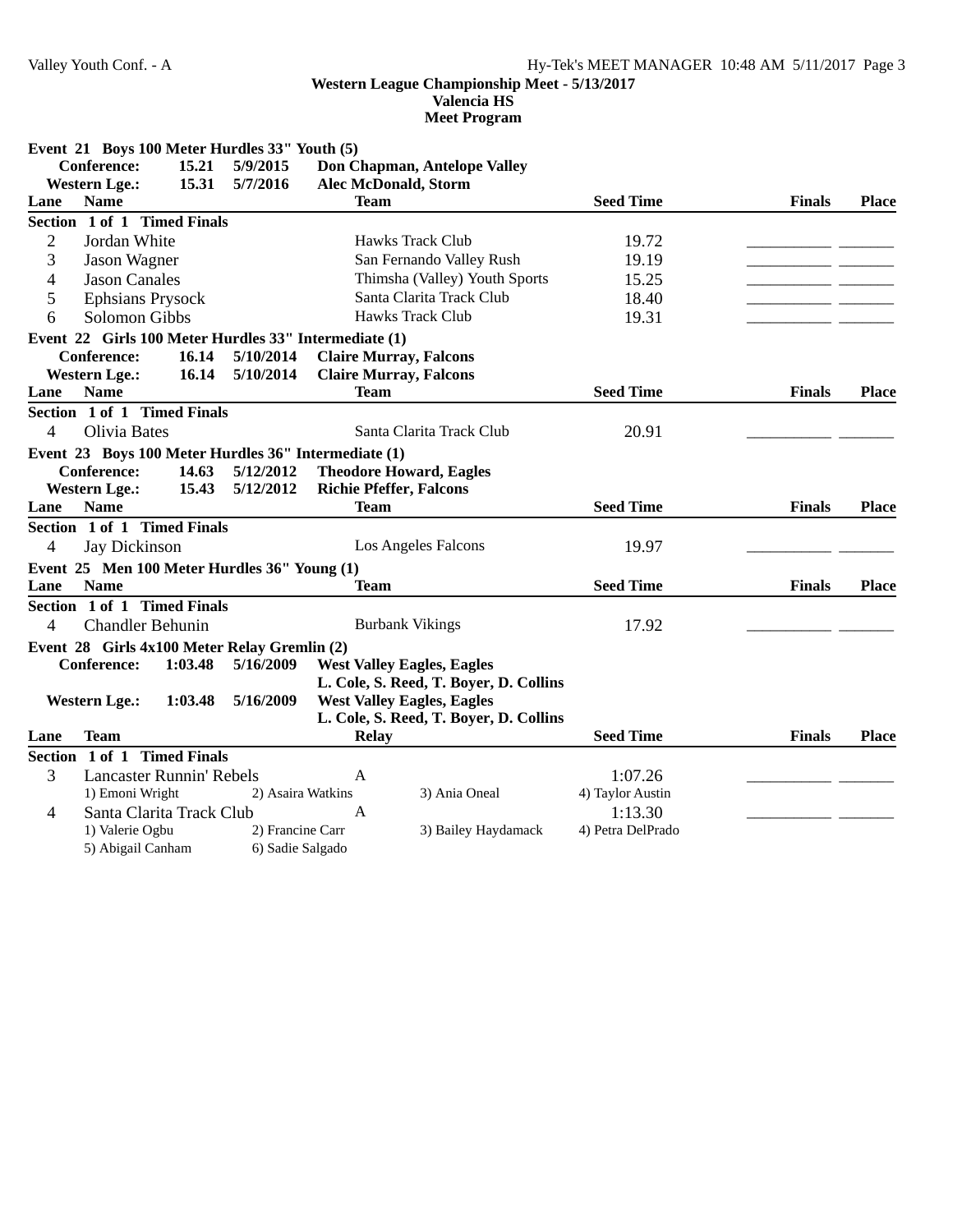**Valencia HS**

|                | Event 29 Boys 4x100 Meter Relay Gremlin (4)<br><b>Conference:</b><br>1:01.53 | 5/5/2012  |                       | <b>West Valley Eagles, Eagles</b>                                                                                     |                        |               |              |
|----------------|------------------------------------------------------------------------------|-----------|-----------------------|-----------------------------------------------------------------------------------------------------------------------|------------------------|---------------|--------------|
|                | 1:03.30<br><b>Western Lge.:</b>                                              | 1995      |                       | D Reed, J Crawford, J Short, A Boardingham<br><b>West Valley Eagles, Eagles</b><br>Brazell, Edwards, Walker, Stadheim |                        |               |              |
| Lane           | <b>Team</b>                                                                  |           | <b>Relay</b>          |                                                                                                                       | <b>Seed Time</b>       | <b>Finals</b> | <b>Place</b> |
|                | Section 1 of 1 Timed Finals                                                  |           |                       |                                                                                                                       |                        |               |              |
| 3              | Santa Clarita Track Club                                                     |           | A                     |                                                                                                                       | 1:05.69                |               |              |
|                | 1) Khalil Calhoun                                                            |           | 2) Rafiel Yoakum      | 3) Gideon Provens                                                                                                     | 4) Jayden Bradley      |               |              |
| 4              | San Fernando Valley Rush                                                     |           | A                     |                                                                                                                       | 1:04.69                |               |              |
|                | 1) Jaxon Sharp                                                               |           | 2) Myles Cross        | 3) Tobary McKnight                                                                                                    | 4) Pharrell Stanley    |               |              |
| 5              | <b>Lancaster Runnin' Rebels</b>                                              |           | A                     |                                                                                                                       | 1:05.00                |               |              |
|                | 1) Jaivyn Nelson                                                             |           | 2) Zion Poole         | 3) Tayveon Houston                                                                                                    | 4) Mezulu Ugochukwu    |               |              |
| 6              | San Fernando Valley Rush                                                     |           | B                     |                                                                                                                       | 1:06.68                |               |              |
|                | 1) Demorye' Potts                                                            |           | 2) Nathan Chandler    | 3) Maxwell Essang                                                                                                     | 4) Jayden Hill         |               |              |
|                | Event 30 Girls 4x100 Meter Relay Bantam (6)                                  |           |                       |                                                                                                                       |                        |               |              |
|                | <b>Conference:</b><br>56.21                                                  | 5/10/2014 |                       | <b>West Valley Eagles, Eagles</b>                                                                                     |                        |               |              |
|                |                                                                              |           |                       | A Dawson, K Fletcher, A Thompson, C Collins                                                                           |                        |               |              |
|                | <b>Western Lge.:</b><br>56.75                                                | 5/17/2009 |                       | <b>High Desert Heat, Desert Heat</b>                                                                                  |                        |               |              |
| Lane           | <b>Team</b>                                                                  |           | <b>Relay</b>          | K Jerro, S Ramsey, M Murphy, B Butts                                                                                  | <b>Seed Time</b>       | <b>Finals</b> | <b>Place</b> |
|                | Section 1 of 1 Timed Finals                                                  |           |                       |                                                                                                                       |                        |               |              |
| $\mathbf{1}$   | Los Angeles Falcons                                                          |           | A                     |                                                                                                                       | 1:06.51                |               |              |
|                | 1) Ixchel Vilchis-Blaney                                                     |           | 2) Ayla Ataya         | 3) Charlotte Hopkins                                                                                                  | 4) Kaitlin Kenney      |               |              |
|                | 5) Mari Owen                                                                 |           | 6) Chloe Garcia-Duong |                                                                                                                       |                        |               |              |
| 2              | <b>Hawks Track Club</b>                                                      |           | A                     |                                                                                                                       | 1:03.30                |               |              |
|                | 1) Megan Mukiibi                                                             |           | 2) Darionna Brooks    | 3) Taylor White                                                                                                       | 4) Jaya Rankin         |               |              |
|                | 5) Piper Davis                                                               |           |                       |                                                                                                                       |                        |               |              |
| 3              | <b>Lancaster Runnin' Rebels</b>                                              |           | $\overline{A}$        |                                                                                                                       | 57.24                  |               |              |
|                | 1) Akeira Alexander                                                          |           | 2) Marley Scoggins    | 3) Jazzlyn Shields                                                                                                    | 4) Lanai Gant          |               |              |
|                | 5) Ka'Mora Cummings                                                          |           | 6) Sanaiya Watkins    |                                                                                                                       |                        |               |              |
| 4              | San Fernando Valley Rush                                                     |           | A                     |                                                                                                                       | 57.67                  |               |              |
|                | 1) Caitlin Gonzalez                                                          |           | 2) Harlym Harris      | 3) Jordyn Waters                                                                                                      | 4) Ila Brooks          |               |              |
| 5              | San Fernando Valley Rush                                                     |           | B                     |                                                                                                                       | 1:03.18                |               |              |
|                | 1) Ahkebalon Campbell                                                        |           | 2) Aleiah Carr        | 3) Victoria Johnson                                                                                                   | 4) Thalia Bonwell      |               |              |
| 6              | Santa Clarita Track Club                                                     |           | A                     |                                                                                                                       | 1:03.83                |               |              |
|                | 1) Zariah Bevel                                                              |           | 2) Meghan McNeil      | 3) Alana Toliver                                                                                                      | 4) Ella Amneus         |               |              |
|                | Event 31 Boys 4x100 Meter Relay Bantam (4)                                   |           |                       |                                                                                                                       |                        |               |              |
|                | Conference:<br>54.87                                                         | 5/11/2013 |                       | <b>Northridge Pacers, PACERS</b>                                                                                      |                        |               |              |
|                |                                                                              |           |                       | P Holyfield, D Harvey Jr., D Goodman, E Davidson                                                                      |                        |               |              |
|                | <b>Western Lge.:</b><br>55.19                                                | 5/17/2009 |                       | <b>West Valley Eagles, Eagles</b><br>Z Haney, J Stokes, D Coleman, R Hughes                                           |                        |               |              |
| Lane           | <b>Team</b>                                                                  |           | <b>Relay</b>          |                                                                                                                       | <b>Seed Time</b>       | <b>Finals</b> | <b>Place</b> |
| <b>Section</b> | 1 of 1 Timed Finals                                                          |           |                       |                                                                                                                       |                        |               |              |
| 2              | Thimsha (Valley) Youth Sports                                                |           | A                     |                                                                                                                       | 1:01.93                |               |              |
|                | 1) Daniel Hernandez                                                          |           | 2) DeManie Bell       | 3) Victor Garcia                                                                                                      | 4) Nicholas Diaz       |               |              |
| 3              | San Fernando Valley Rush                                                     |           | A                     |                                                                                                                       | 56.59                  |               |              |
|                | 1) Darren Coleman                                                            |           | 2) Darrell Stanley    | 3) Bryan Granger                                                                                                      | 4) Antrell Harris, Jr. |               |              |
| 4              | Santa Clarita Track Club                                                     |           | A                     |                                                                                                                       | 57.65                  |               |              |
|                | 1) Caleb Ogbu                                                                |           | 2) Obiajulu Ogbuagu   | 3) Dylan Gomez                                                                                                        | 4) Jared Parada        |               |              |
| 5              | <b>Hawks Track Club</b>                                                      |           | A                     |                                                                                                                       | 59.01                  |               |              |
|                | 1) Nikko Petronicolos                                                        |           | 2) Nazir Adams        | 3) Dakota Green                                                                                                       | 4) Zion Jenkins        |               |              |
|                | 5) Noah Hendriex                                                             |           |                       |                                                                                                                       |                        |               |              |
|                |                                                                              |           |                       |                                                                                                                       |                        |               |              |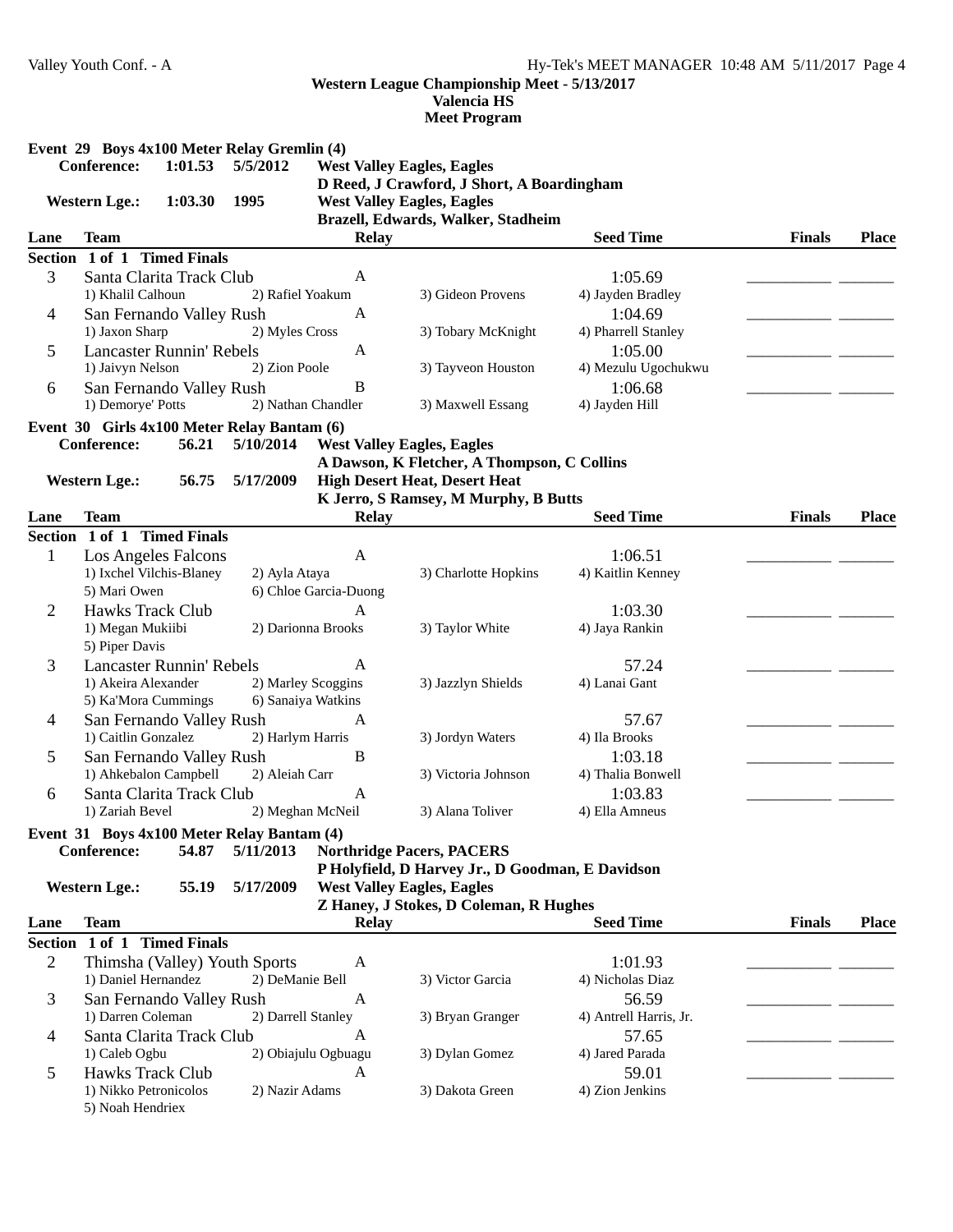**Valencia HS**

**Meet Program**

|  | Event 32 Girls 4x100 Meter Relay Midget (8) |  |  |  |  |
|--|---------------------------------------------|--|--|--|--|
|--|---------------------------------------------|--|--|--|--|

| <b>Conference:</b> | 51.03 5/15/2011 | <b>High Desert Heat, Desert Heat</b>        |
|--------------------|-----------------|---------------------------------------------|
|                    |                 | <b>M Murphy, B Butts, K Jerro, S Ramsey</b> |
|                    |                 |                                             |

Western Lge.: 51.03 5/15/2011 High Desert Heat, Desert Heat

# **M Murphy, B Butts, K Jerro, S Ramsey**

| Lane | <b>Team</b>                           | <b>Relay</b>         |                                          | <b>Seed Time</b>    | <b>Finals</b> | <b>Place</b> |
|------|---------------------------------------|----------------------|------------------------------------------|---------------------|---------------|--------------|
|      | Section 1 of 1<br><b>Timed Finals</b> |                      |                                          |                     |               |              |
|      | <b>Lancaster Runnin' Rebels</b>       | В                    |                                          | 58.66               |               |              |
|      | 1) Skylar Adams                       | 2) Kaydence Langness | 3) Jessica Clemmons                      | 4) Nevaeh Brown     |               |              |
| 2    | Los Angeles Falcons                   | A                    |                                          | 57.80               |               |              |
|      | 1) Kaitlyn Creighton                  | 2) Annabelle Tanner  | 3) Rebecca Demonteverde 4) Idalis McZeal |                     |               |              |
|      | 5) Karis Zavala                       | 6) Katelyn Matarese  | 7) Marissa Halley                        |                     |               |              |
| 3    | San Fernando Valley Rush              | A                    |                                          | 54.80               |               |              |
|      | 1) Emmerson Wiggins                   | 2) Cassidy Ford      | 3) Isabella Spencer                      | 4) Zoey Igbinigie   |               |              |
|      | 5) Paige Porter                       |                      |                                          |                     |               |              |
| 4    | Santa Clarita Track Club              | A                    |                                          | 55.02               |               |              |
|      | 1) Nicolette Stockton                 | 2) Meagan Humphries  | 3) Victoria Davis                        | 4) Natalia Simpson  |               |              |
| 5.   | Lancaster Runnin' Rebels              | A                    |                                          | 56.54               |               |              |
|      | 1) Grace Acevedo                      | 2) Baylee Walker     | 3) Eden Babineaux                        | 4) Jade Teal        |               |              |
| 6    | Santa Clarita Track Club              | B                    |                                          | 58.66               |               |              |
|      | 1) Hailey McKell                      | 2) Milan Perkins     | 3) Ella Stepan                           | 4) Sophia Tor       |               |              |
|      | 5) Nina Oviedo                        |                      |                                          |                     |               |              |
| 7    | San Fernando Valley Rush              | В                    |                                          | 59.63               |               |              |
|      | 1) Aaliyah Biggs                      | 2) Desta Bailey      | 3) Laylani Ivy                           | 4) Zorianne Ololade |               |              |
| 8    | <b>Hawks Track Club</b>               | A                    |                                          | 1:00.54             |               |              |
|      | 1) Jenna Moutes                       | 2) Reese Gentry      | 3) Zoe Fribourg                          | 4) Tara O'Brien     |               |              |
|      | 5) Mikayla Montaque                   | 6) Mila Mahadevan    |                                          |                     |               |              |

**Event 33 Boys 4x100 Meter Relay Midget (6)**<br>Conference: 49.65 1990 Wes

**Conference:** 49.65 1990 **West Valley Eagles** 

## Western Lge.: 50.79 5/7/2016 San Fernando Valley Rush, San Fernando **J Cobb, P Ize-Iyamu, D Stanley, B Fleischer**

| Lane    | Team                          | <b>Relay</b>                                |                   | <b>Seed Time</b>  | <b>Finals</b> | <b>Place</b> |
|---------|-------------------------------|---------------------------------------------|-------------------|-------------------|---------------|--------------|
| Section | <b>Timed Finals</b><br>1 of 1 |                                             |                   |                   |               |              |
|         | Thimsha (Valley) Youth Sports | A                                           |                   | 56.59             |               |              |
|         | 1) Dallas Jones               | 2) Alex Rodriguez                           | 3) Gabriel Argott | 4) Shane Powell   |               |              |
| 2       | Santa Clarita Track Club      | A                                           |                   | 55.63             |               |              |
|         | 1) Nickolas Valenzuela        | 2) Amaury Tiofil-Newsome 3) Michael Hawkins |                   | 4) Adam Geukens   |               |              |
| 3       | San Fernando Valley Rush      | A                                           |                   | 53.10             |               |              |
|         | 1) Nicholas Cross             | 2) Christopher Spencer                      | 3) Peyton Waters  | 4) Dijon Stanley  |               |              |
| 4       | Hawks Track Club              | A                                           |                   | 54.76             |               |              |
|         | 1) Zane Tryon                 | 2) Isaiah Herman                            | 3) Paden White    | 4) Jai'Son Turner |               |              |
|         | 5) Ishmael Gibbs              |                                             |                   |                   |               |              |
| 5       | San Fernando Valley Rush      | B                                           |                   | 55.56             |               |              |
|         | 1) Mazi Mosley                | 2) Isaiah Carroll                           | 3) Ryan Campuzano | 4) Riley Paltero  |               |              |
| 6       | Santa Clarita Track Club      | В                                           |                   | 56.12             |               |              |
|         | 1) Evan Betty                 | 2) Kavion Taylor                            | 3) Skylar Rogers  | 4) Alazar Hunten  |               |              |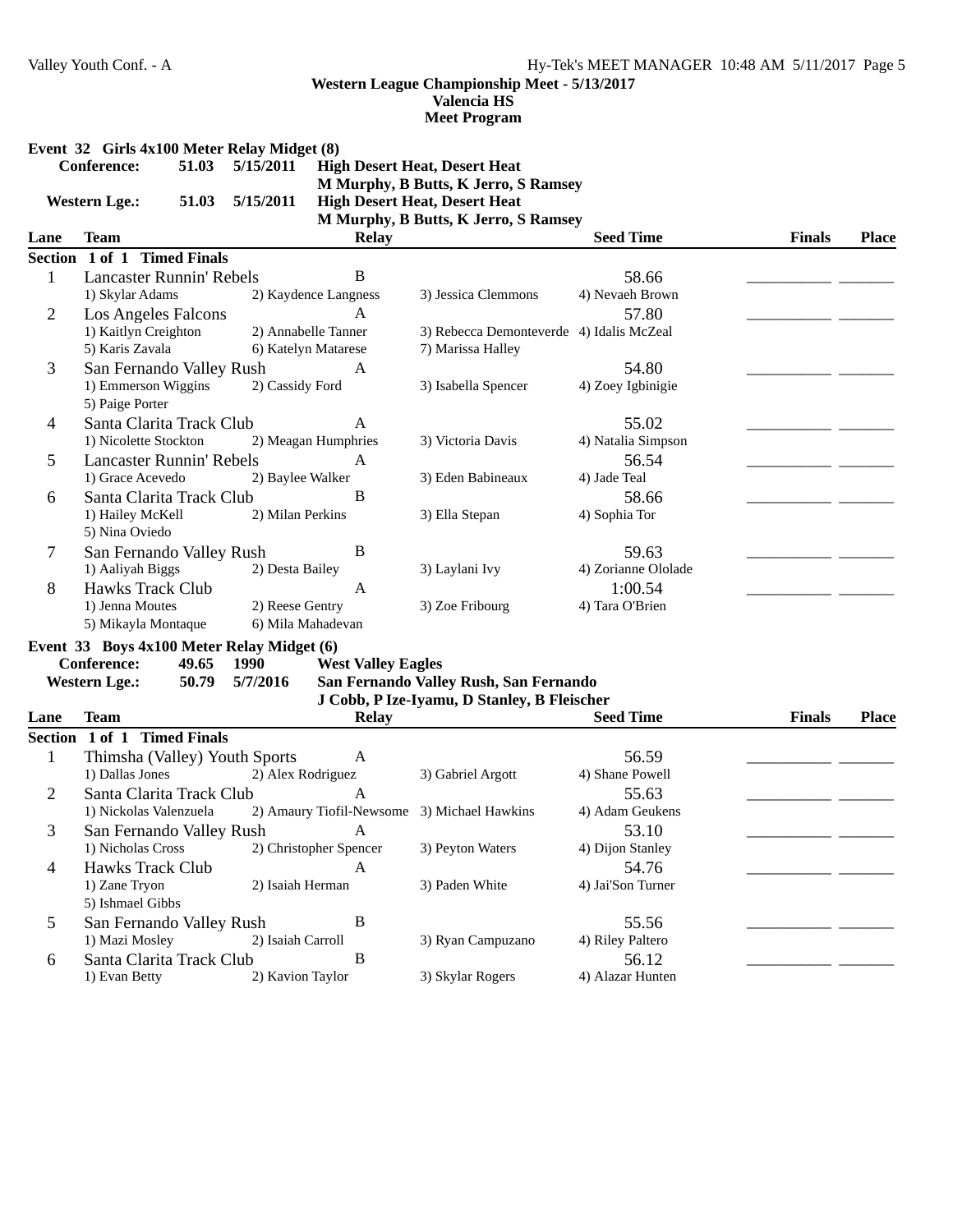**Valencia HS**

|                | Event 34 Girls 4x100 Meter Relay Youth (8)        |                      |                                                   |                                          |                             |               |              |
|----------------|---------------------------------------------------|----------------------|---------------------------------------------------|------------------------------------------|-----------------------------|---------------|--------------|
|                | <b>Conference:</b><br>48.03                       | 1995                 | <b>West Valley Eagles</b>                         |                                          |                             |               |              |
| Lane           | <b>Western Lge.:</b><br>49.07<br><b>Team</b>      | 1995                 | <b>West Valley Eagles, Eagles</b><br><b>Relay</b> |                                          | <b>Seed Time</b>            | <b>Finals</b> | <b>Place</b> |
|                | Section 1 of 1 Timed Finals                       |                      |                                                   |                                          |                             |               |              |
| $\mathbf{1}$   | Thimsha (Valley) Youth Sports                     |                      | A                                                 |                                          | 55.22                       |               |              |
|                | 1) India Smart                                    | 2) Ariana Rodriguez  |                                                   | 3) Jahnie Hoffman                        | 4) Kristen Norman           |               |              |
| $\overline{2}$ | <b>Hawks Track Club</b>                           |                      | $\mathsf{A}$                                      |                                          | 52.89                       |               |              |
|                | 1) Alero Soaris                                   |                      | 2) Ruisseau Ackah-Miezah                          | 3) Karrina Mackey                        | 4) Chanelle Mizrahi         |               |              |
|                | 5) Kennedy Taylor                                 |                      |                                                   |                                          |                             |               |              |
| 3              | San Fernando Valley Rush                          |                      | A                                                 |                                          | 52.66                       |               |              |
|                | 1) Chloe Igbinigie                                | 2) Brianna Barnes    |                                                   | 3) Kaiya Stanley                         | 4) Shamari Blanchard        |               |              |
| $\overline{4}$ | <b>Lancaster Runnin' Rebels</b>                   |                      | A                                                 |                                          | 52.66                       |               |              |
|                | 1) LiNya Perry                                    | 2) Demi Green        |                                                   | 3) LiNay Perry                           | 4) Ceraya Simon             |               |              |
| 5              | <b>Burbank Vikings</b>                            |                      | $\mathbf{A}$                                      |                                          | 52.84                       |               |              |
|                | 1) Bella Witt                                     | 2) Jayla Flowers     |                                                   | 3) Paige Cizek                           | 4) Annika White             |               |              |
|                | 5) Brooke Hudspeth                                |                      |                                                   |                                          |                             |               |              |
| 6              | Santa Clarita Track Club                          |                      | A                                                 |                                          | 54.97                       |               |              |
|                | 1) Adrianna Corral                                |                      | 2) Chidera Chukwumerije                           | 3) Mia Lee                               | 4) Sahliyah Ravare          |               |              |
|                | 5) Torianna Vatcher                               |                      |                                                   |                                          |                             |               |              |
| 7              | <b>Los Angeles Falcons</b>                        |                      | A                                                 |                                          | 58.22                       |               |              |
|                | 1) Kelly Helton                                   | 2) Kai Marroquin     |                                                   | 3) Ellaney Matarese                      | 4) Jaylynn Wilia            |               |              |
|                | 5) Taili Sherwood-Kong                            |                      |                                                   |                                          |                             |               |              |
| 8              | Santa Clarita Track Club                          |                      | B                                                 |                                          | 59.48                       |               |              |
|                | 1) Natalie Lin                                    | 2) Danae Wolf        |                                                   | 3) Amira Mahaluf                         | 4) Briana Bohan-Mendoza     |               |              |
|                | Event 35 Boys 4x100 Meter Relay Youth (6)         |                      |                                                   |                                          |                             |               |              |
|                |                                                   |                      |                                                   |                                          |                             |               |              |
|                | <b>Conference:</b><br>43.23                       | 1992                 | <b>West Valley Eagles</b>                         |                                          |                             |               |              |
|                | <b>Western Lge.:</b><br>45.31                     | 1992                 | <b>West Valley Eagles, Eagles</b>                 |                                          |                             |               |              |
| Lane           | <b>Team</b>                                       |                      | <b>Relay</b>                                      |                                          | <b>Seed Time</b>            | <b>Finals</b> | <b>Place</b> |
|                | Section 1 of 1 Timed Finals                       |                      |                                                   |                                          |                             |               |              |
| $\mathbf{1}$   | Thimsha (Valley) Youth Sports                     |                      | B                                                 |                                          | 54.72                       |               |              |
|                | 1) Kadon Jones                                    |                      | 2) Johnny Thompson Jr                             | 3) khalil square                         | 4) Jonathan Herrera         |               |              |
| $\overline{2}$ | Santa Clarita Track Club                          |                      | $\overline{B}$                                    |                                          | 50.94                       |               |              |
|                | 1) Sergio Reyes                                   |                      | 2) Quentin Thompson                               | 3) Nkemka Chukwumerije 4) Ethan Descamps |                             |               |              |
|                | 5) Brandon Cruz Jr                                |                      |                                                   |                                          |                             |               |              |
| 3              | Santa Clarita Track Club                          |                      | A                                                 |                                          | 46.06                       |               |              |
|                | 1) Jalen Davis                                    | 2) Angelo Pulido     |                                                   | 3) Kory Bacon                            | 4) Dante Ogbu               |               |              |
|                | 5) Zach Turner                                    |                      |                                                   |                                          |                             |               |              |
| 4              | San Fernando Valley Rush                          |                      | A                                                 |                                          | 47.63                       |               |              |
|                | 1) Patrick Ize-Iyamu                              | 2) Derek Boyd        |                                                   | 3) Benson Fleischer                      | 4) Jordyn Cobb              |               |              |
| 5              | Thimsha (Valley) Youth Sports                     |                      | A                                                 |                                          | 48.84                       |               |              |
|                | 1) Jason Jones Jr                                 | 2) Jason Canales     |                                                   | 3) D'Shawn Jones Jr                      | 4) Jay Jenkins              |               |              |
| 6              | San Fernando Valley Rush                          |                      | B                                                 |                                          | 53.25                       |               |              |
|                | 1) Dante Wilson                                   | 2) Solemn Lincoln    |                                                   | 3) Seth Mack                             | 4) Jason Wagner             |               |              |
|                | Event 36 Girls 4x100 Meter Relay Intermediate (1) |                      |                                                   |                                          |                             |               |              |
|                | Conference:<br>50.52                              | 1995                 | <b>West Valley Eagles</b>                         |                                          |                             |               |              |
|                | 50.52<br><b>Western Lge.:</b>                     | 1995                 | <b>West Valley Eagles, Eagles</b>                 |                                          |                             |               |              |
| Lane           | <b>Team</b>                                       |                      | <b>Relay</b>                                      |                                          | <b>Seed Time</b>            | <b>Finals</b> | <b>Place</b> |
| <b>Section</b> | 1 of 1 Timed Finals                               |                      |                                                   |                                          |                             |               |              |
| 7              | Santa Clarita Track Club<br>1) Delaney Sherwood   | 2) Antonia Stallings | A                                                 | 3) Morgan Harrison                       | 54.24<br>4) Hailey Harrison |               |              |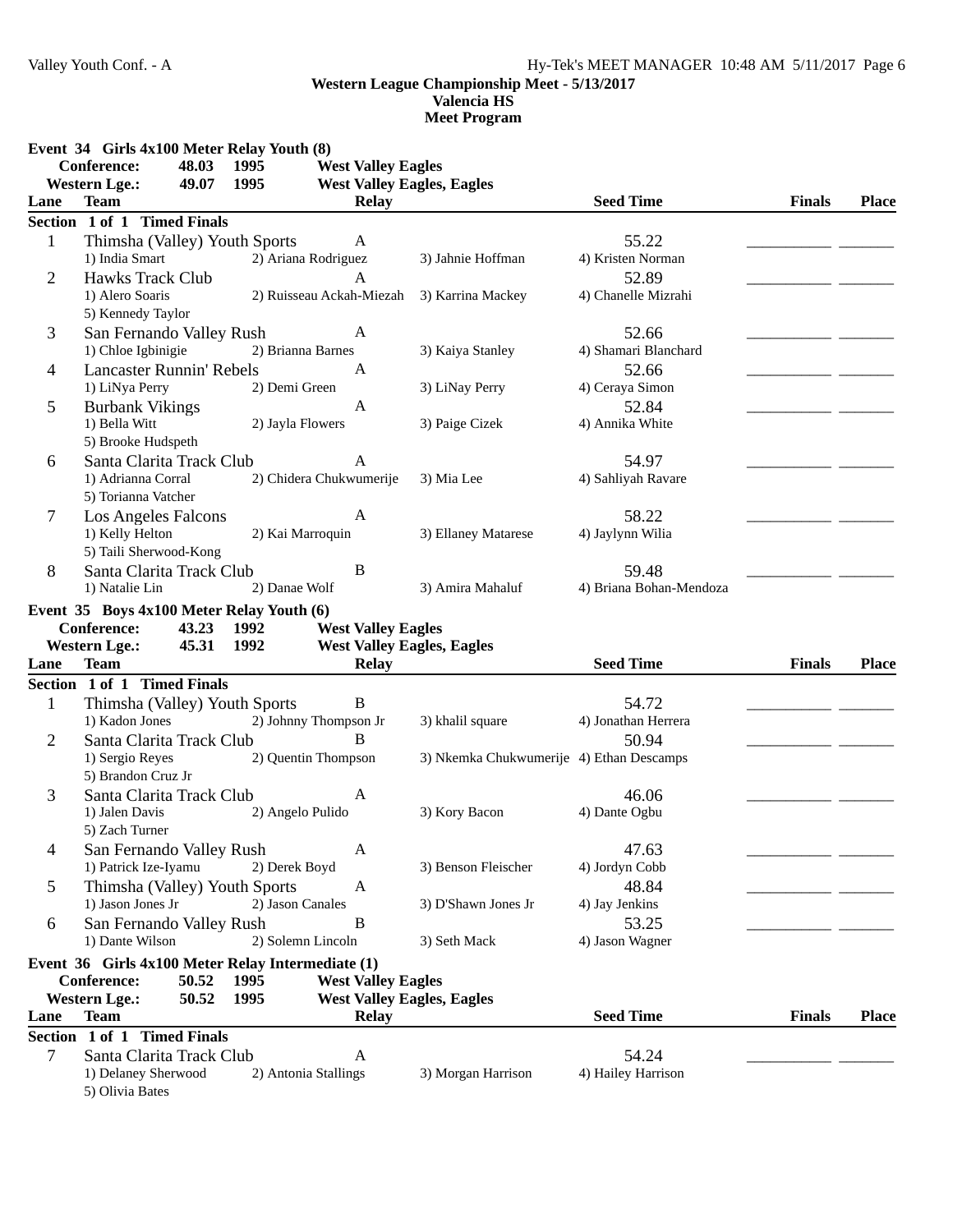**Valencia HS**

|                          | Event 37 Boys 4x100 Meter Relay Intermediate (1) |                   |                                      |                    |               |              |
|--------------------------|--------------------------------------------------|-------------------|--------------------------------------|--------------------|---------------|--------------|
|                          | <b>Conference:</b><br>44.35                      | 1993              | <b>West Valley Eagles</b>            |                    |               |              |
| <b>Western Lge.:</b>     | 44.92                                            | 1992              | <b>West Valley Eagles, Eagles</b>    |                    |               |              |
| Lane                     | <b>Team</b>                                      |                   | <b>Relay</b>                         | <b>Seed Time</b>   | <b>Finals</b> | <b>Place</b> |
|                          | Section 1 of 1 Timed Finals                      |                   |                                      |                    |               |              |
| 8                        | <b>Los Angeles Falcons</b>                       |                   | A                                    | 55.20              |               |              |
|                          | 1) Jacob Zabala                                  | 2) Justin Bolstad | 3) Jay Dickinson                     | 4) Ryan McLaughlin |               |              |
|                          | 5) Sameer Ameen                                  |                   |                                      |                    |               |              |
|                          | Event 42 Girls 1500 Meter Run Gremlin (3)        |                   |                                      |                    |               |              |
|                          | 5:49.34<br><b>Conference:</b>                    | 5/14/2016         | <b>Abigail Weinstein, Pacers</b>     |                    |               |              |
| <b>Western Lge.:</b>     | 5:56.89                                          | 5/7/2016          | <b>Madeline Gonzalez, Tigers</b>     |                    |               |              |
| Lane                     | <b>Name</b>                                      |                   | <b>Team</b>                          | <b>Seed Time</b>   | <b>Finals</b> | <b>Place</b> |
|                          | Section 1 of 1 Timed Finals                      |                   |                                      |                    |               |              |
| 1                        | Abigail Canham                                   |                   | Santa Clarita Track Club             | 6:30.03            |               |              |
| $\overline{2}$           | Sadie Salgado                                    |                   | Santa Clarita Track Club             | 6:55.23            |               |              |
| 3                        | Francine Carr                                    |                   | Santa Clarita Track Club             | 7:06.49            |               |              |
|                          | Event 43 Boys 1500 Meter Run Gremlin (8)         |                   |                                      |                    |               |              |
|                          | <b>Conference:</b><br>5:24.10                    | 5/14/2016         | <b>Andrew Newchurch, Pacers</b>      |                    |               |              |
| <b>Western Lge.:</b>     | 5:34.93                                          | 5/19/2007         | <b>Timothy Sterkel, Ltn Warriors</b> |                    |               |              |
| Lane                     | <b>Name</b>                                      |                   | <b>Team</b>                          | <b>Seed Time</b>   | <b>Finals</b> | <b>Place</b> |
|                          | Section 1 of 1 Timed Finals                      |                   |                                      |                    |               |              |
| $\mathbf{1}$             | Mezulu Ugochukwu                                 |                   | <b>Lancaster Runnin' Rebels</b>      | 6:02.85            |               |              |
| $\overline{2}$           | <b>Trevor Judd</b>                               |                   | Santa Clarita Track Club             | 6:10.49            |               |              |
| 3                        | Eric Metcalf                                     |                   | Los Angeles Falcons                  | 6:11.26            |               |              |
| 4                        | Evan Lee                                         |                   | Santa Clarita Track Club             | 6:17.65            |               |              |
| 5                        | Nathan Chandler                                  |                   | San Fernando Valley Rush             | 6:18.47            |               |              |
| 6                        | Khalil Calhoun                                   |                   | Santa Clarita Track Club             | 6:22.40            |               |              |
| 7                        | Luca Matarese                                    |                   | Los Angeles Falcons                  | 6:27.94            |               |              |
| 8                        | <b>Gideon Provens</b>                            |                   | Santa Clarita Track Club             | 6:32.89            |               |              |
|                          | Event 44 Girls 1500 Meter Run Bantam (8)         |                   |                                      |                    |               |              |
|                          | <b>Conference:</b><br>5:10.20                    | 5/10/2014         | <b>Daniela Quintero, Eagles</b>      |                    |               |              |
| <b>Western Lge.:</b>     | 5:13.62                                          | 5/23/2004         | <b>Katie Shirley, Ltn Warriors</b>   |                    |               |              |
| Lane                     | <b>Name</b>                                      |                   | <b>Team</b>                          | <b>Seed Time</b>   | <b>Finals</b> | <b>Place</b> |
|                          | Section 1 of 1 Timed Finals                      |                   |                                      |                    |               |              |
| 1                        | Lucy Helfenstein                                 |                   | Los Angeles Falcons                  | 5:42.39            |               |              |
| $\mathbf{2}$             | Kaitlin Kenney                                   |                   | Los Angeles Falcons                  | 5:50.86            |               |              |
| 3                        | Ayla Ataya                                       |                   | Los Angeles Falcons                  | 5:53.13            |               |              |
| $\overline{\mathcal{L}}$ | <b>Charlotte Hopkins</b>                         |                   | Los Angeles Falcons                  | 5:56.40            |               |              |
| 5                        | Kalina Giacone                                   |                   | Santa Clarita Track Club             | 6:09.38            |               |              |
| 6                        | Jenna O'Sullivan                                 |                   | Santa Clarita Track Club             | 6:13.42            |               |              |
| 7                        | Kendall Giacone                                  |                   | Santa Clarita Track Club             | 6:13.75            |               |              |
| 8                        | Chloe Garcia-Duong                               |                   | Los Angeles Falcons                  | 6:15.21            |               |              |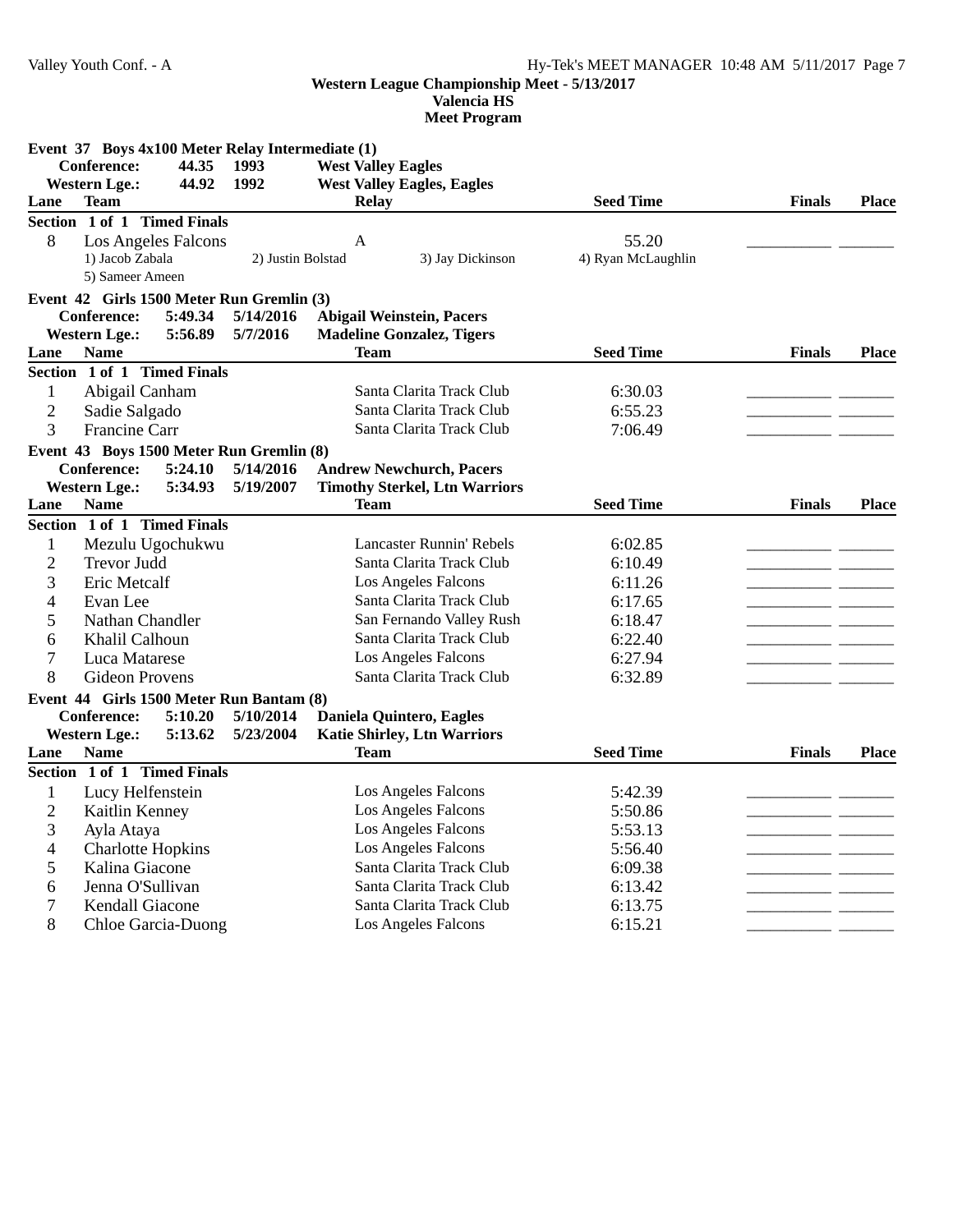**Valencia HS**

|  |  |  | Event 45 Boys 1500 Meter Run Bantam (8) |  |
|--|--|--|-----------------------------------------|--|
|  |  |  |                                         |  |

|                | <b>Conference:</b>          | 4:59.57                 | 1997                                     | <b>Luke Dencer, Northridge Pacers</b>  |                  |               |              |
|----------------|-----------------------------|-------------------------|------------------------------------------|----------------------------------------|------------------|---------------|--------------|
|                | <b>Western Lge.:</b>        | 5:03.80                 | 5/22/2005                                | <b>Zachary Bornstein, United Track</b> |                  |               |              |
| Lane           | <b>Name</b>                 |                         |                                          | <b>Team</b>                            | <b>Seed Time</b> | <b>Finals</b> | <b>Place</b> |
|                | Section 1 of 1 Timed Finals |                         |                                          |                                        |                  |               |              |
| 1              | Emilio Oviedo               |                         |                                          | Santa Clarita Track Club               | 5:17.46          |               |              |
| $\overline{c}$ | <b>Martin Macias</b>        |                         |                                          | Santa Clarita Track Club               | 5:35.93          |               |              |
| 3              |                             | Alexander Camarillo     |                                          | <b>Hawks Track Club</b>                | 5:39.21          |               |              |
| 4              | <b>Caleb Fredericks</b>     |                         |                                          | Santa Clarita Track Club               | 5:39.71          |               |              |
| 5              | <b>Austin Duenas</b>        |                         |                                          | Santa Clarita Track Club               | 5:43.27          |               |              |
| 6              | <b>Bradley Sauer</b>        |                         |                                          | Santa Clarita Track Club               | 5:46.08          |               |              |
| 7              | Taij Suryavanshi            |                         |                                          | Santa Clarita Track Club               | 5:52.32          |               |              |
| 8              | <b>Anthony Gonzales</b>     |                         |                                          | San Fernando Valley Rush               | 5:54.25          |               |              |
|                |                             |                         | Event 46 Girls 1500 Meter Run Midget (8) |                                        |                  |               |              |
|                | <b>Conference:</b>          | 4:51.37                 | 1996                                     | <b>Eva Dencer, Northridge Pacers</b>   |                  |               |              |
|                | <b>Western Lge.:</b>        | 4:58.99                 | 5/18/2003                                | <b>Sumer Marquette, SV Rebels</b>      |                  |               |              |
| Lane           | <b>Name</b>                 |                         |                                          | <b>Team</b>                            | <b>Seed Time</b> | <b>Finals</b> | <b>Place</b> |
|                | Section 1 of 1 Timed Finals |                         |                                          |                                        |                  |               |              |
| $\mathbf{1}$   | Kamryn Grossman             |                         |                                          | Santa Clarita Track Club               | 5:25.27          |               |              |
| $\overline{2}$ | <b>Reese Gentry</b>         |                         |                                          | <b>Hawks Track Club</b>                | 5:26.99          |               |              |
| 3              | Kelly Avila                 |                         |                                          | Santa Clarita Track Club               | 5:38.19          |               |              |
| 4              |                             | Jayme Landolfi Chandler |                                          | Thimsha (Valley) Youth Sports          | 5:39.86          |               |              |
| 5              | Grace Acevedo               |                         |                                          | <b>Lancaster Runnin' Rebels</b>        | 5:51.73          |               |              |
| 6              | Sophie Hunt                 |                         |                                          | San Fernando Valley Rush               | 5:51.92          |               |              |
| 7              | Macey Edemann               |                         |                                          | Santa Clarita Track Club               | 6:03.34          |               |              |
| 8              | Marie Lintereur             |                         |                                          | Santa Clarita Track Club               | 6:16.92          |               |              |
|                |                             |                         | Event 47 Boys 1500 Meter Run Midget (8)  |                                        |                  |               |              |
|                | <b>Conference:</b>          | 4:45.37                 | 1997                                     | <b>Cary Dove, Golden Bears</b>         |                  |               |              |
|                | <b>Western Lge.:</b>        | 4:51.03                 | 5/18/2003                                | <b>Paul Jesson, SV Rebels</b>          |                  |               |              |
| Lane           | <b>Name</b>                 |                         |                                          | <b>Team</b>                            | <b>Seed Time</b> | <b>Finals</b> | Place        |
|                | Section 1 of 1 Timed Finals |                         |                                          |                                        |                  |               |              |
| 1              | Luke Metcalf                |                         |                                          | Los Angeles Falcons                    | 4:53.58          |               |              |
| $\overline{2}$ | Parker Simmons              |                         |                                          | Los Angeles Falcons                    | 5:11.47          |               |              |
| 3              | <b>Grant Young</b>          |                         |                                          | Santa Clarita Track Club               | 5:18.75          |               |              |
| 4              | Owen Ahten                  |                         |                                          | Santa Clarita Track Club               | 5:19.35          |               |              |
| 5              | Jackson Askins              |                         |                                          | Santa Clarita Track Club               | 5:23.18          |               |              |
| 6              | <b>Alazar Hunten</b>        |                         |                                          | Santa Clarita Track Club               | 5:25.31          |               |              |
| 7              | Lleyton Chan                |                         |                                          | Santa Clarita Track Club               | 5:26.05          |               |              |
| 8              | <b>Jacob Fredericks</b>     |                         |                                          | Santa Clarita Track Club               | 5:29.20          |               |              |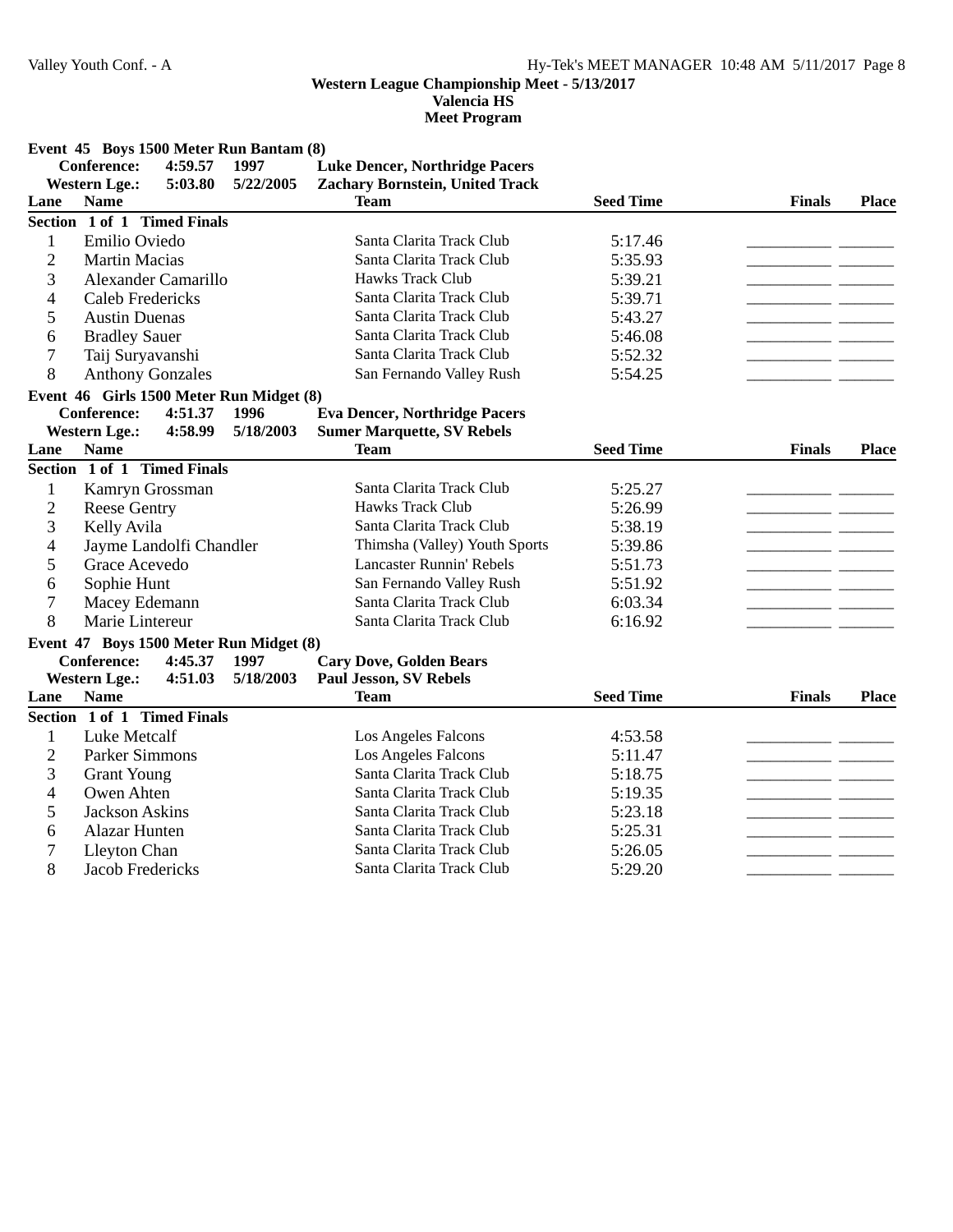**Valencia HS**

|                | Event 48 Girls 1500 Meter Run Youth (8)        |           |                                     |                  |               |              |
|----------------|------------------------------------------------|-----------|-------------------------------------|------------------|---------------|--------------|
|                | <b>Conference:</b><br>4:49.16                  | 6/5/2004  | <b>Erin Baird, United Track</b>     |                  |               |              |
|                | <b>Western Lge.:</b><br>4:53.14                | 5/23/2004 | Erin Baird, United Track            |                  |               |              |
| Lane           | <b>Name</b>                                    |           | <b>Team</b>                         | <b>Seed Time</b> | <b>Finals</b> | <b>Place</b> |
|                | Section 1 of 1 Timed Finals                    |           |                                     |                  |               |              |
| 1              | Mia Barnett                                    |           | Los Angeles Falcons                 | 4:51.51          |               |              |
| $\overline{2}$ | <b>Hannah Fredericks</b>                       |           | Santa Clarita Track Club            | 5:17.09          |               |              |
| 3              | Aleesa Stepan                                  |           | Santa Clarita Track Club            | 5:23.84          |               |              |
| 4              | <b>Ellaney Matarese</b>                        |           | Los Angeles Falcons                 | 5:24.42          |               |              |
| 5              | Nicole Mirzaian                                |           | Los Angeles Falcons                 | 5:26.93          | - -           |              |
| 6              | Joselyn Combs                                  |           | Santa Clarita Track Club            | 5:29.68          | - -           |              |
| 7              | Taili Sherwood-Kong                            |           | Los Angeles Falcons                 | 5:36.61          | - -           |              |
| 8              | Mahzi-Star Jimenez                             |           | <b>Burbank Vikings</b>              | 6:03.74          |               |              |
|                | Event 49 Boys 1500 Meter Run Youth (8)         |           |                                     |                  |               |              |
|                | <b>Conference:</b><br>4:19.58                  | 5/31/2008 | <b>Samuel Peckham, Ltn Warriors</b> |                  |               |              |
|                | <b>Western Lge.:</b><br>4:23.43                | 5/18/2008 | <b>Samuel Peckham, Ltn Warriors</b> |                  |               |              |
| Lane           | <b>Name</b>                                    |           | <b>Team</b>                         | <b>Seed Time</b> | <b>Finals</b> | <b>Place</b> |
|                | Section 1 of 1 Timed Finals                    |           |                                     |                  |               |              |
| 1              | Nicholas Serrano                               |           | Santa Clarita Track Club            | 4:38.31          |               |              |
| $\overline{c}$ | <b>Bart Pida</b>                               |           | Santa Clarita Track Club            | 4:49.77          |               |              |
| 3              | Angel Jimenez                                  |           | Los Angeles Falcons                 | 4:50.94          |               |              |
| 4              | Rowan Fitzgerald                               |           | Los Angeles Falcons                 | 4:55.99          |               |              |
| 5              | Hayden Owen                                    |           | Los Angeles Falcons                 | 4:58.85          |               |              |
| 6              | <b>Bryce Bitetti</b>                           |           | Los Angeles Falcons                 | 5:06.46          |               |              |
| 7              | Cole Smelser                                   |           | Santa Clarita Track Club            | 5:13.88          |               |              |
| 8              | Kyle Podgarski                                 |           | <b>Burbank Vikings</b>              | 5:13.93          |               |              |
|                | Event 50 Girls 1500 Meter Run Intermediate (1) |           |                                     |                  |               |              |
|                | <b>Conference:</b><br>5:00.38                  | 5/9/2015  | <b>McKenna Smith, Falcons</b>       |                  |               |              |
|                | <b>Western Lge.:</b><br>5:00.38                | 5/9/2015  | <b>McKenna Smith, Falcons</b>       |                  |               |              |
| Lane           | <b>Name</b>                                    |           | <b>Team</b>                         | <b>Seed Time</b> | <b>Finals</b> | <b>Place</b> |
|                | Section 1 of 1 Timed Finals                    |           |                                     |                  |               |              |
| 1              | Morgan Silverman                               |           | Santa Clarita Track Club            | 5:43.59          |               |              |
|                | Event 51 Boys 1500 Meter Run Intermediate (5)  |           |                                     |                  |               |              |
|                | <b>Conference:</b><br>4:24.07                  | 6/1/2002  | <b>Jason Pedersen, SV Rebels</b>    |                  |               |              |
|                | <b>Western Lge.:</b><br>4:25.66                | 1996      | Mateo Gonzales, LV                  |                  |               |              |
| Lane           | <b>Name</b>                                    |           | <b>Team</b>                         | <b>Seed Time</b> | <b>Finals</b> | <b>Place</b> |
|                | Section 1 of 1 Timed Finals                    |           |                                     |                  |               |              |
| 1              | <b>Blake Gallardo</b>                          |           | Santa Clarita Track Club            | 4:39.12          |               |              |
| $\overline{2}$ | Thomas A Anderson                              |           | Santa Clarita Track Club            | 4:51.41          |               |              |
| 3              | Ethan Wesley                                   |           | Santa Clarita Track Club            | 5:05.58          |               |              |
| 4              | <b>Isaiah Duarte</b>                           |           | Santa Clarita Track Club            | 5:12.79          |               |              |
| 5              | <b>Brody Chouinard</b>                         |           | Santa Clarita Track Club            | 5:17.64          |               |              |
|                | Event 53 Men 1500 Meter Run Young (1)          |           |                                     |                  |               |              |
| Lane           | <b>Name</b>                                    |           | <b>Team</b>                         | <b>Seed Time</b> | <b>Finals</b> | <b>Place</b> |
|                | Section 1 of 1 Timed Finals                    |           |                                     |                  |               |              |
| $\mathbf{1}$   | Joshua Anderson                                |           | Santa Clarita Track Club            | 4:49.95          |               |              |
|                |                                                |           |                                     |                  |               |              |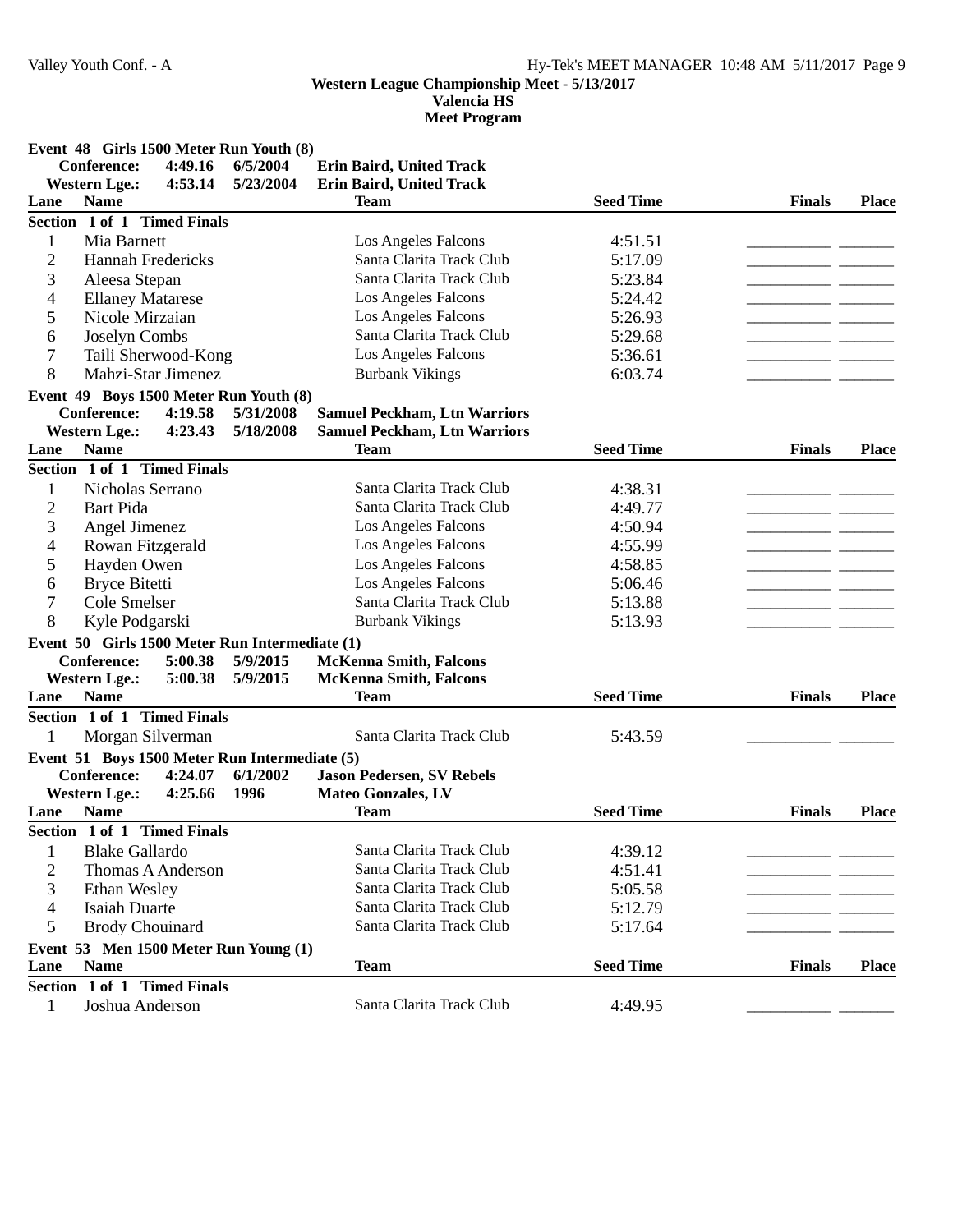**Valencia HS**

| <b>Conference:</b><br>1:12.76<br>5/19/2001<br><b>Jade DeVaughn, Eagles</b><br><b>Western Lge.:</b><br>Jade DeVaughn, Eagles<br>1:12.76<br>2001<br><b>Seed Time</b><br><b>Name</b><br><b>Finals</b><br><b>Team</b><br><b>Place</b><br>Lane<br>Section 1 of 1 Timed Finals<br>Santa Clarita Track Club<br><b>Bailey Haydamack</b><br>1<br>1:26.63<br>$\overline{c}$<br>Los Angeles Falcons<br>Kaila Sherwood-Kong<br>1:25.58<br>3<br>Santa Clarita Track Club<br>Alaya Graves-Hogains<br>1:20.88<br><b>Hawks Track Club</b><br>4<br>Jillian Jenkins<br>1:22.70<br>Lancaster Runnin' Rebels<br>1:23.00<br>5<br>Emoni Wright<br><b>Lancaster Runnin' Rebels</b><br>1:26.07<br>6<br>Jules Logan<br>- -<br>7<br><b>Lancaster Runnin' Rebels</b><br>1:31.42<br>Taraji Williams<br>__ __<br>8<br>Hawks Track Club<br>Lucy Isaacs<br>1:34.16<br>Event 57 Boys 400 Meter Dash Gremlin (5)<br><b>Conference:</b><br>1:10.25<br>5/21/2005<br><b>Travis Larson, Valley Raiders</b><br><b>DJ</b> Morgan, Eagles<br><b>Western Lge.:</b><br>1:11.28<br>2000<br><b>Seed Time</b><br><b>Name</b><br><b>Team</b><br><b>Finals</b><br><b>Place</b><br>Lane<br>Section 1 of 1 Timed Finals<br>2<br><b>Myles Cross</b><br>San Fernando Valley Rush<br>1:19.40<br>3<br><b>Lancaster Runnin' Rebels</b><br>Jaivyn Nelson<br>1:15.60<br>- -<br>4<br>Lancaster Runnin' Rebels<br><b>Zion Poole</b><br>1:15.70<br>5<br>Thimsha (Valley) Youth Sports<br>Jace Hernandez<br>1:16.14<br><b>Hawks Track Club</b><br>1:22.46<br>6<br>Majik Taylor<br>Event 58 Girls 400 Meter Dash Bantam (9)<br><b>Elizabeth Olear, Chiefs</b><br><b>Conference:</b><br>1:05.95<br>1998<br><b>Kim Driedger, Eagles</b><br><b>Western Lge.:</b><br>1:06.76<br>1994<br><b>Seed Time</b><br><b>Name</b><br><b>Team</b><br><b>Finals</b><br>Lane<br><b>Place</b><br>Section 1 of 2 Timed Finals<br>Hawks Track Club<br>$\overline{c}$<br>1:13.11<br>Megan Mukiibi<br>3<br>Lancaster Runnin' Rebels<br>Lanai Gant<br>1:09.82<br>Santa Clarita Track Club<br>Kayla Martinez<br>1:09.95<br>4<br>5<br>Santa Clarita Track Club<br>Meghan McNeil<br>1:10.90<br><b>Lancaster Runnin' Rebels</b><br>6<br><b>Ka'Mora Cummings</b><br>1:15.19<br><b>Section</b><br>2 of 2 Timed Finals<br>2<br>Thalia Bonwell<br>San Fernando Valley Rush<br>1:16.90<br>3<br><b>Burbank Vikings</b><br>Keegan Hudspeth<br>1:15.60<br>4<br>Los Angeles Falcons<br>1:15.69<br>Jazlyn Couch<br>Thimsha (Valley) Youth Sports<br>5<br>Kylee Martin<br>1:16.45<br>Event 59 Boys 400 Meter Dash Bantam (7)<br>Conference:<br>1:01.87<br>5/11/2013<br>Sam Gambrah, Jr., RUSH<br><b>Western Lge.:</b><br>Sam Gambrah, Jr., Rush<br>1:01.87<br>5/11/2013<br><b>Seed Time</b><br><b>Name</b><br><b>Team</b><br><b>Finals</b><br>Lane<br><b>Place</b><br>Section 1 of 1 Timed Finals<br>Noah Hendriex<br>Hawks Track Club<br>1:16.28<br>1<br>$\overline{c}$<br>Jayden Green<br>San Fernando Valley Rush<br>1:15.57<br>3<br>Caleb Ogbu<br>Santa Clarita Track Club<br>1:07.20<br>San Fernando Valley Rush<br>4<br>1:11.30<br>Will Bryson |        | Event 56 Girls 400 Meter Dash Gremlin (8) |                                                   |                    |  |
|---------------------------------------------------------------------------------------------------------------------------------------------------------------------------------------------------------------------------------------------------------------------------------------------------------------------------------------------------------------------------------------------------------------------------------------------------------------------------------------------------------------------------------------------------------------------------------------------------------------------------------------------------------------------------------------------------------------------------------------------------------------------------------------------------------------------------------------------------------------------------------------------------------------------------------------------------------------------------------------------------------------------------------------------------------------------------------------------------------------------------------------------------------------------------------------------------------------------------------------------------------------------------------------------------------------------------------------------------------------------------------------------------------------------------------------------------------------------------------------------------------------------------------------------------------------------------------------------------------------------------------------------------------------------------------------------------------------------------------------------------------------------------------------------------------------------------------------------------------------------------------------------------------------------------------------------------------------------------------------------------------------------------------------------------------------------------------------------------------------------------------------------------------------------------------------------------------------------------------------------------------------------------------------------------------------------------------------------------------------------------------------------------------------------------------------------------------------------------------------------------------------------------------------------------------------------------------------------------------------------------------------------------------------------------------------------------------------------------------------------------------------------------------------------------------------------------------------------------------------------------------------------------------------------------------------------------------------------------------------------------------------------------------------------------|--------|-------------------------------------------|---------------------------------------------------|--------------------|--|
|                                                                                                                                                                                                                                                                                                                                                                                                                                                                                                                                                                                                                                                                                                                                                                                                                                                                                                                                                                                                                                                                                                                                                                                                                                                                                                                                                                                                                                                                                                                                                                                                                                                                                                                                                                                                                                                                                                                                                                                                                                                                                                                                                                                                                                                                                                                                                                                                                                                                                                                                                                                                                                                                                                                                                                                                                                                                                                                                                                                                                                                   |        |                                           |                                                   |                    |  |
|                                                                                                                                                                                                                                                                                                                                                                                                                                                                                                                                                                                                                                                                                                                                                                                                                                                                                                                                                                                                                                                                                                                                                                                                                                                                                                                                                                                                                                                                                                                                                                                                                                                                                                                                                                                                                                                                                                                                                                                                                                                                                                                                                                                                                                                                                                                                                                                                                                                                                                                                                                                                                                                                                                                                                                                                                                                                                                                                                                                                                                                   |        |                                           |                                                   |                    |  |
|                                                                                                                                                                                                                                                                                                                                                                                                                                                                                                                                                                                                                                                                                                                                                                                                                                                                                                                                                                                                                                                                                                                                                                                                                                                                                                                                                                                                                                                                                                                                                                                                                                                                                                                                                                                                                                                                                                                                                                                                                                                                                                                                                                                                                                                                                                                                                                                                                                                                                                                                                                                                                                                                                                                                                                                                                                                                                                                                                                                                                                                   |        |                                           |                                                   |                    |  |
|                                                                                                                                                                                                                                                                                                                                                                                                                                                                                                                                                                                                                                                                                                                                                                                                                                                                                                                                                                                                                                                                                                                                                                                                                                                                                                                                                                                                                                                                                                                                                                                                                                                                                                                                                                                                                                                                                                                                                                                                                                                                                                                                                                                                                                                                                                                                                                                                                                                                                                                                                                                                                                                                                                                                                                                                                                                                                                                                                                                                                                                   |        |                                           |                                                   |                    |  |
|                                                                                                                                                                                                                                                                                                                                                                                                                                                                                                                                                                                                                                                                                                                                                                                                                                                                                                                                                                                                                                                                                                                                                                                                                                                                                                                                                                                                                                                                                                                                                                                                                                                                                                                                                                                                                                                                                                                                                                                                                                                                                                                                                                                                                                                                                                                                                                                                                                                                                                                                                                                                                                                                                                                                                                                                                                                                                                                                                                                                                                                   |        |                                           |                                                   |                    |  |
|                                                                                                                                                                                                                                                                                                                                                                                                                                                                                                                                                                                                                                                                                                                                                                                                                                                                                                                                                                                                                                                                                                                                                                                                                                                                                                                                                                                                                                                                                                                                                                                                                                                                                                                                                                                                                                                                                                                                                                                                                                                                                                                                                                                                                                                                                                                                                                                                                                                                                                                                                                                                                                                                                                                                                                                                                                                                                                                                                                                                                                                   |        |                                           |                                                   |                    |  |
|                                                                                                                                                                                                                                                                                                                                                                                                                                                                                                                                                                                                                                                                                                                                                                                                                                                                                                                                                                                                                                                                                                                                                                                                                                                                                                                                                                                                                                                                                                                                                                                                                                                                                                                                                                                                                                                                                                                                                                                                                                                                                                                                                                                                                                                                                                                                                                                                                                                                                                                                                                                                                                                                                                                                                                                                                                                                                                                                                                                                                                                   |        |                                           |                                                   |                    |  |
|                                                                                                                                                                                                                                                                                                                                                                                                                                                                                                                                                                                                                                                                                                                                                                                                                                                                                                                                                                                                                                                                                                                                                                                                                                                                                                                                                                                                                                                                                                                                                                                                                                                                                                                                                                                                                                                                                                                                                                                                                                                                                                                                                                                                                                                                                                                                                                                                                                                                                                                                                                                                                                                                                                                                                                                                                                                                                                                                                                                                                                                   |        |                                           |                                                   |                    |  |
|                                                                                                                                                                                                                                                                                                                                                                                                                                                                                                                                                                                                                                                                                                                                                                                                                                                                                                                                                                                                                                                                                                                                                                                                                                                                                                                                                                                                                                                                                                                                                                                                                                                                                                                                                                                                                                                                                                                                                                                                                                                                                                                                                                                                                                                                                                                                                                                                                                                                                                                                                                                                                                                                                                                                                                                                                                                                                                                                                                                                                                                   |        |                                           |                                                   |                    |  |
|                                                                                                                                                                                                                                                                                                                                                                                                                                                                                                                                                                                                                                                                                                                                                                                                                                                                                                                                                                                                                                                                                                                                                                                                                                                                                                                                                                                                                                                                                                                                                                                                                                                                                                                                                                                                                                                                                                                                                                                                                                                                                                                                                                                                                                                                                                                                                                                                                                                                                                                                                                                                                                                                                                                                                                                                                                                                                                                                                                                                                                                   |        |                                           |                                                   |                    |  |
|                                                                                                                                                                                                                                                                                                                                                                                                                                                                                                                                                                                                                                                                                                                                                                                                                                                                                                                                                                                                                                                                                                                                                                                                                                                                                                                                                                                                                                                                                                                                                                                                                                                                                                                                                                                                                                                                                                                                                                                                                                                                                                                                                                                                                                                                                                                                                                                                                                                                                                                                                                                                                                                                                                                                                                                                                                                                                                                                                                                                                                                   |        |                                           |                                                   |                    |  |
|                                                                                                                                                                                                                                                                                                                                                                                                                                                                                                                                                                                                                                                                                                                                                                                                                                                                                                                                                                                                                                                                                                                                                                                                                                                                                                                                                                                                                                                                                                                                                                                                                                                                                                                                                                                                                                                                                                                                                                                                                                                                                                                                                                                                                                                                                                                                                                                                                                                                                                                                                                                                                                                                                                                                                                                                                                                                                                                                                                                                                                                   |        |                                           |                                                   |                    |  |
|                                                                                                                                                                                                                                                                                                                                                                                                                                                                                                                                                                                                                                                                                                                                                                                                                                                                                                                                                                                                                                                                                                                                                                                                                                                                                                                                                                                                                                                                                                                                                                                                                                                                                                                                                                                                                                                                                                                                                                                                                                                                                                                                                                                                                                                                                                                                                                                                                                                                                                                                                                                                                                                                                                                                                                                                                                                                                                                                                                                                                                                   |        |                                           |                                                   |                    |  |
|                                                                                                                                                                                                                                                                                                                                                                                                                                                                                                                                                                                                                                                                                                                                                                                                                                                                                                                                                                                                                                                                                                                                                                                                                                                                                                                                                                                                                                                                                                                                                                                                                                                                                                                                                                                                                                                                                                                                                                                                                                                                                                                                                                                                                                                                                                                                                                                                                                                                                                                                                                                                                                                                                                                                                                                                                                                                                                                                                                                                                                                   |        |                                           |                                                   |                    |  |
|                                                                                                                                                                                                                                                                                                                                                                                                                                                                                                                                                                                                                                                                                                                                                                                                                                                                                                                                                                                                                                                                                                                                                                                                                                                                                                                                                                                                                                                                                                                                                                                                                                                                                                                                                                                                                                                                                                                                                                                                                                                                                                                                                                                                                                                                                                                                                                                                                                                                                                                                                                                                                                                                                                                                                                                                                                                                                                                                                                                                                                                   |        |                                           |                                                   |                    |  |
|                                                                                                                                                                                                                                                                                                                                                                                                                                                                                                                                                                                                                                                                                                                                                                                                                                                                                                                                                                                                                                                                                                                                                                                                                                                                                                                                                                                                                                                                                                                                                                                                                                                                                                                                                                                                                                                                                                                                                                                                                                                                                                                                                                                                                                                                                                                                                                                                                                                                                                                                                                                                                                                                                                                                                                                                                                                                                                                                                                                                                                                   |        |                                           |                                                   |                    |  |
|                                                                                                                                                                                                                                                                                                                                                                                                                                                                                                                                                                                                                                                                                                                                                                                                                                                                                                                                                                                                                                                                                                                                                                                                                                                                                                                                                                                                                                                                                                                                                                                                                                                                                                                                                                                                                                                                                                                                                                                                                                                                                                                                                                                                                                                                                                                                                                                                                                                                                                                                                                                                                                                                                                                                                                                                                                                                                                                                                                                                                                                   |        |                                           |                                                   |                    |  |
|                                                                                                                                                                                                                                                                                                                                                                                                                                                                                                                                                                                                                                                                                                                                                                                                                                                                                                                                                                                                                                                                                                                                                                                                                                                                                                                                                                                                                                                                                                                                                                                                                                                                                                                                                                                                                                                                                                                                                                                                                                                                                                                                                                                                                                                                                                                                                                                                                                                                                                                                                                                                                                                                                                                                                                                                                                                                                                                                                                                                                                                   |        |                                           |                                                   |                    |  |
|                                                                                                                                                                                                                                                                                                                                                                                                                                                                                                                                                                                                                                                                                                                                                                                                                                                                                                                                                                                                                                                                                                                                                                                                                                                                                                                                                                                                                                                                                                                                                                                                                                                                                                                                                                                                                                                                                                                                                                                                                                                                                                                                                                                                                                                                                                                                                                                                                                                                                                                                                                                                                                                                                                                                                                                                                                                                                                                                                                                                                                                   |        |                                           |                                                   |                    |  |
|                                                                                                                                                                                                                                                                                                                                                                                                                                                                                                                                                                                                                                                                                                                                                                                                                                                                                                                                                                                                                                                                                                                                                                                                                                                                                                                                                                                                                                                                                                                                                                                                                                                                                                                                                                                                                                                                                                                                                                                                                                                                                                                                                                                                                                                                                                                                                                                                                                                                                                                                                                                                                                                                                                                                                                                                                                                                                                                                                                                                                                                   |        |                                           |                                                   |                    |  |
|                                                                                                                                                                                                                                                                                                                                                                                                                                                                                                                                                                                                                                                                                                                                                                                                                                                                                                                                                                                                                                                                                                                                                                                                                                                                                                                                                                                                                                                                                                                                                                                                                                                                                                                                                                                                                                                                                                                                                                                                                                                                                                                                                                                                                                                                                                                                                                                                                                                                                                                                                                                                                                                                                                                                                                                                                                                                                                                                                                                                                                                   |        |                                           |                                                   |                    |  |
|                                                                                                                                                                                                                                                                                                                                                                                                                                                                                                                                                                                                                                                                                                                                                                                                                                                                                                                                                                                                                                                                                                                                                                                                                                                                                                                                                                                                                                                                                                                                                                                                                                                                                                                                                                                                                                                                                                                                                                                                                                                                                                                                                                                                                                                                                                                                                                                                                                                                                                                                                                                                                                                                                                                                                                                                                                                                                                                                                                                                                                                   |        |                                           |                                                   |                    |  |
|                                                                                                                                                                                                                                                                                                                                                                                                                                                                                                                                                                                                                                                                                                                                                                                                                                                                                                                                                                                                                                                                                                                                                                                                                                                                                                                                                                                                                                                                                                                                                                                                                                                                                                                                                                                                                                                                                                                                                                                                                                                                                                                                                                                                                                                                                                                                                                                                                                                                                                                                                                                                                                                                                                                                                                                                                                                                                                                                                                                                                                                   |        |                                           |                                                   |                    |  |
|                                                                                                                                                                                                                                                                                                                                                                                                                                                                                                                                                                                                                                                                                                                                                                                                                                                                                                                                                                                                                                                                                                                                                                                                                                                                                                                                                                                                                                                                                                                                                                                                                                                                                                                                                                                                                                                                                                                                                                                                                                                                                                                                                                                                                                                                                                                                                                                                                                                                                                                                                                                                                                                                                                                                                                                                                                                                                                                                                                                                                                                   |        |                                           |                                                   |                    |  |
|                                                                                                                                                                                                                                                                                                                                                                                                                                                                                                                                                                                                                                                                                                                                                                                                                                                                                                                                                                                                                                                                                                                                                                                                                                                                                                                                                                                                                                                                                                                                                                                                                                                                                                                                                                                                                                                                                                                                                                                                                                                                                                                                                                                                                                                                                                                                                                                                                                                                                                                                                                                                                                                                                                                                                                                                                                                                                                                                                                                                                                                   |        |                                           |                                                   |                    |  |
|                                                                                                                                                                                                                                                                                                                                                                                                                                                                                                                                                                                                                                                                                                                                                                                                                                                                                                                                                                                                                                                                                                                                                                                                                                                                                                                                                                                                                                                                                                                                                                                                                                                                                                                                                                                                                                                                                                                                                                                                                                                                                                                                                                                                                                                                                                                                                                                                                                                                                                                                                                                                                                                                                                                                                                                                                                                                                                                                                                                                                                                   |        |                                           |                                                   |                    |  |
|                                                                                                                                                                                                                                                                                                                                                                                                                                                                                                                                                                                                                                                                                                                                                                                                                                                                                                                                                                                                                                                                                                                                                                                                                                                                                                                                                                                                                                                                                                                                                                                                                                                                                                                                                                                                                                                                                                                                                                                                                                                                                                                                                                                                                                                                                                                                                                                                                                                                                                                                                                                                                                                                                                                                                                                                                                                                                                                                                                                                                                                   |        |                                           |                                                   |                    |  |
|                                                                                                                                                                                                                                                                                                                                                                                                                                                                                                                                                                                                                                                                                                                                                                                                                                                                                                                                                                                                                                                                                                                                                                                                                                                                                                                                                                                                                                                                                                                                                                                                                                                                                                                                                                                                                                                                                                                                                                                                                                                                                                                                                                                                                                                                                                                                                                                                                                                                                                                                                                                                                                                                                                                                                                                                                                                                                                                                                                                                                                                   |        |                                           |                                                   |                    |  |
|                                                                                                                                                                                                                                                                                                                                                                                                                                                                                                                                                                                                                                                                                                                                                                                                                                                                                                                                                                                                                                                                                                                                                                                                                                                                                                                                                                                                                                                                                                                                                                                                                                                                                                                                                                                                                                                                                                                                                                                                                                                                                                                                                                                                                                                                                                                                                                                                                                                                                                                                                                                                                                                                                                                                                                                                                                                                                                                                                                                                                                                   |        |                                           |                                                   |                    |  |
|                                                                                                                                                                                                                                                                                                                                                                                                                                                                                                                                                                                                                                                                                                                                                                                                                                                                                                                                                                                                                                                                                                                                                                                                                                                                                                                                                                                                                                                                                                                                                                                                                                                                                                                                                                                                                                                                                                                                                                                                                                                                                                                                                                                                                                                                                                                                                                                                                                                                                                                                                                                                                                                                                                                                                                                                                                                                                                                                                                                                                                                   |        |                                           |                                                   |                    |  |
|                                                                                                                                                                                                                                                                                                                                                                                                                                                                                                                                                                                                                                                                                                                                                                                                                                                                                                                                                                                                                                                                                                                                                                                                                                                                                                                                                                                                                                                                                                                                                                                                                                                                                                                                                                                                                                                                                                                                                                                                                                                                                                                                                                                                                                                                                                                                                                                                                                                                                                                                                                                                                                                                                                                                                                                                                                                                                                                                                                                                                                                   |        |                                           |                                                   |                    |  |
|                                                                                                                                                                                                                                                                                                                                                                                                                                                                                                                                                                                                                                                                                                                                                                                                                                                                                                                                                                                                                                                                                                                                                                                                                                                                                                                                                                                                                                                                                                                                                                                                                                                                                                                                                                                                                                                                                                                                                                                                                                                                                                                                                                                                                                                                                                                                                                                                                                                                                                                                                                                                                                                                                                                                                                                                                                                                                                                                                                                                                                                   |        |                                           |                                                   |                    |  |
|                                                                                                                                                                                                                                                                                                                                                                                                                                                                                                                                                                                                                                                                                                                                                                                                                                                                                                                                                                                                                                                                                                                                                                                                                                                                                                                                                                                                                                                                                                                                                                                                                                                                                                                                                                                                                                                                                                                                                                                                                                                                                                                                                                                                                                                                                                                                                                                                                                                                                                                                                                                                                                                                                                                                                                                                                                                                                                                                                                                                                                                   |        |                                           |                                                   |                    |  |
|                                                                                                                                                                                                                                                                                                                                                                                                                                                                                                                                                                                                                                                                                                                                                                                                                                                                                                                                                                                                                                                                                                                                                                                                                                                                                                                                                                                                                                                                                                                                                                                                                                                                                                                                                                                                                                                                                                                                                                                                                                                                                                                                                                                                                                                                                                                                                                                                                                                                                                                                                                                                                                                                                                                                                                                                                                                                                                                                                                                                                                                   |        |                                           |                                                   |                    |  |
|                                                                                                                                                                                                                                                                                                                                                                                                                                                                                                                                                                                                                                                                                                                                                                                                                                                                                                                                                                                                                                                                                                                                                                                                                                                                                                                                                                                                                                                                                                                                                                                                                                                                                                                                                                                                                                                                                                                                                                                                                                                                                                                                                                                                                                                                                                                                                                                                                                                                                                                                                                                                                                                                                                                                                                                                                                                                                                                                                                                                                                                   |        |                                           |                                                   |                    |  |
|                                                                                                                                                                                                                                                                                                                                                                                                                                                                                                                                                                                                                                                                                                                                                                                                                                                                                                                                                                                                                                                                                                                                                                                                                                                                                                                                                                                                                                                                                                                                                                                                                                                                                                                                                                                                                                                                                                                                                                                                                                                                                                                                                                                                                                                                                                                                                                                                                                                                                                                                                                                                                                                                                                                                                                                                                                                                                                                                                                                                                                                   |        |                                           |                                                   |                    |  |
|                                                                                                                                                                                                                                                                                                                                                                                                                                                                                                                                                                                                                                                                                                                                                                                                                                                                                                                                                                                                                                                                                                                                                                                                                                                                                                                                                                                                                                                                                                                                                                                                                                                                                                                                                                                                                                                                                                                                                                                                                                                                                                                                                                                                                                                                                                                                                                                                                                                                                                                                                                                                                                                                                                                                                                                                                                                                                                                                                                                                                                                   |        |                                           |                                                   |                    |  |
|                                                                                                                                                                                                                                                                                                                                                                                                                                                                                                                                                                                                                                                                                                                                                                                                                                                                                                                                                                                                                                                                                                                                                                                                                                                                                                                                                                                                                                                                                                                                                                                                                                                                                                                                                                                                                                                                                                                                                                                                                                                                                                                                                                                                                                                                                                                                                                                                                                                                                                                                                                                                                                                                                                                                                                                                                                                                                                                                                                                                                                                   |        |                                           |                                                   |                    |  |
|                                                                                                                                                                                                                                                                                                                                                                                                                                                                                                                                                                                                                                                                                                                                                                                                                                                                                                                                                                                                                                                                                                                                                                                                                                                                                                                                                                                                                                                                                                                                                                                                                                                                                                                                                                                                                                                                                                                                                                                                                                                                                                                                                                                                                                                                                                                                                                                                                                                                                                                                                                                                                                                                                                                                                                                                                                                                                                                                                                                                                                                   |        |                                           |                                                   |                    |  |
|                                                                                                                                                                                                                                                                                                                                                                                                                                                                                                                                                                                                                                                                                                                                                                                                                                                                                                                                                                                                                                                                                                                                                                                                                                                                                                                                                                                                                                                                                                                                                                                                                                                                                                                                                                                                                                                                                                                                                                                                                                                                                                                                                                                                                                                                                                                                                                                                                                                                                                                                                                                                                                                                                                                                                                                                                                                                                                                                                                                                                                                   |        |                                           |                                                   |                    |  |
|                                                                                                                                                                                                                                                                                                                                                                                                                                                                                                                                                                                                                                                                                                                                                                                                                                                                                                                                                                                                                                                                                                                                                                                                                                                                                                                                                                                                                                                                                                                                                                                                                                                                                                                                                                                                                                                                                                                                                                                                                                                                                                                                                                                                                                                                                                                                                                                                                                                                                                                                                                                                                                                                                                                                                                                                                                                                                                                                                                                                                                                   |        |                                           |                                                   |                    |  |
|                                                                                                                                                                                                                                                                                                                                                                                                                                                                                                                                                                                                                                                                                                                                                                                                                                                                                                                                                                                                                                                                                                                                                                                                                                                                                                                                                                                                                                                                                                                                                                                                                                                                                                                                                                                                                                                                                                                                                                                                                                                                                                                                                                                                                                                                                                                                                                                                                                                                                                                                                                                                                                                                                                                                                                                                                                                                                                                                                                                                                                                   |        |                                           |                                                   |                    |  |
|                                                                                                                                                                                                                                                                                                                                                                                                                                                                                                                                                                                                                                                                                                                                                                                                                                                                                                                                                                                                                                                                                                                                                                                                                                                                                                                                                                                                                                                                                                                                                                                                                                                                                                                                                                                                                                                                                                                                                                                                                                                                                                                                                                                                                                                                                                                                                                                                                                                                                                                                                                                                                                                                                                                                                                                                                                                                                                                                                                                                                                                   |        |                                           |                                                   |                    |  |
|                                                                                                                                                                                                                                                                                                                                                                                                                                                                                                                                                                                                                                                                                                                                                                                                                                                                                                                                                                                                                                                                                                                                                                                                                                                                                                                                                                                                                                                                                                                                                                                                                                                                                                                                                                                                                                                                                                                                                                                                                                                                                                                                                                                                                                                                                                                                                                                                                                                                                                                                                                                                                                                                                                                                                                                                                                                                                                                                                                                                                                                   |        |                                           |                                                   |                    |  |
|                                                                                                                                                                                                                                                                                                                                                                                                                                                                                                                                                                                                                                                                                                                                                                                                                                                                                                                                                                                                                                                                                                                                                                                                                                                                                                                                                                                                                                                                                                                                                                                                                                                                                                                                                                                                                                                                                                                                                                                                                                                                                                                                                                                                                                                                                                                                                                                                                                                                                                                                                                                                                                                                                                                                                                                                                                                                                                                                                                                                                                                   |        |                                           |                                                   |                    |  |
|                                                                                                                                                                                                                                                                                                                                                                                                                                                                                                                                                                                                                                                                                                                                                                                                                                                                                                                                                                                                                                                                                                                                                                                                                                                                                                                                                                                                                                                                                                                                                                                                                                                                                                                                                                                                                                                                                                                                                                                                                                                                                                                                                                                                                                                                                                                                                                                                                                                                                                                                                                                                                                                                                                                                                                                                                                                                                                                                                                                                                                                   |        |                                           |                                                   |                    |  |
|                                                                                                                                                                                                                                                                                                                                                                                                                                                                                                                                                                                                                                                                                                                                                                                                                                                                                                                                                                                                                                                                                                                                                                                                                                                                                                                                                                                                                                                                                                                                                                                                                                                                                                                                                                                                                                                                                                                                                                                                                                                                                                                                                                                                                                                                                                                                                                                                                                                                                                                                                                                                                                                                                                                                                                                                                                                                                                                                                                                                                                                   |        |                                           |                                                   |                    |  |
|                                                                                                                                                                                                                                                                                                                                                                                                                                                                                                                                                                                                                                                                                                                                                                                                                                                                                                                                                                                                                                                                                                                                                                                                                                                                                                                                                                                                                                                                                                                                                                                                                                                                                                                                                                                                                                                                                                                                                                                                                                                                                                                                                                                                                                                                                                                                                                                                                                                                                                                                                                                                                                                                                                                                                                                                                                                                                                                                                                                                                                                   |        |                                           |                                                   |                    |  |
| Santa Clarita Track Club<br>7<br>Jared Parada<br>1:16.74                                                                                                                                                                                                                                                                                                                                                                                                                                                                                                                                                                                                                                                                                                                                                                                                                                                                                                                                                                                                                                                                                                                                                                                                                                                                                                                                                                                                                                                                                                                                                                                                                                                                                                                                                                                                                                                                                                                                                                                                                                                                                                                                                                                                                                                                                                                                                                                                                                                                                                                                                                                                                                                                                                                                                                                                                                                                                                                                                                                          | 5<br>6 | Daniel Hernandez<br>Dakota Green          | Thimsha (Valley) Youth Sports<br>Hawks Track Club | 1:14.23<br>1:15.96 |  |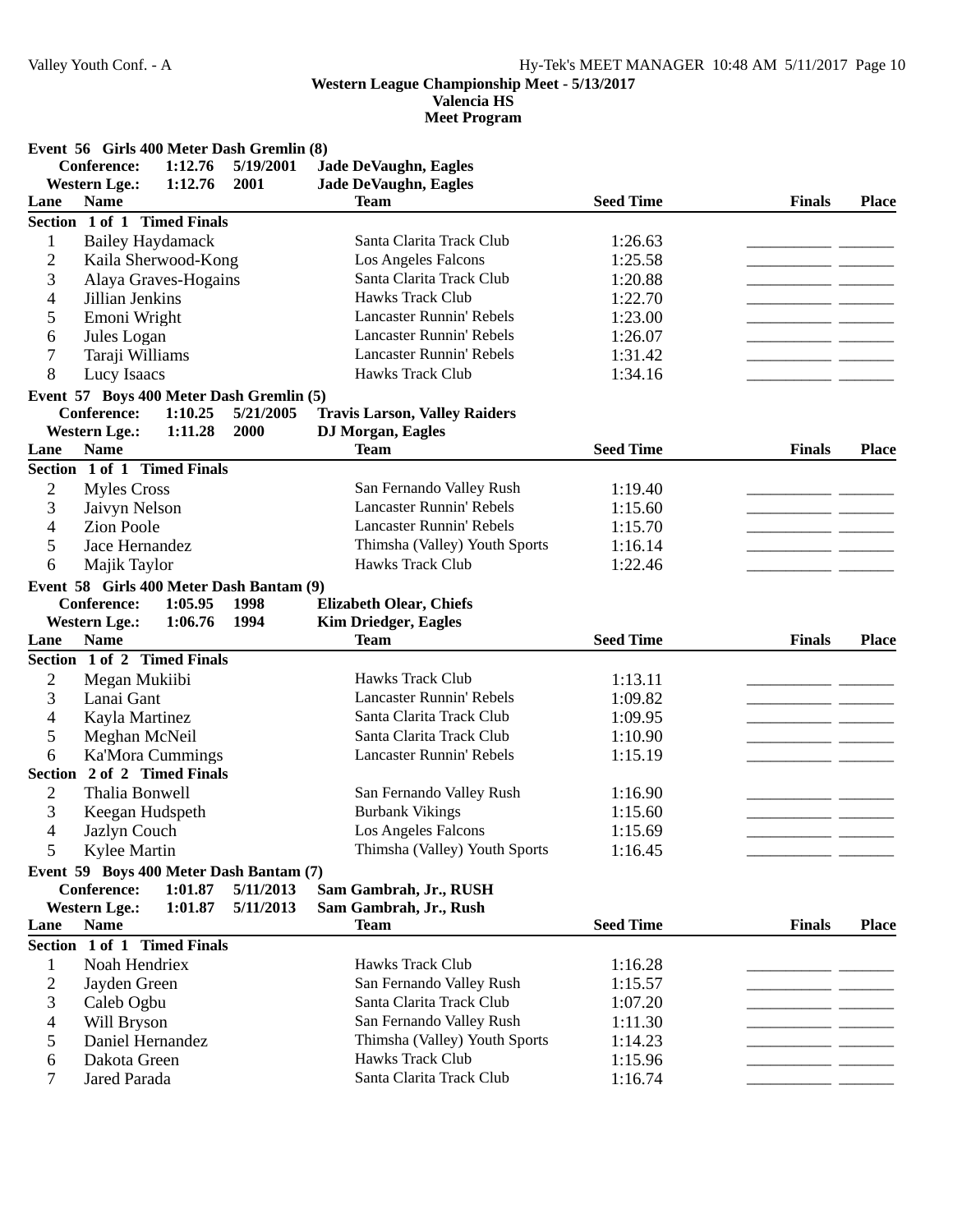**Valencia HS**

**Meet Program**

|                | Event 60 Girls 400 Meter Dash Midget (8) |         |           |                                 |                  |                          |              |
|----------------|------------------------------------------|---------|-----------|---------------------------------|------------------|--------------------------|--------------|
|                | <b>Conference:</b>                       | 59.68   | 5/21/2000 | <b>Elizabeth Olear, Chiefs</b>  |                  |                          |              |
|                | <b>Western Lge.:</b>                     | 1:01.33 | 1993      | <b>Tiffany Thompson, Eagles</b> |                  |                          |              |
| Lane           | <b>Name</b>                              |         |           | Team                            | <b>Seed Time</b> | <b>Finals</b>            | <b>Place</b> |
|                | Section 1 of 1 Timed Finals              |         |           |                                 |                  |                          |              |
| $\mathbf{1}$   | Rebecca Demonteverde                     |         |           | Los Angeles Falcons             | 1:07.74          |                          |              |
| $\mathbf{2}$   | Mikayla Toliver                          |         |           | Santa Clarita Track Club        | 1:05.34          |                          |              |
| 3              | Angelina Teymouri                        |         |           | Santa Clarita Track Club        | 1:03.88          |                          |              |
| 4              | Milaan Gordon                            |         |           | Santa Clarita Track Club        | 1:04.60          |                          |              |
| 5              | Jade Teal                                |         |           | <b>Lancaster Runnin' Rebels</b> | 1:04.69          |                          |              |
| 6              | <b>Baylee Walker</b>                     |         |           | <b>Lancaster Runnin' Rebels</b> | 1:06.12          | $\overline{\phantom{a}}$ |              |
| 7              | Jenna Moutes                             |         |           | Hawks Track Club                | 1:07.99          |                          |              |
| 8              | Jayme Landolfi Chandler                  |         |           | Thimsha (Valley) Youth Sports   | 1:08.88          |                          |              |
|                | Event 61 Boys 400 Meter Dash Midget (8)  |         |           |                                 |                  |                          |              |
|                | <b>Conference:</b>                       | 56.60   | 1997      | <b>Jeremy Huang, Eagles</b>     |                  |                          |              |
|                | <b>Western Lge.:</b>                     | 56.60   | 1997      | <b>Jeremy Huang, Eagles</b>     |                  |                          |              |
| Lane           | <b>Name</b>                              |         |           | Team                            | <b>Seed Time</b> | <b>Finals</b>            | <b>Place</b> |
|                | Section 1 of 1 Timed Finals              |         |           |                                 |                  |                          |              |
| 1              | Jai'Son Turner                           |         |           | Hawks Track Club                | 1:04.65          |                          |              |
| $\overline{2}$ | <b>Shane Powell</b>                      |         |           | Thimsha (Valley) Youth Sports   | 1:04.33          |                          |              |
| 3              | Dijon Stanley                            |         |           | San Fernando Valley Rush        | 1:01.53          |                          |              |
| 4              | <b>Brandon Johnson</b>                   |         |           | <b>Lancaster Runnin' Rebels</b> | 1:02.10          |                          |              |
| 5              | <b>Bodi</b> Ligons                       |         |           | Los Angeles Falcons             | 1:02.57          |                          |              |
| 6              | Paden White                              |         |           | <b>Hawks Track Club</b>         | 1:04.48          |                          |              |
| 7              | Amaury Tiofil-Newsome                    |         |           | Santa Clarita Track Club        | 1:06.93          |                          |              |
| 8              | <b>Nicholas Cross</b>                    |         |           | San Fernando Valley Rush        | 1:07.15          |                          |              |
|                | Event 62 Girls 400 Meter Dash Youth (9)  |         |           |                                 |                  |                          |              |
|                | <b>Conference:</b>                       | 56.22   | 6/1/2002  | <b>Elizabeth Olear, Chiefs</b>  |                  |                          |              |
|                | <b>Western Lge.:</b>                     | 56.92   | 1995      | <b>Jayda Baily, Eagles</b>      |                  |                          |              |
| Lane           | <b>Name</b>                              |         |           | <b>Team</b>                     | <b>Seed Time</b> | <b>Finals</b>            | <b>Place</b> |
|                | Section 1 of 2 Timed Finals              |         |           |                                 |                  |                          |              |
| $\mathbf{2}$   | Torianna Vatcher                         |         |           | Santa Clarita Track Club        | 1:02.27          |                          |              |
| 3              | Ariana Rodriguez                         |         |           | Thimsha (Valley) Youth Sports   | 58.29            |                          |              |
| 4              | LiNay Perry                              |         |           | <b>Lancaster Runnin' Rebels</b> | 59.71            | - -                      |              |
| 5              | Demi Green                               |         |           | <b>Lancaster Runnin' Rebels</b> | 1:00.18          |                          |              |
| 6              | Karrina Mackey                           |         |           | Hawks Track Club                | 1:03.69          | - -                      |              |
|                | Section 2 of 2 Timed Finals              |         |           |                                 |                  |                          |              |
| $\mathbf{2}$   | Kaiya Stanley                            |         |           | San Fernando Valley Rush        | 1:06.19          |                          |              |
| 3              | Chanelle Mizrahi                         |         |           | Hawks Track Club                | 1:04.27          |                          |              |
| $\overline{4}$ | Danae Wolf                               |         |           | Santa Clarita Track Club        | 1:05.66          |                          |              |

5 Sahliyah Ravare Santa Clarita Track Club 1:05.95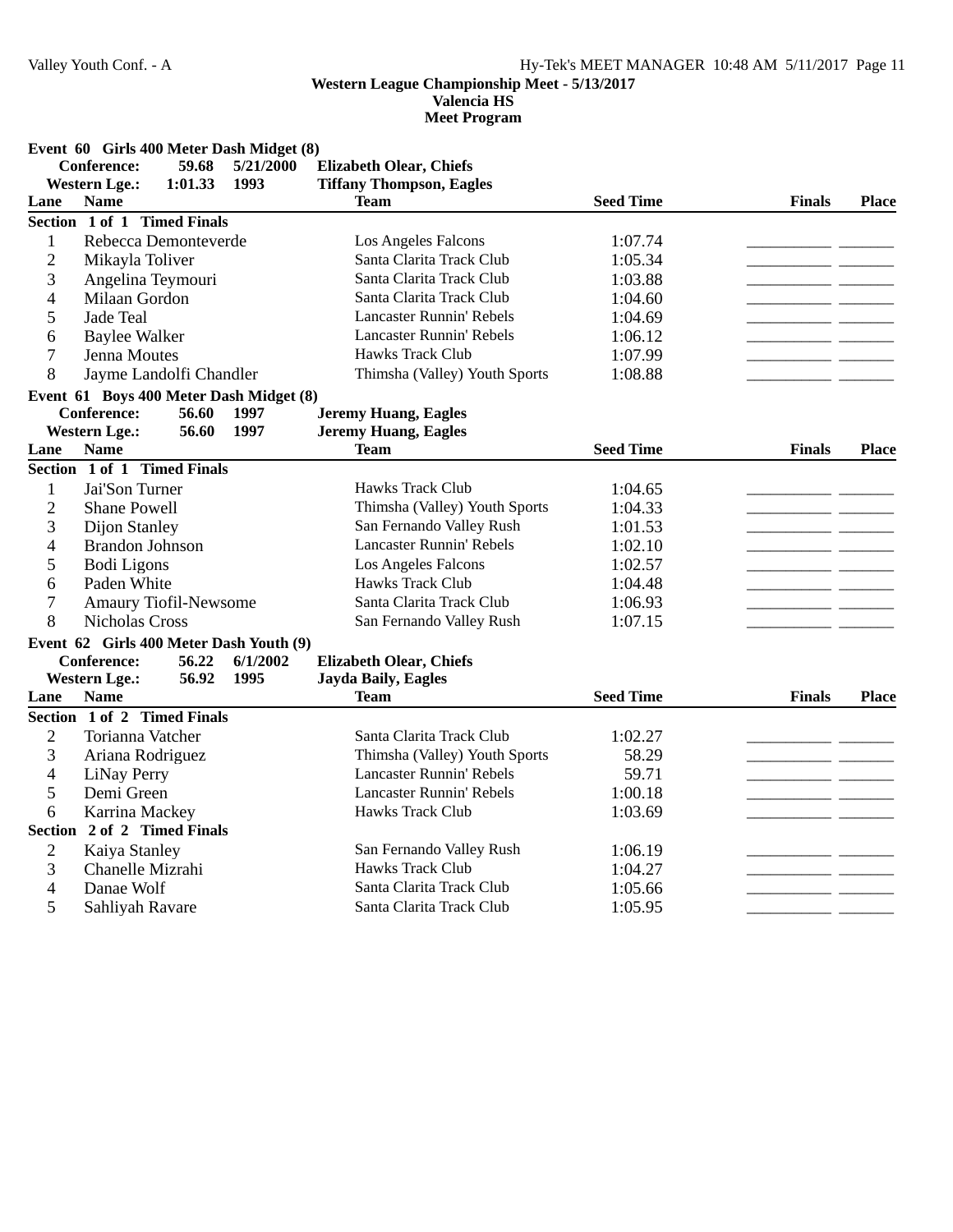**Valencia HS**

| Conference:<br>49.76<br>1992<br><b>Michael Granville, Eagles</b><br>1991<br><b>Western Lge.:</b><br>49.93<br><b>Michael Granville, Eagles</b><br><b>Seed Time</b><br><b>Name</b><br><b>Team</b><br><b>Finals</b><br><b>Place</b><br>Lane<br>Section 1 of 1 Timed Finals<br>Santa Clarita Track Club<br>$\mathbf{1}$<br>Mitchell Reading<br>58.30<br>$\overline{2}$<br>Lancaster Runnin' Rebels<br>55.79<br>Daniel Arbelaez<br>3<br><b>Zach Turner</b><br>Santa Clarita Track Club<br>53.72<br>Santa Clarita Track Club<br>4<br><b>Brandon Cruz Jr</b><br>55.53<br>Santa Clarita Track Club<br>5<br>Angelo Pulido<br>55.66<br>Jay Jenkins<br>Thimsha (Valley) Youth Sports<br>57.31<br>6<br>Thimsha (Valley) Youth Sports<br>7<br>Jason Jones Jr<br>58.73<br>Event 64 Girls 400 Meter Dash Intermediate (2)<br><b>Jayda Baily, Eagles</b><br><b>Conference:</b><br>54.80<br>1996<br>54.80<br>1996<br><b>Jayda Baily, Eagles</b><br><b>Western Lge.:</b><br><b>Seed Time</b><br><b>Name</b><br><b>Team</b><br><b>Finals</b><br>Lane<br><b>Place</b><br>Section 1 of 1 Timed Finals<br>3<br>Camren Aaron<br><b>Lancaster Runnin' Rebels</b><br>1:11.09<br><b>Lancaster Runnin' Rebels</b><br>$\overline{4}$<br>1:11.83<br>Kayla Coleman<br>Event 65 Boys 400 Meter Dash Intermediate (7)<br><b>Conference:</b><br>5/7/2016<br><b>Solomon Strader, Storm</b><br>50.87<br>50.87<br>5/7/2016<br><b>Solomon Strader, Storm</b><br><b>Western Lge.:</b><br><b>Seed Time</b><br>Lane<br><b>Name</b><br><b>Team</b><br><b>Finals</b><br><b>Place</b><br>Section 1 of 1 Timed Finals<br>1<br>Justin Bolstad<br>Los Angeles Falcons<br>1:08.30<br>$\overline{2}$<br><b>Lancaster Runnin' Rebels</b><br>Isaac Gomez<br>59.13<br><b>Burbank Vikings</b><br>3<br>52.08<br>Jack Sapyta<br>San Fernando Valley Rush<br>4<br>Jeramiah Jones<br>52.47<br>Santa Clarita Track Club<br>5<br>58.08<br>Martin Mahaluf<br>Hawks Track Club<br>William Rodriquez-Proctor<br>1:01.70<br>6<br>Hawks Track Club<br>7<br>Kenneth Mackey<br>1:14.41<br>Event 66 Women 400 Meter Dash Young (1)<br><b>Conference:</b><br><b>Christopher Diaz, Hawks</b><br>1:04.76<br>5/12/2012<br><b>Seed Time</b><br><b>Name</b><br><b>Team</b><br><b>Place</b><br>Lane<br><b>Finals</b><br>Section 1 of 1 Timed Finals<br>$\overline{\mathcal{L}}$<br><b>Megan Massey</b><br>Los Angeles Falcons<br>1:12.47<br>Event 67 Men 400 Meter Dash Young (1)<br><b>Conference:</b><br>1:00.26<br>5/11/2013<br><b>Christopher Avila, TIGERS</b><br><b>Christopher Avila, Thimsha Tigers</b><br><b>Western Lge.:</b><br>1:00.26<br>5/11/2013 |      | Event 63 Boys 400 Meter Dash Youth (7) |  |             |                  |               |              |
|----------------------------------------------------------------------------------------------------------------------------------------------------------------------------------------------------------------------------------------------------------------------------------------------------------------------------------------------------------------------------------------------------------------------------------------------------------------------------------------------------------------------------------------------------------------------------------------------------------------------------------------------------------------------------------------------------------------------------------------------------------------------------------------------------------------------------------------------------------------------------------------------------------------------------------------------------------------------------------------------------------------------------------------------------------------------------------------------------------------------------------------------------------------------------------------------------------------------------------------------------------------------------------------------------------------------------------------------------------------------------------------------------------------------------------------------------------------------------------------------------------------------------------------------------------------------------------------------------------------------------------------------------------------------------------------------------------------------------------------------------------------------------------------------------------------------------------------------------------------------------------------------------------------------------------------------------------------------------------------------------------------------------------------------------------------------------------------------------------------------------------------------------------------------------------------------------------------------------------------------------------------------------------------------------------------------------------------------------------------------------------------------------------------------------------------------------------------------------------------------------------------------------------------------------------------------------------------|------|----------------------------------------|--|-------------|------------------|---------------|--------------|
|                                                                                                                                                                                                                                                                                                                                                                                                                                                                                                                                                                                                                                                                                                                                                                                                                                                                                                                                                                                                                                                                                                                                                                                                                                                                                                                                                                                                                                                                                                                                                                                                                                                                                                                                                                                                                                                                                                                                                                                                                                                                                                                                                                                                                                                                                                                                                                                                                                                                                                                                                                                        |      |                                        |  |             |                  |               |              |
|                                                                                                                                                                                                                                                                                                                                                                                                                                                                                                                                                                                                                                                                                                                                                                                                                                                                                                                                                                                                                                                                                                                                                                                                                                                                                                                                                                                                                                                                                                                                                                                                                                                                                                                                                                                                                                                                                                                                                                                                                                                                                                                                                                                                                                                                                                                                                                                                                                                                                                                                                                                        |      |                                        |  |             |                  |               |              |
|                                                                                                                                                                                                                                                                                                                                                                                                                                                                                                                                                                                                                                                                                                                                                                                                                                                                                                                                                                                                                                                                                                                                                                                                                                                                                                                                                                                                                                                                                                                                                                                                                                                                                                                                                                                                                                                                                                                                                                                                                                                                                                                                                                                                                                                                                                                                                                                                                                                                                                                                                                                        |      |                                        |  |             |                  |               |              |
|                                                                                                                                                                                                                                                                                                                                                                                                                                                                                                                                                                                                                                                                                                                                                                                                                                                                                                                                                                                                                                                                                                                                                                                                                                                                                                                                                                                                                                                                                                                                                                                                                                                                                                                                                                                                                                                                                                                                                                                                                                                                                                                                                                                                                                                                                                                                                                                                                                                                                                                                                                                        |      |                                        |  |             |                  |               |              |
|                                                                                                                                                                                                                                                                                                                                                                                                                                                                                                                                                                                                                                                                                                                                                                                                                                                                                                                                                                                                                                                                                                                                                                                                                                                                                                                                                                                                                                                                                                                                                                                                                                                                                                                                                                                                                                                                                                                                                                                                                                                                                                                                                                                                                                                                                                                                                                                                                                                                                                                                                                                        |      |                                        |  |             |                  |               |              |
|                                                                                                                                                                                                                                                                                                                                                                                                                                                                                                                                                                                                                                                                                                                                                                                                                                                                                                                                                                                                                                                                                                                                                                                                                                                                                                                                                                                                                                                                                                                                                                                                                                                                                                                                                                                                                                                                                                                                                                                                                                                                                                                                                                                                                                                                                                                                                                                                                                                                                                                                                                                        |      |                                        |  |             |                  |               |              |
|                                                                                                                                                                                                                                                                                                                                                                                                                                                                                                                                                                                                                                                                                                                                                                                                                                                                                                                                                                                                                                                                                                                                                                                                                                                                                                                                                                                                                                                                                                                                                                                                                                                                                                                                                                                                                                                                                                                                                                                                                                                                                                                                                                                                                                                                                                                                                                                                                                                                                                                                                                                        |      |                                        |  |             |                  |               |              |
|                                                                                                                                                                                                                                                                                                                                                                                                                                                                                                                                                                                                                                                                                                                                                                                                                                                                                                                                                                                                                                                                                                                                                                                                                                                                                                                                                                                                                                                                                                                                                                                                                                                                                                                                                                                                                                                                                                                                                                                                                                                                                                                                                                                                                                                                                                                                                                                                                                                                                                                                                                                        |      |                                        |  |             |                  |               |              |
|                                                                                                                                                                                                                                                                                                                                                                                                                                                                                                                                                                                                                                                                                                                                                                                                                                                                                                                                                                                                                                                                                                                                                                                                                                                                                                                                                                                                                                                                                                                                                                                                                                                                                                                                                                                                                                                                                                                                                                                                                                                                                                                                                                                                                                                                                                                                                                                                                                                                                                                                                                                        |      |                                        |  |             |                  |               |              |
|                                                                                                                                                                                                                                                                                                                                                                                                                                                                                                                                                                                                                                                                                                                                                                                                                                                                                                                                                                                                                                                                                                                                                                                                                                                                                                                                                                                                                                                                                                                                                                                                                                                                                                                                                                                                                                                                                                                                                                                                                                                                                                                                                                                                                                                                                                                                                                                                                                                                                                                                                                                        |      |                                        |  |             |                  |               |              |
|                                                                                                                                                                                                                                                                                                                                                                                                                                                                                                                                                                                                                                                                                                                                                                                                                                                                                                                                                                                                                                                                                                                                                                                                                                                                                                                                                                                                                                                                                                                                                                                                                                                                                                                                                                                                                                                                                                                                                                                                                                                                                                                                                                                                                                                                                                                                                                                                                                                                                                                                                                                        |      |                                        |  |             |                  |               |              |
|                                                                                                                                                                                                                                                                                                                                                                                                                                                                                                                                                                                                                                                                                                                                                                                                                                                                                                                                                                                                                                                                                                                                                                                                                                                                                                                                                                                                                                                                                                                                                                                                                                                                                                                                                                                                                                                                                                                                                                                                                                                                                                                                                                                                                                                                                                                                                                                                                                                                                                                                                                                        |      |                                        |  |             |                  |               |              |
|                                                                                                                                                                                                                                                                                                                                                                                                                                                                                                                                                                                                                                                                                                                                                                                                                                                                                                                                                                                                                                                                                                                                                                                                                                                                                                                                                                                                                                                                                                                                                                                                                                                                                                                                                                                                                                                                                                                                                                                                                                                                                                                                                                                                                                                                                                                                                                                                                                                                                                                                                                                        |      |                                        |  |             |                  |               |              |
|                                                                                                                                                                                                                                                                                                                                                                                                                                                                                                                                                                                                                                                                                                                                                                                                                                                                                                                                                                                                                                                                                                                                                                                                                                                                                                                                                                                                                                                                                                                                                                                                                                                                                                                                                                                                                                                                                                                                                                                                                                                                                                                                                                                                                                                                                                                                                                                                                                                                                                                                                                                        |      |                                        |  |             |                  |               |              |
|                                                                                                                                                                                                                                                                                                                                                                                                                                                                                                                                                                                                                                                                                                                                                                                                                                                                                                                                                                                                                                                                                                                                                                                                                                                                                                                                                                                                                                                                                                                                                                                                                                                                                                                                                                                                                                                                                                                                                                                                                                                                                                                                                                                                                                                                                                                                                                                                                                                                                                                                                                                        |      |                                        |  |             |                  |               |              |
|                                                                                                                                                                                                                                                                                                                                                                                                                                                                                                                                                                                                                                                                                                                                                                                                                                                                                                                                                                                                                                                                                                                                                                                                                                                                                                                                                                                                                                                                                                                                                                                                                                                                                                                                                                                                                                                                                                                                                                                                                                                                                                                                                                                                                                                                                                                                                                                                                                                                                                                                                                                        |      |                                        |  |             |                  |               |              |
|                                                                                                                                                                                                                                                                                                                                                                                                                                                                                                                                                                                                                                                                                                                                                                                                                                                                                                                                                                                                                                                                                                                                                                                                                                                                                                                                                                                                                                                                                                                                                                                                                                                                                                                                                                                                                                                                                                                                                                                                                                                                                                                                                                                                                                                                                                                                                                                                                                                                                                                                                                                        |      |                                        |  |             |                  |               |              |
|                                                                                                                                                                                                                                                                                                                                                                                                                                                                                                                                                                                                                                                                                                                                                                                                                                                                                                                                                                                                                                                                                                                                                                                                                                                                                                                                                                                                                                                                                                                                                                                                                                                                                                                                                                                                                                                                                                                                                                                                                                                                                                                                                                                                                                                                                                                                                                                                                                                                                                                                                                                        |      |                                        |  |             |                  |               |              |
|                                                                                                                                                                                                                                                                                                                                                                                                                                                                                                                                                                                                                                                                                                                                                                                                                                                                                                                                                                                                                                                                                                                                                                                                                                                                                                                                                                                                                                                                                                                                                                                                                                                                                                                                                                                                                                                                                                                                                                                                                                                                                                                                                                                                                                                                                                                                                                                                                                                                                                                                                                                        |      |                                        |  |             |                  |               |              |
|                                                                                                                                                                                                                                                                                                                                                                                                                                                                                                                                                                                                                                                                                                                                                                                                                                                                                                                                                                                                                                                                                                                                                                                                                                                                                                                                                                                                                                                                                                                                                                                                                                                                                                                                                                                                                                                                                                                                                                                                                                                                                                                                                                                                                                                                                                                                                                                                                                                                                                                                                                                        |      |                                        |  |             |                  |               |              |
|                                                                                                                                                                                                                                                                                                                                                                                                                                                                                                                                                                                                                                                                                                                                                                                                                                                                                                                                                                                                                                                                                                                                                                                                                                                                                                                                                                                                                                                                                                                                                                                                                                                                                                                                                                                                                                                                                                                                                                                                                                                                                                                                                                                                                                                                                                                                                                                                                                                                                                                                                                                        |      |                                        |  |             |                  |               |              |
|                                                                                                                                                                                                                                                                                                                                                                                                                                                                                                                                                                                                                                                                                                                                                                                                                                                                                                                                                                                                                                                                                                                                                                                                                                                                                                                                                                                                                                                                                                                                                                                                                                                                                                                                                                                                                                                                                                                                                                                                                                                                                                                                                                                                                                                                                                                                                                                                                                                                                                                                                                                        |      |                                        |  |             |                  |               |              |
|                                                                                                                                                                                                                                                                                                                                                                                                                                                                                                                                                                                                                                                                                                                                                                                                                                                                                                                                                                                                                                                                                                                                                                                                                                                                                                                                                                                                                                                                                                                                                                                                                                                                                                                                                                                                                                                                                                                                                                                                                                                                                                                                                                                                                                                                                                                                                                                                                                                                                                                                                                                        |      |                                        |  |             |                  |               |              |
|                                                                                                                                                                                                                                                                                                                                                                                                                                                                                                                                                                                                                                                                                                                                                                                                                                                                                                                                                                                                                                                                                                                                                                                                                                                                                                                                                                                                                                                                                                                                                                                                                                                                                                                                                                                                                                                                                                                                                                                                                                                                                                                                                                                                                                                                                                                                                                                                                                                                                                                                                                                        |      |                                        |  |             |                  |               |              |
|                                                                                                                                                                                                                                                                                                                                                                                                                                                                                                                                                                                                                                                                                                                                                                                                                                                                                                                                                                                                                                                                                                                                                                                                                                                                                                                                                                                                                                                                                                                                                                                                                                                                                                                                                                                                                                                                                                                                                                                                                                                                                                                                                                                                                                                                                                                                                                                                                                                                                                                                                                                        |      |                                        |  |             |                  |               |              |
|                                                                                                                                                                                                                                                                                                                                                                                                                                                                                                                                                                                                                                                                                                                                                                                                                                                                                                                                                                                                                                                                                                                                                                                                                                                                                                                                                                                                                                                                                                                                                                                                                                                                                                                                                                                                                                                                                                                                                                                                                                                                                                                                                                                                                                                                                                                                                                                                                                                                                                                                                                                        |      |                                        |  |             |                  |               |              |
|                                                                                                                                                                                                                                                                                                                                                                                                                                                                                                                                                                                                                                                                                                                                                                                                                                                                                                                                                                                                                                                                                                                                                                                                                                                                                                                                                                                                                                                                                                                                                                                                                                                                                                                                                                                                                                                                                                                                                                                                                                                                                                                                                                                                                                                                                                                                                                                                                                                                                                                                                                                        |      |                                        |  |             |                  |               |              |
|                                                                                                                                                                                                                                                                                                                                                                                                                                                                                                                                                                                                                                                                                                                                                                                                                                                                                                                                                                                                                                                                                                                                                                                                                                                                                                                                                                                                                                                                                                                                                                                                                                                                                                                                                                                                                                                                                                                                                                                                                                                                                                                                                                                                                                                                                                                                                                                                                                                                                                                                                                                        |      |                                        |  |             |                  |               |              |
|                                                                                                                                                                                                                                                                                                                                                                                                                                                                                                                                                                                                                                                                                                                                                                                                                                                                                                                                                                                                                                                                                                                                                                                                                                                                                                                                                                                                                                                                                                                                                                                                                                                                                                                                                                                                                                                                                                                                                                                                                                                                                                                                                                                                                                                                                                                                                                                                                                                                                                                                                                                        |      |                                        |  |             |                  |               |              |
|                                                                                                                                                                                                                                                                                                                                                                                                                                                                                                                                                                                                                                                                                                                                                                                                                                                                                                                                                                                                                                                                                                                                                                                                                                                                                                                                                                                                                                                                                                                                                                                                                                                                                                                                                                                                                                                                                                                                                                                                                                                                                                                                                                                                                                                                                                                                                                                                                                                                                                                                                                                        |      |                                        |  |             |                  |               |              |
|                                                                                                                                                                                                                                                                                                                                                                                                                                                                                                                                                                                                                                                                                                                                                                                                                                                                                                                                                                                                                                                                                                                                                                                                                                                                                                                                                                                                                                                                                                                                                                                                                                                                                                                                                                                                                                                                                                                                                                                                                                                                                                                                                                                                                                                                                                                                                                                                                                                                                                                                                                                        |      |                                        |  |             |                  |               |              |
|                                                                                                                                                                                                                                                                                                                                                                                                                                                                                                                                                                                                                                                                                                                                                                                                                                                                                                                                                                                                                                                                                                                                                                                                                                                                                                                                                                                                                                                                                                                                                                                                                                                                                                                                                                                                                                                                                                                                                                                                                                                                                                                                                                                                                                                                                                                                                                                                                                                                                                                                                                                        |      |                                        |  |             |                  |               |              |
|                                                                                                                                                                                                                                                                                                                                                                                                                                                                                                                                                                                                                                                                                                                                                                                                                                                                                                                                                                                                                                                                                                                                                                                                                                                                                                                                                                                                                                                                                                                                                                                                                                                                                                                                                                                                                                                                                                                                                                                                                                                                                                                                                                                                                                                                                                                                                                                                                                                                                                                                                                                        |      |                                        |  |             |                  |               |              |
|                                                                                                                                                                                                                                                                                                                                                                                                                                                                                                                                                                                                                                                                                                                                                                                                                                                                                                                                                                                                                                                                                                                                                                                                                                                                                                                                                                                                                                                                                                                                                                                                                                                                                                                                                                                                                                                                                                                                                                                                                                                                                                                                                                                                                                                                                                                                                                                                                                                                                                                                                                                        |      |                                        |  |             |                  |               |              |
|                                                                                                                                                                                                                                                                                                                                                                                                                                                                                                                                                                                                                                                                                                                                                                                                                                                                                                                                                                                                                                                                                                                                                                                                                                                                                                                                                                                                                                                                                                                                                                                                                                                                                                                                                                                                                                                                                                                                                                                                                                                                                                                                                                                                                                                                                                                                                                                                                                                                                                                                                                                        |      |                                        |  |             |                  |               |              |
|                                                                                                                                                                                                                                                                                                                                                                                                                                                                                                                                                                                                                                                                                                                                                                                                                                                                                                                                                                                                                                                                                                                                                                                                                                                                                                                                                                                                                                                                                                                                                                                                                                                                                                                                                                                                                                                                                                                                                                                                                                                                                                                                                                                                                                                                                                                                                                                                                                                                                                                                                                                        |      |                                        |  |             |                  |               |              |
|                                                                                                                                                                                                                                                                                                                                                                                                                                                                                                                                                                                                                                                                                                                                                                                                                                                                                                                                                                                                                                                                                                                                                                                                                                                                                                                                                                                                                                                                                                                                                                                                                                                                                                                                                                                                                                                                                                                                                                                                                                                                                                                                                                                                                                                                                                                                                                                                                                                                                                                                                                                        |      |                                        |  |             |                  |               |              |
|                                                                                                                                                                                                                                                                                                                                                                                                                                                                                                                                                                                                                                                                                                                                                                                                                                                                                                                                                                                                                                                                                                                                                                                                                                                                                                                                                                                                                                                                                                                                                                                                                                                                                                                                                                                                                                                                                                                                                                                                                                                                                                                                                                                                                                                                                                                                                                                                                                                                                                                                                                                        |      |                                        |  |             |                  |               |              |
|                                                                                                                                                                                                                                                                                                                                                                                                                                                                                                                                                                                                                                                                                                                                                                                                                                                                                                                                                                                                                                                                                                                                                                                                                                                                                                                                                                                                                                                                                                                                                                                                                                                                                                                                                                                                                                                                                                                                                                                                                                                                                                                                                                                                                                                                                                                                                                                                                                                                                                                                                                                        | Lane | <b>Name</b>                            |  | <b>Team</b> | <b>Seed Time</b> | <b>Finals</b> | <b>Place</b> |
| Section 1 of 1 Timed Finals                                                                                                                                                                                                                                                                                                                                                                                                                                                                                                                                                                                                                                                                                                                                                                                                                                                                                                                                                                                                                                                                                                                                                                                                                                                                                                                                                                                                                                                                                                                                                                                                                                                                                                                                                                                                                                                                                                                                                                                                                                                                                                                                                                                                                                                                                                                                                                                                                                                                                                                                                            |      |                                        |  |             |                  |               |              |
| 4<br><b>Chandler Behunin</b><br><b>Burbank Vikings</b><br>59.45                                                                                                                                                                                                                                                                                                                                                                                                                                                                                                                                                                                                                                                                                                                                                                                                                                                                                                                                                                                                                                                                                                                                                                                                                                                                                                                                                                                                                                                                                                                                                                                                                                                                                                                                                                                                                                                                                                                                                                                                                                                                                                                                                                                                                                                                                                                                                                                                                                                                                                                        |      |                                        |  |             |                  |               |              |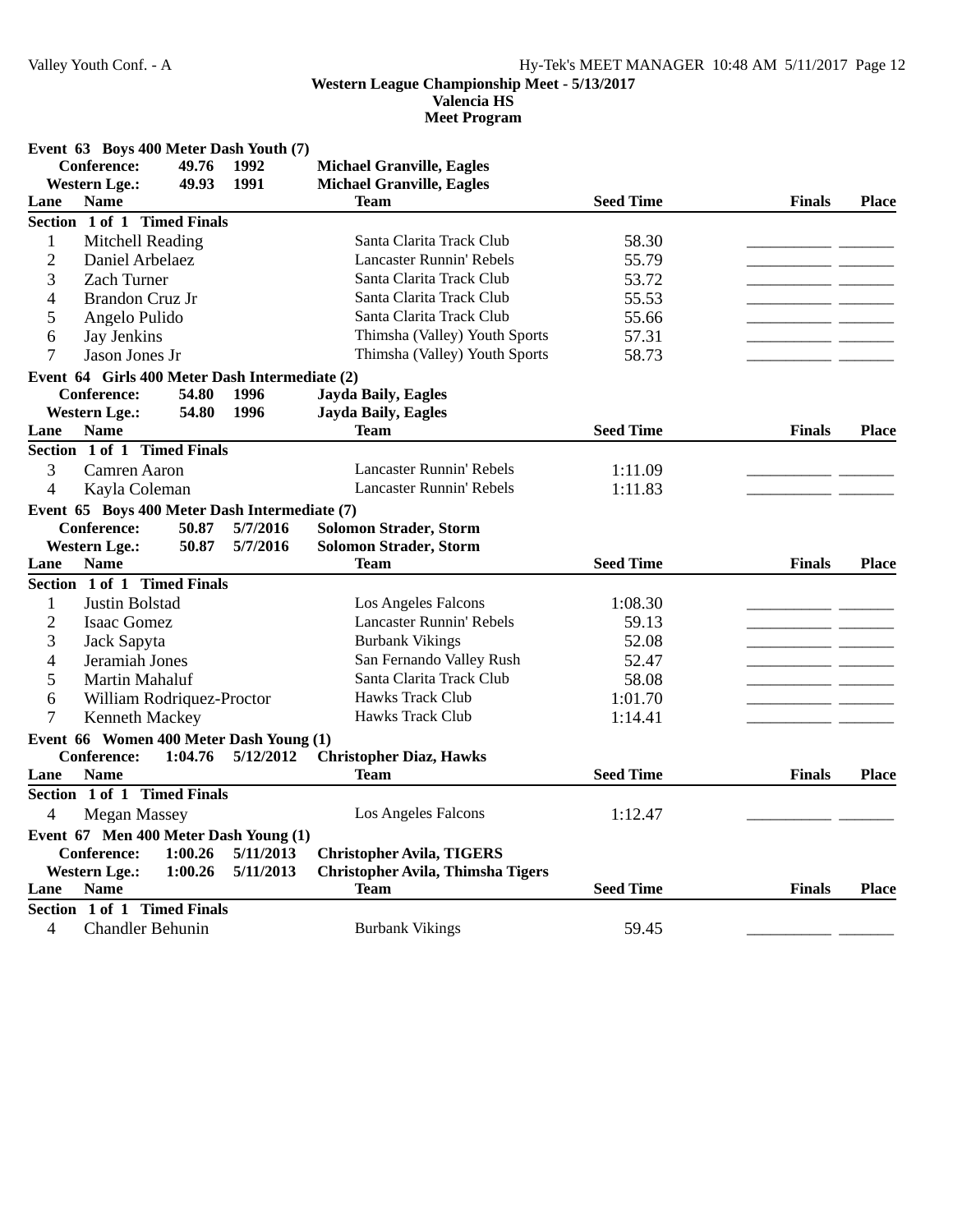**Valencia HS**

|                | Event 70 Girls 100 Meter Dash Gremlin (6)                               |           |                                    |                  |               |              |
|----------------|-------------------------------------------------------------------------|-----------|------------------------------------|------------------|---------------|--------------|
|                | <b>Conference:</b><br>15.32                                             | 5/19/2007 | <b>Staci Ramsey, AV Track Club</b> |                  |               |              |
|                | 15.32<br><b>Western Lge.:</b>                                           | 5/19/2007 | <b>Staci Ramsey, AV Track Club</b> |                  |               |              |
| Lane           | <b>Name</b>                                                             |           | <b>Team</b>                        | <b>Seed Time</b> | <b>Finals</b> | <b>Place</b> |
|                | Section 1 of 1 Timed Finals                                             |           |                                    |                  |               |              |
| $\overline{2}$ | Valerie Ogbu                                                            |           | Santa Clarita Track Club           | 17.26            |               |              |
| 3              | Asaira Watkins                                                          |           | <b>Lancaster Runnin' Rebels</b>    | 17.01            |               |              |
| 4              | <b>Taylor Austin</b>                                                    |           | <b>Lancaster Runnin' Rebels</b>    | 15.90            |               |              |
| 5              | Ania Oneal                                                              |           | <b>Lancaster Runnin' Rebels</b>    | 16.63            |               |              |
| 6              | Jules Logan                                                             |           | <b>Lancaster Runnin' Rebels</b>    | 17.22            |               |              |
| 7              | Lucy Isaacs                                                             |           | Hawks Track Club                   | 18.48            |               |              |
|                | Event 71 Boys 100 Meter Dash Gremlin (7)                                |           |                                    |                  |               |              |
|                | <b>Conference:</b><br>14.80                                             | 1995      | <b>Jonathan Breazell, Eagles</b>   |                  |               |              |
|                | 14.80<br><b>Western Lge.:</b>                                           | 1995      | <b>Jonathan Breazell, Eagles</b>   |                  |               |              |
| Lane           | <b>Name</b>                                                             |           | <b>Team</b>                        | <b>Seed Time</b> | <b>Finals</b> | <b>Place</b> |
|                | Section 1 of 1 Timed Finals                                             |           |                                    |                  |               |              |
| 1              | Rafiel Yoakum                                                           |           | Santa Clarita Track Club           | 16.56            |               |              |
| $\overline{2}$ | <b>Myles Cross</b>                                                      |           | San Fernando Valley Rush           | 16.18            |               |              |
| 3              | <b>Tobary McKnight</b>                                                  |           | San Fernando Valley Rush           | 16.06            |               |              |
| 4              | <b>Pharrell Stanley</b>                                                 |           | San Fernando Valley Rush           | 15.95            |               |              |
| 5              | Jaxon Sharp                                                             |           | San Fernando Valley Rush           | 16.04            |               |              |
| 6              | <b>Maxwell Essang</b>                                                   |           | San Fernando Valley Rush           | 16.11            |               |              |
| 7              | Demorye' Potts                                                          |           | San Fernando Valley Rush           | 16.20            | - -           |              |
|                |                                                                         |           |                                    |                  |               |              |
|                | Event 72 Girls 100 Meter Dash Bantam (8)<br><b>Conference:</b><br>13.38 | 5/14/2016 | <b>Mikaela Warr, Super Sonics</b>  |                  |               |              |
|                |                                                                         |           |                                    |                  |               |              |
|                |                                                                         |           |                                    |                  |               |              |
|                | <b>Western Lge.:</b><br>13.98                                           | 1997      | <b>Kellyn Sims, SV Rebels</b>      |                  |               |              |
| Lane           | <b>Name</b>                                                             |           | <b>Team</b>                        | <b>Seed Time</b> | <b>Finals</b> | <b>Place</b> |
|                | Section 1 of 1 Timed Finals                                             |           |                                    |                  |               |              |
| 1              | Darionna Brooks                                                         |           | Hawks Track Club                   | 15.08            |               |              |
| $\overline{2}$ | Akeira Alexander                                                        |           | <b>Lancaster Runnin' Rebels</b>    | 14.60            |               |              |
| 3              | <b>Marley Scoggins</b>                                                  |           | Lancaster Runnin' Rebels           | 14.45            |               |              |
| 4              | Harlym Harris                                                           |           | San Fernando Valley Rush           | 14.30            |               |              |
| 5              | Jordyn Waters                                                           |           | San Fernando Valley Rush           | 14.40            |               |              |
| 6              | Ila Brooks                                                              |           | San Fernando Valley Rush           | 14.52            |               |              |
| 7              | Keegan Hudspeth                                                         |           | <b>Burbank Vikings</b>             | 14.88            |               |              |
| 8              | Zariah Bevel                                                            |           | Santa Clarita Track Club           | 15.31            |               |              |
|                | Event 73 Boys 100 Meter Dash Bantam (8)                                 |           |                                    |                  |               |              |
|                | 13.08<br><b>Conference:</b>                                             | 5/10/2014 | Patrick Ize-Iyamu, Rush            |                  |               |              |
|                | <b>Western Lge.:</b><br>13.08                                           | 5/10/2014 | Patrick Ize-Iyamu, RUSH            |                  |               |              |
| Lane           | <b>Name</b>                                                             |           | <b>Team</b>                        | <b>Seed Time</b> | <b>Finals</b> | <b>Place</b> |
| <b>Section</b> | 1 of 1 Timed Finals                                                     |           |                                    |                  |               |              |
| 1              | Nikko Petronicolos                                                      |           | Hawks Track Club                   | 14.69            |               |              |
| 2              | Darrell Stanley                                                         |           | San Fernando Valley Rush           | 14.14            |               |              |
| 3              | DeManie Bell                                                            |           | Thimsha (Valley) Youth Sports      | 14.03            |               |              |
| 4              | Antrell Harris, Jr.                                                     |           | San Fernando Valley Rush           | 13.49            |               |              |
| 5              | Caleb Ogbu                                                              |           | Santa Clarita Track Club           | 13.60            | - -           |              |
| 6              | Ehimen Oyamendan                                                        |           | Los Angeles Falcons                | 14.10            |               |              |
| 7              | Obiajulu Ogbuagu                                                        |           | Santa Clarita Track Club           | 14.67            |               |              |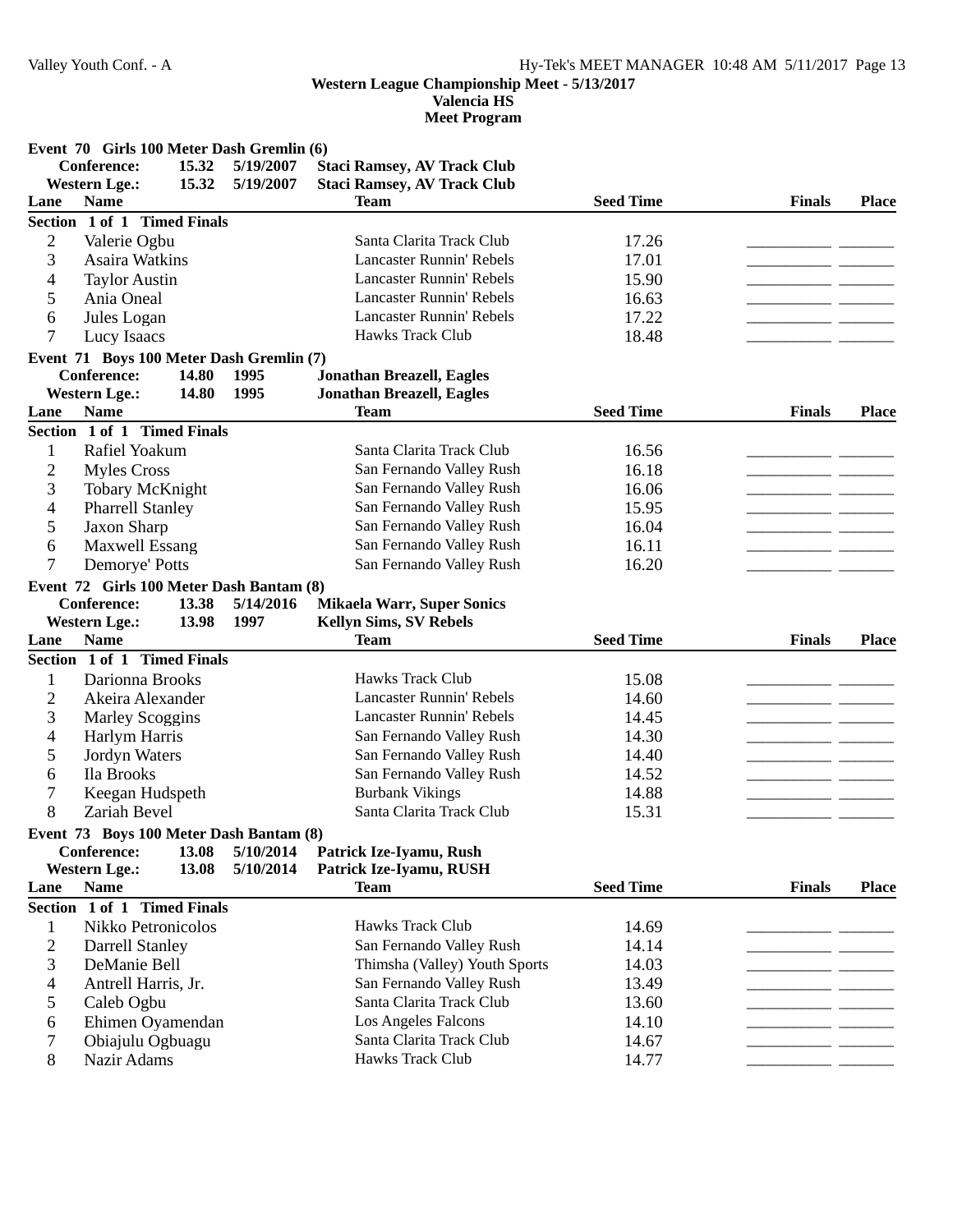**Valencia HS**

**Meet Program**

**Event 74 Girls 100 Meter Dash Midget (8)**

|                | <b>Conference:</b>                      | 12.50             | 1990      | <b>Aminah Haddad, Eagles</b>    |                  |               |              |
|----------------|-----------------------------------------|-------------------|-----------|---------------------------------|------------------|---------------|--------------|
|                | <b>Western Lge.:</b>                    | 12.71             | 5/23/2010 | Sasha Goff, High Desert Heat    |                  |               |              |
| Lane           | <b>Name</b>                             |                   |           | <b>Team</b>                     | <b>Seed Time</b> | <b>Finals</b> | <b>Place</b> |
|                | Section 1 of 1 Timed Finals             |                   |           |                                 |                  |               |              |
| 1              | <b>Annabelle Tanner</b>                 |                   |           | Los Angeles Falcons             | 14.31            |               |              |
| $\overline{2}$ | Nicolette Stockton                      |                   |           | Santa Clarita Track Club        | 14.10            | $=$ $=$       |              |
| 3              | <b>Emmerson Wiggins</b>                 |                   |           | San Fernando Valley Rush        | 13.59            | $\sim$ $\sim$ |              |
| 4              | Milaan Gordon                           |                   |           | Santa Clarita Track Club        | 13.23            |               |              |
| 5              | Zoey Igbinigie                          |                   |           | San Fernando Valley Rush        | 13.54            | - -           |              |
| 6              | <b>Cassidy Ford</b>                     |                   |           | San Fernando Valley Rush        | 14.01            |               |              |
| 7              | Isabella Spencer                        |                   |           | San Fernando Valley Rush        | 14.20            |               |              |
| 8              | <b>Knowlton Weinstock</b>               |                   |           | San Fernando Valley Rush        | 14.32            |               |              |
|                | Event 75 Boys 100 Meter Dash Midget (8) |                   |           |                                 |                  |               |              |
|                | <b>Conference:</b>                      | 12.09             | 1995      | <b>Deron Smith, Eagles</b>      |                  |               |              |
|                | <b>Western Lge.:</b>                    | 12.50             | 1997      | <b>Jeremy Huang, Eagles</b>     |                  |               |              |
| Lane           | <b>Name</b>                             |                   |           | <b>Team</b>                     | <b>Seed Time</b> | <b>Finals</b> | <b>Place</b> |
|                | Section 1 of 1 Timed Finals             |                   |           |                                 |                  |               |              |
| $\mathbf{1}$   | <b>Amaury Tiofil-Newsome</b>            |                   |           | Santa Clarita Track Club        | 13.87            |               |              |
| $\overline{2}$ | Dilan Webster                           |                   |           | <b>Burbank Vikings</b>          | 13.74            |               |              |
| 3              | Dijon Stanley                           |                   |           | San Fernando Valley Rush        | 13.63            |               |              |
| 4              | Isaiah Herman                           |                   |           | Hawks Track Club                | 13.28            |               |              |
| 5              | <b>Brandon Johnson</b>                  |                   |           | <b>Lancaster Runnin' Rebels</b> | 13.46            |               |              |
| 6              | Nathan Perez                            |                   |           | <b>Burbank Vikings</b>          | 13.73            |               |              |
| 7              | Nickolas Valenzuela                     |                   |           | Santa Clarita Track Club        | 13.79            |               |              |
| 8              | Jordy Renteria                          |                   |           | Los Angeles Falcons             | 14.00            |               |              |
|                | Event 76 Girls 100 Meter Dash Youth (8) |                   |           |                                 |                  |               |              |
|                | <b>Conference:</b>                      | 11.82             | 1995      | <b>Tiffany Thompson, Eagles</b> |                  |               |              |
|                | <b>Western Lge.:</b>                    | 12.06             | 1995      | <b>Tiffany Thompson, Eagles</b> |                  |               |              |
| Lane           | <b>Name</b>                             |                   |           | <b>Team</b>                     | <b>Seed Time</b> | <b>Finals</b> | Place        |
|                | Section 1 of 1 Timed Finals             |                   |           |                                 |                  |               |              |
| $\mathbf{1}$   | Adrianna Corral                         |                   |           | Santa Clarita Track Club        | 13.50            |               |              |
| $\overline{2}$ | Ceraya Simon                            |                   |           | <b>Lancaster Runnin' Rebels</b> | 13.24            |               |              |
| 3              | Jayla Flowers                           |                   |           | <b>Burbank Vikings</b>          | 12.97            |               |              |
| 4              | <b>Bella Witt</b>                       |                   |           | <b>Burbank Vikings</b>          | 12.58            |               |              |
| 5              |                                         | Shamari Blanchard |           | San Fernando Valley Rush        | 12.78            |               |              |
| 6              | Alero Soaris                            |                   |           | Hawks Track Club                | 13.05            |               |              |
| 7              | Kai Marroquin                           |                   |           | Los Angeles Falcons             | 13.47            |               |              |
| 8              | Ruisseau Ackah-Miezah                   |                   |           | Hawks Track Club                | 13.63            |               |              |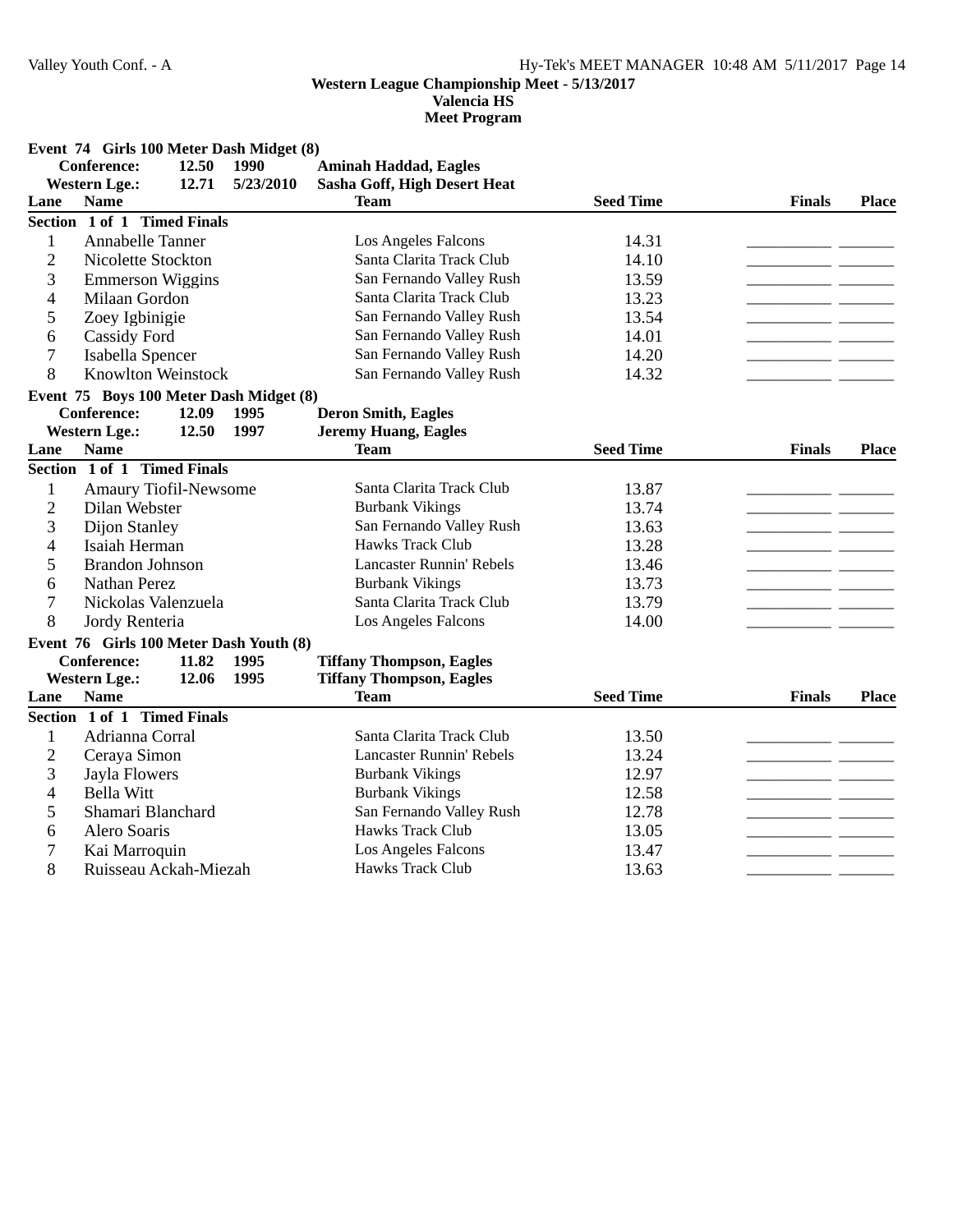**Valencia HS**

**Meet Program**

**Event 77 Boys 100 Meter Dash Youth (8)**

**Conference:** 11.10 1997 **Jason Lovell, Pacers** 

|                | <b>Western Lge.:</b>                           | 11.36 | 5/23/2010 | Quashawn Cunningham, High Desert Heat |                  |               |              |
|----------------|------------------------------------------------|-------|-----------|---------------------------------------|------------------|---------------|--------------|
| Lane           | <b>Name</b>                                    |       |           | <b>Team</b>                           | <b>Seed Time</b> | <b>Finals</b> | <b>Place</b> |
|                | Section 1 of 1 Timed Finals                    |       |           |                                       |                  |               |              |
| $\mathbf{1}$   | Sergio Reyes                                   |       |           | Santa Clarita Track Club              | 12.67            |               |              |
| $\overline{2}$ | Derek Boyd                                     |       |           | San Fernando Valley Rush              | 12.23            |               |              |
| 3              | Patrick Ize-Iyamu                              |       |           | San Fernando Valley Rush              | 11.81            |               |              |
| $\overline{4}$ | Jalen Davis                                    |       |           | Santa Clarita Track Club              | 11.43            |               |              |
| 5              | Kory Bacon                                     |       |           | Santa Clarita Track Club              | 11.73            |               |              |
| 6              | Dante Ogbu                                     |       |           | Santa Clarita Track Club              | 12.15            |               |              |
| 7              | Jordyn Cobb                                    |       |           | San Fernando Valley Rush              | 12.58            |               |              |
| 8              | Jason Jones Jr                                 |       |           | Thimsha (Valley) Youth Sports         | 12.75            |               |              |
|                | Event 78 Girls 100 Meter Dash Intermediate (8) |       |           |                                       |                  |               |              |
|                | <b>Conference:</b>                             | 12.34 | 1996      | <b>Jayda Baily, Eagles</b>            |                  |               |              |
|                | <b>Western Lge.:</b>                           | 12.34 | 1996      | Jayda Bailey, Eagles                  |                  |               |              |
| Lane           | <b>Name</b>                                    |       |           | <b>Team</b>                           | <b>Seed Time</b> | <b>Finals</b> | <b>Place</b> |
|                | Section 1 of 1 Timed Finals                    |       |           |                                       |                  |               |              |
| $\mathbf{1}$   | Kendra Phillips                                |       |           | Santa Clarita Track Club              | 14.52            |               |              |
| $\overline{2}$ | Kaliah Glover                                  |       |           | <b>Lancaster Runnin' Rebels</b>       | 14.41            |               |              |
| 3              | Antonia Stallings                              |       |           | Santa Clarita Track Club              | 13.81            |               |              |
| 4              | Delaney Sherwood                               |       |           | Santa Clarita Track Club              | 13.25            |               |              |
| 5              | Morgan Harrison                                |       |           | Santa Clarita Track Club              | 13.80            |               |              |
| 6              | Camren Aaron                                   |       |           | <b>Lancaster Runnin' Rebels</b>       | 14.15            |               |              |
| 7              | Kayla Coleman                                  |       |           | <b>Lancaster Runnin' Rebels</b>       | 14.46            |               |              |
| 8              | Virginia Wagner                                |       |           | San Fernando Valley Rush              | 14.65            |               |              |
|                | Event 79 Boys 100 Meter Dash Intermediate (7)  |       |           |                                       |                  |               |              |
|                | <b>Conference:</b>                             | 10.96 | 1995      | <b>Bruce Davis, Eagles</b>            |                  |               |              |
|                | <b>Western Lge.:</b>                           | 11.05 | 1995      | <b>Bruce Davis, Eagles</b>            |                  |               |              |
| Lane           | <b>Name</b>                                    |       |           | <b>Team</b>                           | <b>Seed Time</b> | <b>Finals</b> | <b>Place</b> |
|                | Section 1 of 1 Timed Finals                    |       |           |                                       |                  |               |              |
| $\mathbf{1}$   | Jacob Zabala                                   |       |           | Los Angeles Falcons                   | 13.74            |               |              |
| $\overline{2}$ | <b>Isaac Gomez</b>                             |       |           | <b>Lancaster Runnin' Rebels</b>       | 13.00            |               |              |
| 3              | <b>Sameer Ameen</b>                            |       |           | Los Angeles Falcons                   | 12.87            |               |              |
| 4              | Jack Sapyta                                    |       |           | <b>Burbank Vikings</b>                | 11.73            |               |              |
| 5              | Jeramiah Jones                                 |       |           | San Fernando Valley Rush              | 12.19            |               |              |
| 6              | Owen Miranda                                   |       |           | Santa Clarita Track Club              | 13.00            |               |              |
| 7              | Kenneth Mackey                                 |       |           | <b>Hawks Track Club</b>               | 13.69            |               |              |
|                | Event 80 Women 100 Meter Dash Young (1)        |       |           |                                       |                  |               |              |
|                | <b>Conference:</b>                             | 17.42 | 5/7/2016  | Apriyana Shackleford, Eagles          |                  |               |              |
| Lane           | <b>Name</b>                                    |       |           | <b>Team</b>                           | <b>Seed Time</b> | <b>Finals</b> | <b>Place</b> |
|                | Section 1 of 1 Timed Finals                    |       |           |                                       |                  |               |              |
| 4              | Talya Graham                                   |       |           | <b>Lancaster Runnin' Rebels</b>       | 14.77            |               |              |
|                |                                                |       |           |                                       |                  |               |              |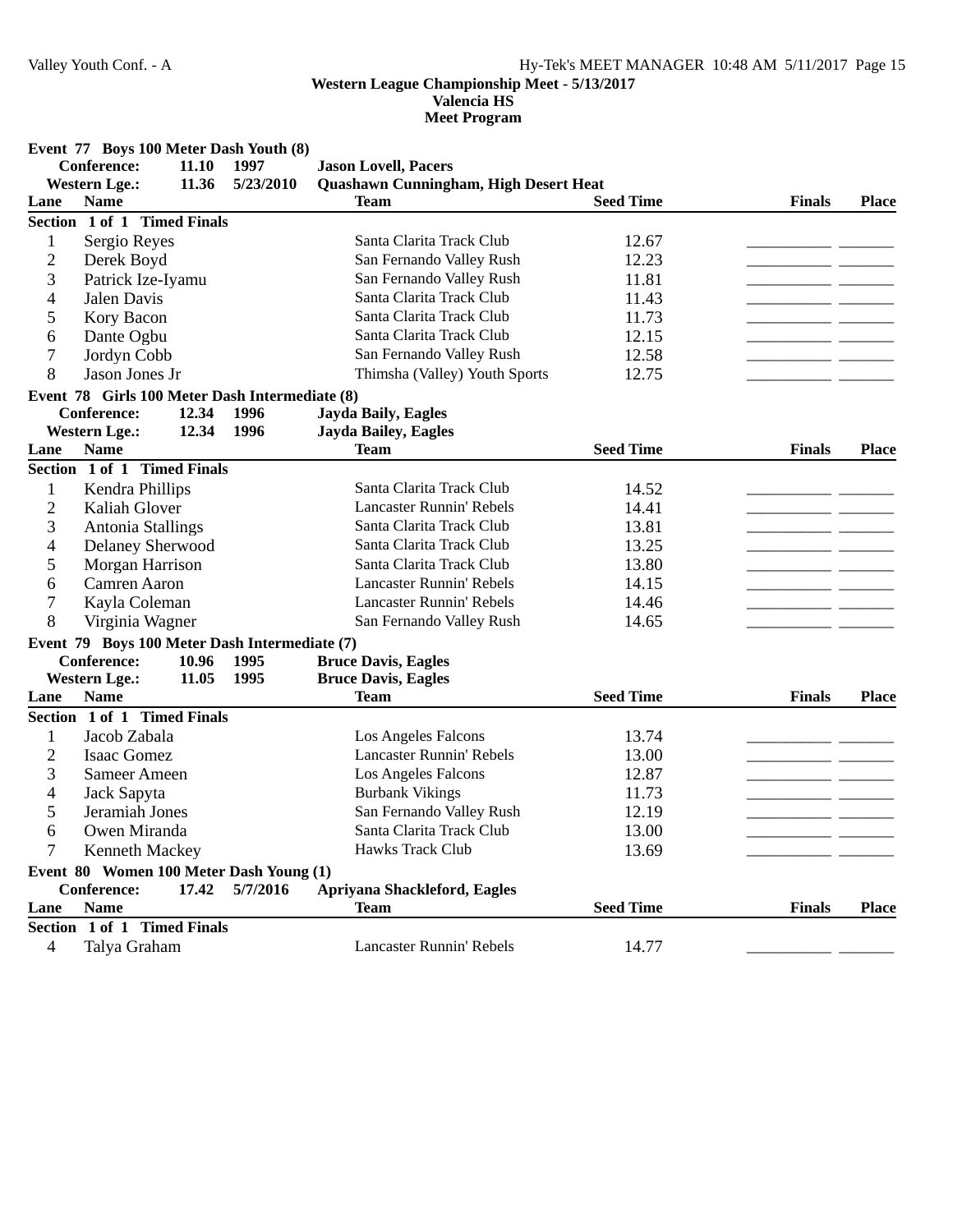**Valencia HS**

|                  | Event 84 Girls 800 Meter Run Gremlin (8) |           |                                  |                  |               |              |
|------------------|------------------------------------------|-----------|----------------------------------|------------------|---------------|--------------|
|                  | 2:50.92<br><b>Conference:</b>            | 5/14/2016 | <b>Abigail Weinstein, Pacers</b> |                  |               |              |
|                  | <b>Western Lge.:</b><br>2:56.91          | 1995      | <b>Julia Mills, Eagles</b>       |                  |               |              |
| Lane             | <b>Name</b>                              |           | <b>Team</b>                      | <b>Seed Time</b> | <b>Finals</b> | <b>Place</b> |
|                  | Section 1 of 1 Timed Finals              |           |                                  |                  |               |              |
| $\mathbf{1}$     | Jillian Jenkins                          |           | <b>Hawks Track Club</b>          | 3:06.06          |               |              |
| $\overline{2}$   | Alaya Graves-Hogains                     |           | Santa Clarita Track Club         | 3:11.65          | - -           |              |
| 3                | <b>Bailey Haydamack</b>                  |           | Santa Clarita Track Club         | 3:21.22          |               |              |
| 4                | Kaila Sherwood-Kong                      |           | Los Angeles Falcons              | 3:23.67          |               |              |
| 5                | Francine Carr                            |           | Santa Clarita Track Club         | 3:24.79          |               |              |
| 6                | Anabelle Nava                            |           | Thimsha (Valley) Youth Sports    | 3:25.46          |               |              |
| 7                | Taraji Williams                          |           | <b>Lancaster Runnin' Rebels</b>  | 3:26.45          |               |              |
| 8                | Sydney Owen                              |           | Los Angeles Falcons              | 3:30.37          |               |              |
|                  | Event 85 Boys 800 Meter Run Gremlin (8)  |           |                                  |                  |               |              |
|                  | <b>Conference:</b><br>2:45.15            | 5/14/2016 | <b>Andrew Newchurch, Pacers</b>  |                  |               |              |
|                  | <b>Western Lge.:</b><br>2:48.25          | 5/7/2016  | Emilio Oviedo, Storm             |                  |               |              |
| Lane             | <b>Name</b>                              |           | <b>Team</b>                      | <b>Seed Time</b> | <b>Finals</b> | <b>Place</b> |
|                  | Section 1 of 1 Timed Finals              |           |                                  |                  |               |              |
| 1                | Mezulu Ugochukwu                         |           | <b>Lancaster Runnin' Rebels</b>  | 2:34.27          |               |              |
| $\mathbf{2}$     | Jace Hernandez                           |           | Thimsha (Valley) Youth Sports    | 2:52.07          |               |              |
| 3                | Eric Metcalf                             |           | Los Angeles Falcons              | 3:06.00          | - -           |              |
| 4                | Khalil Calhoun                           |           | Santa Clarita Track Club         | 3:08.69          | - -           |              |
| 5                | Nathan Chandler                          |           | San Fernando Valley Rush         | 3:09.66          |               |              |
| 6                | Majik Taylor                             |           | <b>Hawks Track Club</b>          | 3:09.79          |               |              |
| $\boldsymbol{7}$ | <b>Trevor Judd</b>                       |           | Santa Clarita Track Club         | 3:13.88          |               |              |
| 8                | <b>Clement Bouyssou</b>                  |           | Los Angeles Falcons              | 3:14.15          |               |              |
|                  | Event 86 Girls 800 Meter Run Bantam (8)  |           |                                  |                  |               |              |
|                  | 2:33.66<br><b>Conference:</b>            | 5/17/2014 | Demi Green, Rebels               |                  |               |              |
|                  | <b>Western Lge.:</b><br>2:38.81          | 5/7/2016  | Angelina Teymouri, Storm         |                  |               |              |
| Lane             | <b>Name</b>                              |           | <b>Team</b>                      | <b>Seed Time</b> | <b>Finals</b> | <b>Place</b> |
|                  | Section 1 of 1 Timed Finals              |           |                                  |                  |               |              |
| 1                | Caitlin Gonzalez                         |           | San Fernando Valley Rush         | 2:42.35          |               |              |
| $\overline{c}$   | Jazlyn Couch                             |           | Los Angeles Falcons              | 2:49.87          |               |              |
| 3                | Kayla Martinez                           |           | Santa Clarita Track Club         | 2:52.02          |               |              |
| 4                | Lucy Helfenstein                         |           | Los Angeles Falcons              | 2:53.56          |               |              |
| 5                | Ayla Ataya                               |           | Los Angeles Falcons              | 2:58.21          |               |              |
| 6                | <b>Taylor White</b>                      |           | Hawks Track Club                 | 2:59.14          |               |              |
| 7                | Kaitlin Kenney                           |           | Los Angeles Falcons              | 3:00.40          |               |              |
| 8                | <b>Charlotte Hopkins</b>                 |           | Los Angeles Falcons              | 3:01.67          |               |              |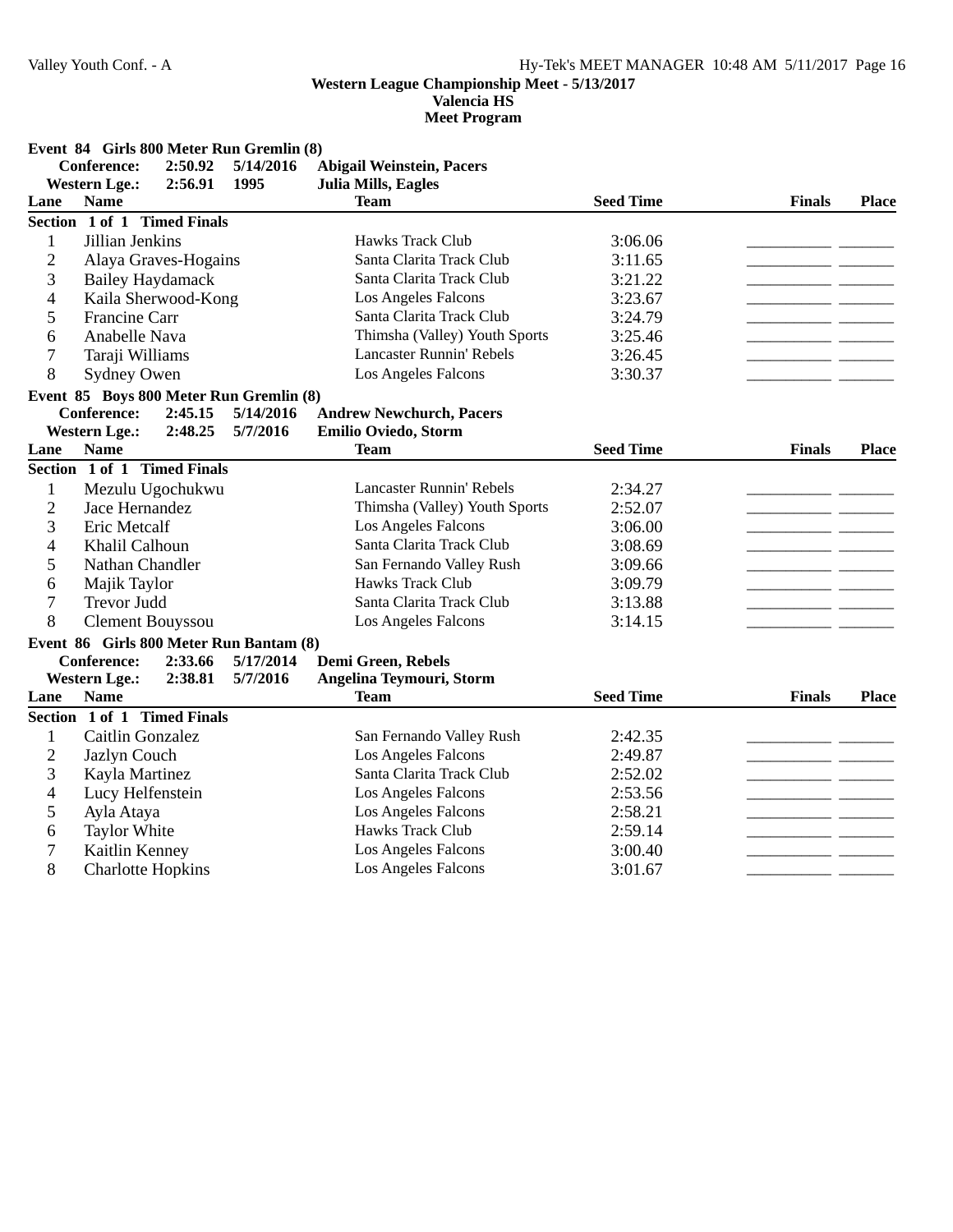**Valencia HS**

|                |                             |         | Event 87 Boys 800 Meter Run Bantam (9)  |                                  |                  |               |              |
|----------------|-----------------------------|---------|-----------------------------------------|----------------------------------|------------------|---------------|--------------|
|                | <b>Conference:</b>          | 2:27.10 | 1985                                    | <b>Andrew Illig, Pacers</b>      |                  |               |              |
|                | <b>Western Lge.:</b>        | 2:31.65 | 1993                                    | <b>Michael Watson, Eagles</b>    |                  |               |              |
| Lane           | <b>Name</b>                 |         |                                         | <b>Team</b>                      | <b>Seed Time</b> | <b>Finals</b> | <b>Place</b> |
|                | Section 1 of 1 Timed Finals |         |                                         |                                  |                  |               |              |
| 1              | Emilio Oviedo               |         |                                         | Santa Clarita Track Club         | 2:36.44          |               |              |
| $\overline{2}$ | Alexander Camarillo         |         |                                         | Hawks Track Club                 | 2:43.32          | للمساحد       |              |
| 3              | <b>Martin Macias</b>        |         |                                         | Santa Clarita Track Club         | 2:49.15          | - -           |              |
| 4              | Alexander Soffin            |         |                                         | Santa Clarita Track Club         | 2:52.48          | — —           |              |
| 5              | <b>Austin Duenas</b>        |         |                                         | Santa Clarita Track Club         | 2:54.13          |               |              |
| 6              | Adrian Jimenez              |         |                                         | San Fernando Valley Rush         | 2:54.78          | - -           |              |
| 7              | Taij Suryavanshi            |         |                                         | Santa Clarita Track Club         | 2:56.94          | للمساريب      |              |
| 8              | Daniel Hernandez            |         |                                         | Thimsha (Valley) Youth Sports    | 2:57.92          |               |              |
| 9              | <b>Anthony Gonzales</b>     |         |                                         | San Fernando Valley Rush         | 3:00.58          |               |              |
|                |                             |         | Event 88 Girls 800 Meter Run Midget (8) |                                  |                  |               |              |
|                | <b>Conference:</b>          | 2:22.39 | 5/18/2013                               | <b>Janiah Brown, Rush</b>        |                  |               |              |
|                | <b>Western Lge.:</b>        | 2:25.07 | 5/11/2013                               | Janiah Brown, Rush               |                  |               |              |
| Lane           | <b>Name</b>                 |         |                                         | <b>Team</b>                      | <b>Seed Time</b> | <b>Finals</b> | <b>Place</b> |
|                | Section 1 of 1 Timed Finals |         |                                         |                                  |                  |               |              |
| $\mathbf{1}$   | Angelina Teymouri           |         |                                         | Santa Clarita Track Club         | 2:27.87          |               |              |
| $\overline{2}$ | Mikayla Toliver             |         |                                         | Santa Clarita Track Club         | 2:38.07          |               |              |
| 3              | <b>Jade Teal</b>            |         |                                         | <b>Lancaster Runnin' Rebels</b>  | 2:43.02          |               |              |
| 4              | Jayme Landolfi Chandler     |         |                                         | Thimsha (Valley) Youth Sports    | 2:43.24          |               |              |
| 5              | Kelly Avila                 |         |                                         | Santa Clarita Track Club         | 2:43.82          |               |              |
| 6              | Karis Zavala                |         |                                         | Los Angeles Falcons              | 2:43.98          |               |              |
| 7              | Jordyn Toon                 |         |                                         | Santa Clarita Track Club         | 2:47.29          |               |              |
| 8              | Grace Acevedo               |         |                                         | <b>Lancaster Runnin' Rebels</b>  | 2:49.89          |               |              |
|                |                             |         | Event 89 Boys 800 Meter Run Midget (8)  |                                  |                  |               |              |
|                | <b>Conference:</b>          | 2:16.41 | 5/30/2009                               | <b>Mac Kaufman, Ltn Warriors</b> |                  |               |              |
|                | <b>Western Lge.:</b>        | 2:22.65 | 1994                                    | <b>Travis Abeyta, Eagles</b>     |                  |               |              |
| Lane           | <b>Name</b>                 |         |                                         | Team                             | <b>Seed Time</b> | <b>Finals</b> | <b>Place</b> |
|                | Section 1 of 1 Timed Finals |         |                                         |                                  |                  |               |              |
| 1              | <b>Luke Metcalf</b>         |         |                                         | Los Angeles Falcons              | 2:29.76          |               |              |
| $\overline{2}$ | <b>Shane Powell</b>         |         |                                         | Thimsha (Valley) Youth Sports    | 2:31.70          | $\sim$ $\sim$ |              |
| 3              | <b>Bodi</b> Ligons          |         |                                         | Los Angeles Falcons              | 2:31.75          | - -           |              |
| 4              | <b>Ishmael Gibbs</b>        |         |                                         | <b>Hawks Track Club</b>          | 2:38.87          |               |              |
| 5              | Owen Ahten                  |         |                                         | Santa Clarita Track Club         | 2:40.15          |               |              |
| 6              | <b>Jaden Daniels</b>        |         |                                         | Thimsha (Valley) Youth Sports    | 2:40.53          |               |              |
| 7              | Daren Labrenz               |         |                                         | San Fernando Valley Rush         | 2:40.58          |               |              |
| 8              | Jacob Wilia                 |         |                                         | Los Angeles Falcons              | 2:41.62          |               |              |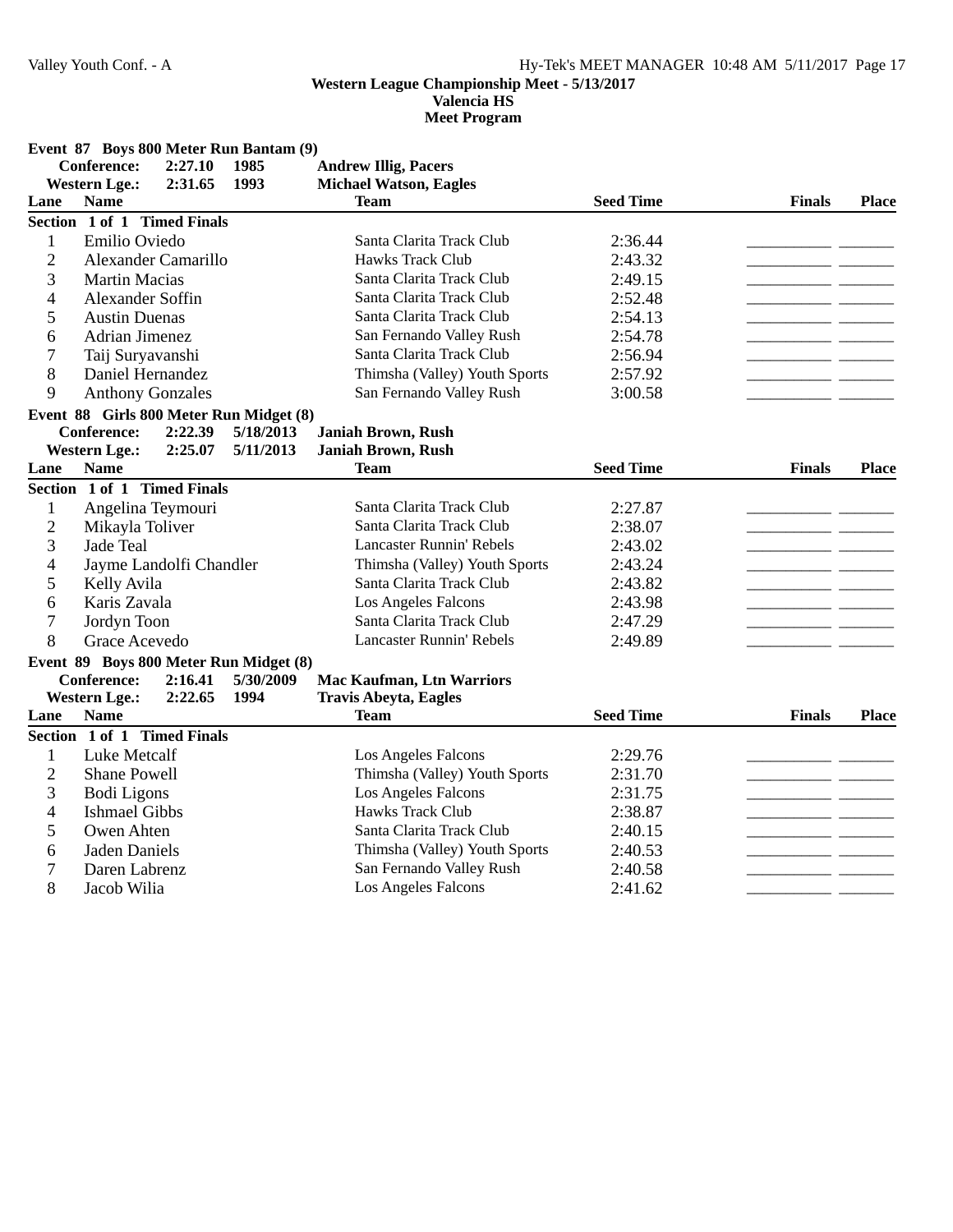**Valencia HS**

|                |                             |                   |                                              | <b>Meet Program</b>                   |                  |               |              |
|----------------|-----------------------------|-------------------|----------------------------------------------|---------------------------------------|------------------|---------------|--------------|
|                |                             |                   | Event 90 Girls 800 Meter Run Youth (8)       |                                       |                  |               |              |
|                | <b>Conference:</b>          | 2:17.49           | 6/5/2004                                     | <b>Roseanne Fleming, United Track</b> |                  |               |              |
|                | <b>Western Lge.:</b>        | 2:18.01           | 5/23/2004                                    | <b>Roseanne Fleming, United Track</b> |                  |               |              |
| Lane           | <b>Name</b>                 |                   |                                              | <b>Team</b>                           | <b>Seed Time</b> | <b>Finals</b> | <b>Place</b> |
|                | Section 1 of 1 Timed Finals |                   |                                              |                                       |                  |               |              |
| $\mathbf{1}$   | Ariana Rodriguez            |                   |                                              | Thimsha (Valley) Youth Sports         | 2:25.90          |               |              |
| $\overline{c}$ | Mia Barnett                 |                   |                                              | Los Angeles Falcons                   | 2:27.05          |               |              |
| 3              | LiNya Perry                 |                   |                                              | <b>Lancaster Runnin' Rebels</b>       | 2:30.73          |               |              |
| $\overline{4}$ | Torianna Vatcher            |                   |                                              | Santa Clarita Track Club              | 2:31.87          |               |              |
| 5              | Demi Green                  |                   |                                              | <b>Lancaster Runnin' Rebels</b>       | 2:32.53          |               |              |
| 6              | <b>Ellaney Matarese</b>     |                   |                                              | Los Angeles Falcons                   | 2:33.21          |               |              |
| $\overline{7}$ | Nicole Mirzaian             |                   |                                              | Los Angeles Falcons                   | 2:36.00          |               |              |
| 8              | <b>Brooke Hudspeth</b>      |                   |                                              | <b>Burbank Vikings</b>                | 2:42.28          |               |              |
|                |                             |                   | Event 91 Boys 800 Meter Run Youth (8)        |                                       |                  |               |              |
|                | <b>Conference:</b>          | 1:59.94           | 1992                                         | <b>Michael Granville, Eagles</b>      |                  |               |              |
|                | <b>Western Lge.:</b>        | 2:04.00           | 1991                                         | <b>Michael Granville, Eagles</b>      |                  |               |              |
| Lane           | <b>Name</b>                 |                   |                                              | <b>Team</b>                           | <b>Seed Time</b> | <b>Finals</b> | <b>Place</b> |
|                | Section 1 of 1 Timed Finals |                   |                                              |                                       |                  |               |              |
| $\mathbf{1}$   | <b>Zach Turner</b>          |                   |                                              | Santa Clarita Track Club              | 2:14.24          |               |              |
| $\overline{c}$ | Jay Jenkins                 |                   |                                              | Thimsha (Valley) Youth Sports         | 2:18.24          |               |              |
| 3              | <b>Jason Canales</b>        |                   |                                              | Thimsha (Valley) Youth Sports         | 2:18.27          |               |              |
| $\overline{4}$ | Ryan Armijo                 |                   |                                              | Los Angeles Falcons                   | 2:18.44          |               |              |
| 5              | <b>Bart Pida</b>            |                   |                                              | Santa Clarita Track Club              | 2:19.63          |               |              |
| 6              | Angel Jimenez               |                   |                                              | Los Angeles Falcons                   | 2:19.66          |               |              |
| 7              | Nicholas Serrano            |                   |                                              | Santa Clarita Track Club              | 2:20.70          |               |              |
| 8              | Brandon Cruz Jr             |                   |                                              | Santa Clarita Track Club              | 2:22.74          |               |              |
|                |                             |                   | Event 93 Boys 800 Meter Run Intermediate (6) |                                       |                  |               |              |
|                | <b>Conference:</b>          | 2:01.50           | 1985                                         | <b>Danny Cross, SV Rebels</b>         |                  |               |              |
|                | <b>Western Lge.:</b>        | 2:07.33           | 1995                                         | <b>Ryan Meuse, SV Rebels</b>          |                  |               |              |
| Lane           | <b>Name</b>                 |                   |                                              | <b>Team</b>                           | <b>Seed Time</b> | <b>Finals</b> | <b>Place</b> |
|                | Section 1 of 1 Timed Finals |                   |                                              |                                       |                  |               |              |
| $\mathbf{1}$   | <b>Blake Gallardo</b>       |                   |                                              | Santa Clarita Track Club              | 2:22.12          |               |              |
| $\overline{2}$ | Martin Mahaluf              |                   |                                              | Santa Clarita Track Club              | 2:23.55          |               |              |
| 3              | <b>Sameer Ameen</b>         |                   |                                              | Los Angeles Falcons                   | 2:23.83          |               |              |
| 4              |                             | Thomas A Anderson |                                              | Santa Clarita Track Club              | 2:24.83          |               |              |
| 5              | Ethan Wesley                |                   |                                              | Santa Clarita Track Club              | 2:26.36          |               |              |
| 6              | <b>Isaiah Duarte</b>        |                   |                                              | Santa Clarita Track Club              | 2:40.08          |               |              |
|                |                             |                   | Event 95 Men 800 Meter Run Young (1)         |                                       |                  |               |              |
| Lane           | <b>Name</b>                 |                   |                                              | <b>Team</b>                           | <b>Seed Time</b> | <b>Finals</b> | <b>Place</b> |
|                | Section 1 of 1 Timed Finals |                   |                                              |                                       |                  |               |              |
| $\mathbf{1}$   |                             |                   |                                              | Santa Clarita Track Club              | 2:16.73          |               |              |
|                | Joshua Anderson             |                   |                                              |                                       |                  |               |              |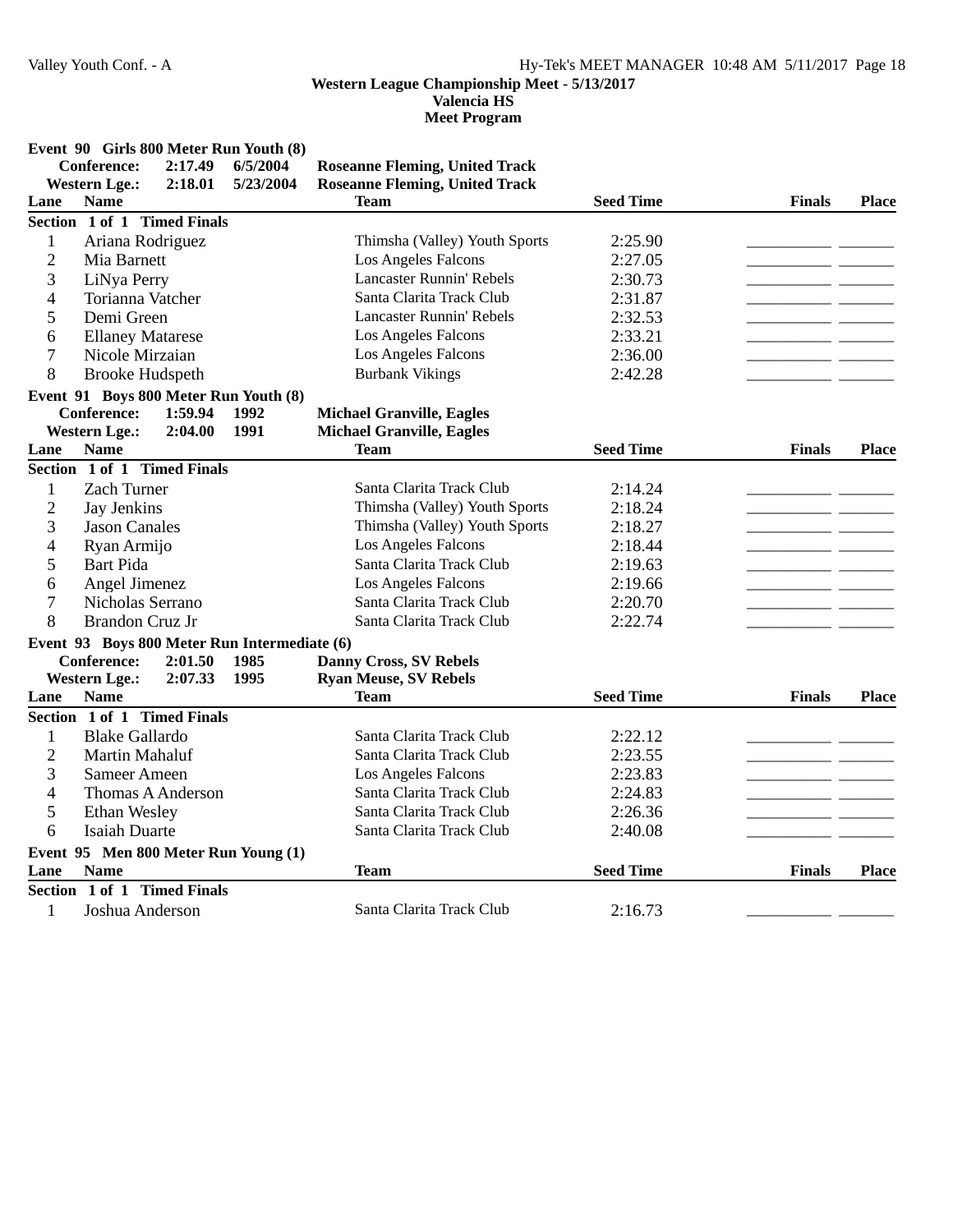**Valencia HS**

|                | Event 98 Girls 200 Meter Dash Gremlin (7) |           |                                    |                  |               |              |
|----------------|-------------------------------------------|-----------|------------------------------------|------------------|---------------|--------------|
|                | Conference:<br>32.32                      | 5/17/2014 | Angelina Teymouri, Storm           |                  |               |              |
|                | <b>Western Lge.:</b><br>32.49             | 5/4/2013  | <b>Milaan Gordon, Hawks</b>        |                  |               |              |
| Lane           | <b>Name</b>                               |           | <b>Team</b>                        | <b>Seed Time</b> | <b>Finals</b> | <b>Place</b> |
|                | Section 1 of 1 Timed Finals               |           |                                    |                  |               |              |
| 1              | Jules Logan                               |           | <b>Lancaster Runnin' Rebels</b>    | 36.25            |               |              |
| 2              | Emoni Wright                              |           | <b>Lancaster Runnin' Rebels</b>    | 35.85            |               |              |
| 3              | <b>Taylor Austin</b>                      |           | <b>Lancaster Runnin' Rebels</b>    | 34.12            |               |              |
| 4              | Ania Oneal                                |           | <b>Lancaster Runnin' Rebels</b>    | 35.00            |               |              |
| 5              | Alaya Graves-Hogains                      |           | Santa Clarita Track Club           | 35.23            |               |              |
| 6              | Asaira Watkins                            |           | <b>Lancaster Runnin' Rebels</b>    | 36.08            |               |              |
| 7              | Lucy Isaacs                               |           | Hawks Track Club                   | 39.71            |               |              |
|                | Event 99 Boys 200 Meter Dash Gremlin (8)  |           |                                    |                  |               |              |
|                | <b>Conference:</b><br>30.92               | 5/14/2016 | <b>Myles Mccrory, Super Sonics</b> |                  |               |              |
|                | <b>Western Lge.:</b><br>31.50             | 5/9/2015  | Caleb Ogbu, Storm                  |                  |               |              |
| Lane           | <b>Name</b>                               |           | <b>Team</b>                        | <b>Seed Time</b> | <b>Finals</b> | <b>Place</b> |
|                | Section 1 of 1 Timed Finals               |           |                                    |                  |               |              |
|                |                                           |           |                                    |                  |               |              |
| 1              | Demorye' Potts                            |           | San Fernando Valley Rush           | 34.74            |               |              |
| $\overline{c}$ | Jaivyn Nelson                             |           | <b>Lancaster Runnin' Rebels</b>    | 34.23            |               |              |
| 3              | <b>Pharrell Stanley</b>                   |           | San Fernando Valley Rush           | 33.45            |               |              |
| 4              | Maxwell Essang                            |           | San Fernando Valley Rush           | 34.17            |               |              |
| 5              | <b>Zion Poole</b>                         |           | <b>Lancaster Runnin' Rebels</b>    | 34.18            |               |              |
| 6              | <b>Myles Cross</b>                        |           | San Fernando Valley Rush           | 34.50            |               |              |
| 7              | Jaxon Sharp                               |           | San Fernando Valley Rush           | 34.97            | - -           |              |
| 8              | <b>Tobary McKnight</b>                    |           | San Fernando Valley Rush           | 35.15            |               |              |
|                | Event 100 Girls 200 Meter Dash Bantam (8) |           |                                    |                  |               |              |
|                | <b>Conference:</b><br>27.90               | 5/14/2016 | <b>Mikaela Warr, Super Sonics</b>  |                  |               |              |
|                | <b>Western Lge.:</b><br>29.01             | 5/9/2015  | <b>Milaan Gordon, Storm</b>        |                  |               |              |
| Lane           | <b>Name</b>                               |           | <b>Team</b>                        | <b>Seed Time</b> | <b>Finals</b> | <b>Place</b> |
|                | Section 1 of 1 Timed Finals               |           |                                    |                  |               |              |
| 1              | Megan Mukiibi                             |           | Hawks Track Club                   | 31.90            |               |              |
| $\overline{2}$ | Ila Brooks                                |           | San Fernando Valley Rush           | 30.47            |               |              |
| 3              | Lanai Gant                                |           | <b>Lancaster Runnin' Rebels</b>    | 29.58            |               |              |
| 4              | Harlym Harris                             |           | San Fernando Valley Rush           | 30.28            |               |              |
| 5              | <b>Marley Scoggins</b>                    |           | <b>Lancaster Runnin' Rebels</b>    | 30.42            |               |              |
| 6              | Akeira Alexander                          |           | <b>Lancaster Runnin' Rebels</b>    | 31.12            |               |              |
| 7              | Meghan McNeil                             |           | Santa Clarita Track Club           | 31.94            |               |              |
| 8              | Jazzlyn Shields                           |           | Lancaster Runnin' Rebels           | 32.39            |               |              |
|                | Event 101 Boys 200 Meter Dash Bantam (8)  |           |                                    |                  |               |              |
|                | Conference:<br>27.69                      | 6/1/2002  | Dale Morgan, Eagles                |                  |               |              |
|                | <b>Western Lge.:</b><br>28.09             | 5/10/2014 | Patrick Ize-Iyamu, RUSH            |                  |               |              |
| Lane           | <b>Name</b>                               |           | <b>Team</b>                        | <b>Seed Time</b> | <b>Finals</b> | <b>Place</b> |
|                | Section 1 of 1 Timed Finals               |           |                                    |                  |               |              |
| 1              | Ehimen Oyamendan                          |           | <b>Los Angeles Falcons</b>         | 30.62            |               |              |
| 2              | Nazir Adams                               |           | Hawks Track Club                   | 30.04            |               |              |
| 3              | Caleb Ogbu                                |           | Santa Clarita Track Club           | 28.26            |               |              |
| 4              | Antrell Harris, Jr.                       |           | San Fernando Valley Rush           | 28.31            |               |              |
| 5              | DeManie Bell                              |           | Thimsha (Valley) Youth Sports      | 29.23            |               |              |
| 6              | <b>Darrell Stanley</b>                    |           | San Fernando Valley Rush           | 30.12            |               |              |
| 7              | Dylan Gomez                               |           | Santa Clarita Track Club           | 30.74            |               |              |
| 8              | Will Bryson                               |           | San Fernando Valley Rush           | 30.90            |               |              |
|                |                                           |           |                                    |                  |               |              |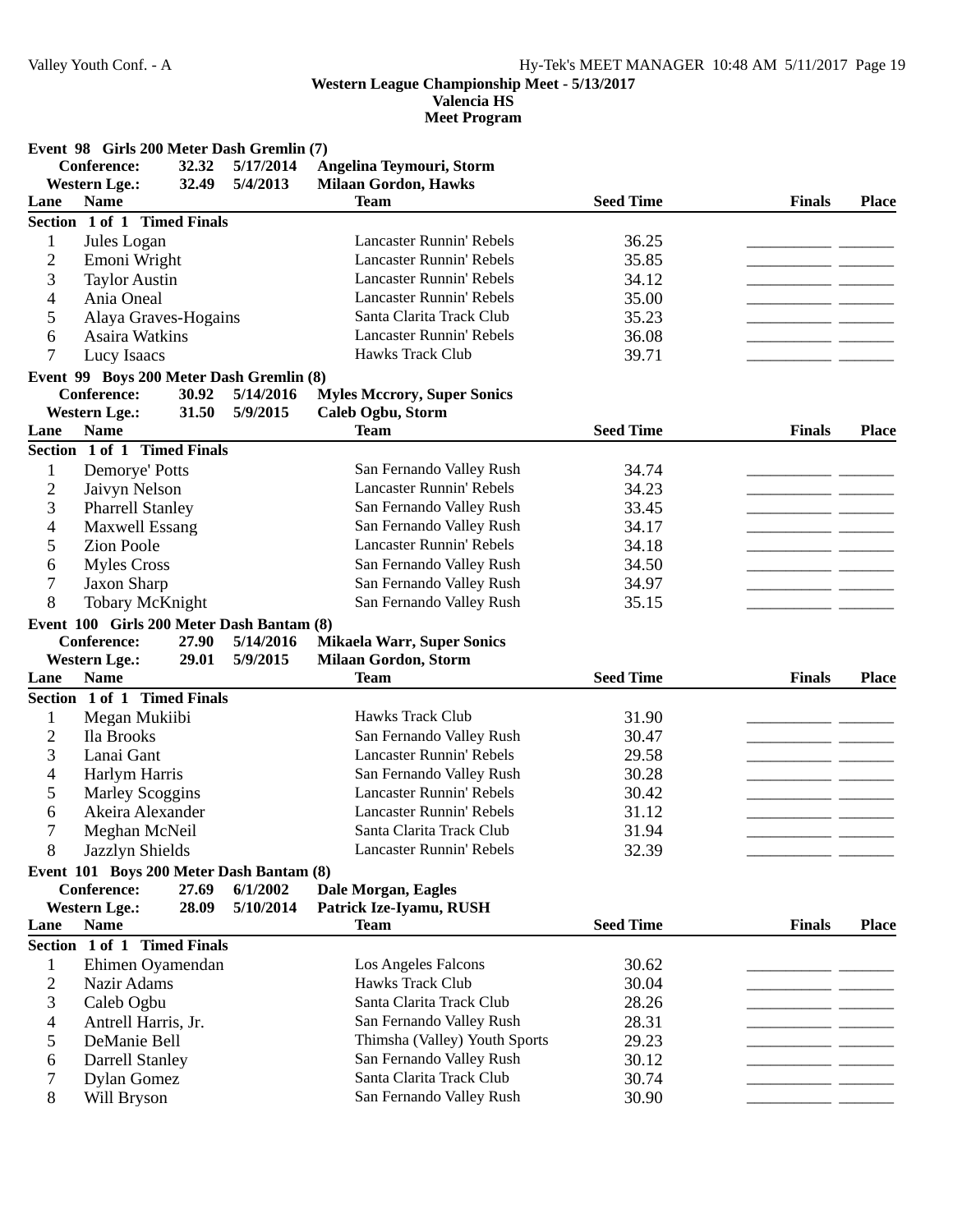**Valencia HS**

|  |  | Event 102 Girls 200 Meter Dash Midget (8) |  |  |  |  |
|--|--|-------------------------------------------|--|--|--|--|
|--|--|-------------------------------------------|--|--|--|--|

| Conference:    |                                           | 26.30 | <b>Elizabeth Olear, Chiefs</b><br>2000 |                                 |                  |                |              |
|----------------|-------------------------------------------|-------|----------------------------------------|---------------------------------|------------------|----------------|--------------|
|                | <b>Western Lge.:</b>                      | 26.71 | 5/23/2010                              | Sasha Goff, High Desert Heat    |                  |                |              |
| Lane           | <b>Name</b>                               |       |                                        | <b>Team</b>                     | <b>Seed Time</b> | <b>Finals</b>  | <b>Place</b> |
|                | Section 1 of 1 Timed Finals               |       |                                        |                                 |                  |                |              |
| $\mathbf{1}$   | Kaitlyn Creighton                         |       |                                        | Los Angeles Falcons             | 29.87            |                |              |
| $\overline{2}$ | Zoey Igbinigie                            |       |                                        | San Fernando Valley Rush        | 28.46            |                |              |
| 3              | Milaan Gordon                             |       |                                        | Santa Clarita Track Club        | 27.58            |                |              |
| 4              | <b>Emmerson Wiggins</b>                   |       |                                        | San Fernando Valley Rush        | 28.04            |                |              |
| 5              | Angelina Teymouri                         |       |                                        | Santa Clarita Track Club        | 28.05            |                |              |
| 6              | <b>Baylee Walker</b>                      |       |                                        | <b>Lancaster Runnin' Rebels</b> | 28.70            |                |              |
| 7              | <b>Meagan Humphries</b>                   |       |                                        | Santa Clarita Track Club        | 30.17            |                |              |
| 8              | Paige Porter                              |       |                                        | San Fernando Valley Rush        | 30.33            |                |              |
|                | Event 103 Boys 200 Meter Dash Midget (8)  |       |                                        |                                 |                  |                |              |
|                | <b>Conference:</b>                        | 25.50 | 1997                                   | <b>Jeremy Huang, Eagles</b>     |                  |                |              |
|                | <b>Western Lge.:</b>                      | 25.75 | 1997                                   | <b>Jeremy Huang, Eagles</b>     |                  |                |              |
| Lane           | <b>Name</b>                               |       |                                        | <b>Team</b>                     | <b>Seed Time</b> | <b>Finals</b>  | <b>Place</b> |
|                | Section 1 of 1 Timed Finals               |       |                                        |                                 |                  |                |              |
| $\mathbf{1}$   | Jordy Renteria                            |       |                                        | Los Angeles Falcons             | 28.66            |                |              |
| $\overline{2}$ | Dijon Stanley                             |       |                                        | San Fernando Valley Rush        | 28.08            | $\overline{a}$ |              |
| 3              | Isaiah Herman                             |       |                                        | Hawks Track Club                | 27.37            |                |              |
| 4              | <b>Brandon Johnson</b>                    |       |                                        | <b>Lancaster Runnin' Rebels</b> | 27.76            |                |              |
| 5              | Dilan Webster                             |       |                                        | <b>Burbank Vikings</b>          | 28.02            |                |              |
| 6              | Alex Rodriguez                            |       |                                        | Thimsha (Valley) Youth Sports   | 28.11            |                |              |
| $\overline{7}$ | Keewan Irving                             |       |                                        | <b>Lancaster Runnin' Rebels</b> | 28.88            |                |              |
| 8              | Amaury Tiofil-Newsome                     |       |                                        | Santa Clarita Track Club        | 28.97            |                |              |
|                | Event 104 Girls 200 Meter Dash Youth (11) |       |                                        |                                 |                  |                |              |
|                | <b>Conference:</b>                        | 24.75 | 6/1/2002                               | <b>Elizabeth Olear, Chiefs</b>  |                  |                |              |
|                | <b>Western Lge.:</b>                      | 25.31 | 1994                                   | <b>Tiffany Thompson, Eagles</b> |                  |                |              |
| Lane           | <b>Name</b>                               |       |                                        | <b>Team</b>                     | <b>Seed Time</b> | <b>Finals</b>  | <b>Place</b> |
|                | Section 1 of 2 Timed Finals               |       |                                        |                                 |                  |                |              |
| $\overline{c}$ | Shamari Blanchard                         |       |                                        | San Fernando Valley Rush        | 27.15            |                |              |
| 3              | <b>Bella Witt</b>                         |       |                                        | <b>Burbank Vikings</b>          | 25.88            |                |              |
| 4              | LiNay Perry                               |       |                                        | <b>Lancaster Runnin' Rebels</b> | 26.12            |                |              |
| 5              | Alero Soaris                              |       |                                        | <b>Hawks Track Club</b>         | 26.97            |                |              |
| 6              | Kaiya Stanley                             |       |                                        | San Fernando Valley Rush        | 27.21            | - -            |              |
|                | Section 2 of 2 Timed Finals               |       |                                        |                                 |                  |                |              |
| 1              | Cerava Simon                              |       |                                        | <b>Lancaster Runnin' Rebels</b> | 27.91            |                |              |
| $\overline{c}$ | Ruisseau Ackah-Miezah                     |       |                                        | Hawks Track Club                | 27.83            |                |              |
| 3              | Karrina Mackey                            |       |                                        | <b>Hawks Track Club</b>         | 27.44            |                |              |
| 4              | Jayla Flowers                             |       |                                        | <b>Burbank Vikings</b>          | 27.60            |                |              |
| 5              | Kai Marroquin                             |       |                                        | Los Angeles Falcons             | 27.82            |                |              |
| 6              | Chanelle Mizrahi                          |       |                                        | Hawks Track Club                | 27.88            |                |              |
|                |                                           |       |                                        |                                 |                  |                |              |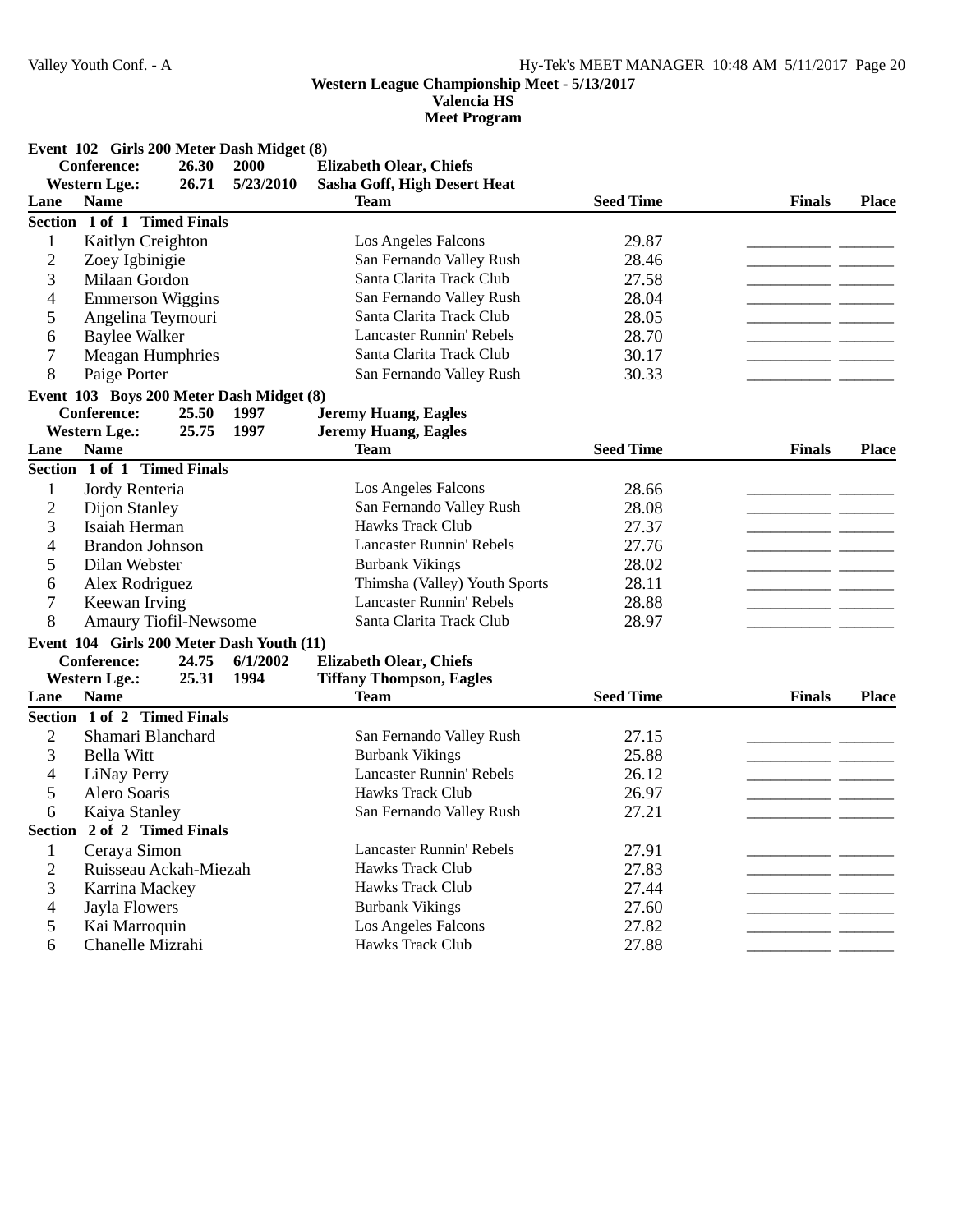**Valencia HS**

**Meet Program**

**Event 105 Boys 200 Meter Dash Youth (9)**

|                  | EVENT $103$ DOYS 200 NICLEI DASH TOULH (2)      |       |           |                                 |                  |               |              |
|------------------|-------------------------------------------------|-------|-----------|---------------------------------|------------------|---------------|--------------|
|                  | <b>Conference:</b>                              | 22.52 | 1994      | <b>Quincy Wright, Eagles</b>    |                  |               |              |
|                  | <b>Western Lge.:</b>                            | 23.29 | 1992      | <b>Kevin Brown, Eagles</b>      |                  |               |              |
| Lane             | <b>Name</b>                                     |       |           | <b>Team</b>                     | <b>Seed Time</b> | <b>Finals</b> | <b>Place</b> |
|                  | Section 1 of 2 Timed Finals                     |       |           |                                 |                  |               |              |
| $\overline{c}$   | Angelo Pulido                                   |       |           | Santa Clarita Track Club        | 24.84            |               |              |
| 3                | Jalen Davis                                     |       |           | Santa Clarita Track Club        | 23.31            |               |              |
| 4                | Patrick Ize-Iyamu                               |       |           | San Fernando Valley Rush        | 24.14            |               |              |
| 5                | Kory Bacon                                      |       |           | Santa Clarita Track Club        | 24.42            |               |              |
| 6                | Daniel Arbelaez                                 |       |           | <b>Lancaster Runnin' Rebels</b> | 24.84            |               |              |
|                  | Section 2 of 2 Timed Finals                     |       |           |                                 |                  |               |              |
| $\mathbf{2}$     | Sergio Reyes                                    |       |           | Santa Clarita Track Club        | 25.58            |               |              |
| 3                | Dante Ogbu                                      |       |           | Santa Clarita Track Club        | 24.97            |               |              |
| 4                | Derek Boyd                                      |       |           | San Fernando Valley Rush        | 25.05            |               |              |
| 5                | Jordyn Cobb                                     |       |           | San Fernando Valley Rush        | 25.15            |               |              |
|                  | Event 106 Girls 200 Meter Dash Intermediate (7) |       |           |                                 |                  |               |              |
|                  | <b>Conference:</b>                              | 25.08 | 1996      | <b>Jayda Baily, Eagles</b>      |                  |               |              |
|                  | <b>Western Lge.:</b>                            | 25.08 | 1996      | Jayda Baily, Eagles             |                  |               |              |
| Lane             | <b>Name</b>                                     |       |           | <b>Team</b>                     | <b>Seed Time</b> | <b>Finals</b> | <b>Place</b> |
|                  | Section 1 of 1 Timed Finals                     |       |           |                                 |                  |               |              |
|                  |                                                 |       |           |                                 |                  |               |              |
| 1                | Virginia Wagner                                 |       |           | San Fernando Valley Rush        | 30.95            |               |              |
| $\overline{2}$   | Kayla Coleman                                   |       |           | <b>Lancaster Runnin' Rebels</b> | 29.97            |               |              |
| 3                | <b>Delaney Sherwood</b>                         |       |           | Santa Clarita Track Club        | 27.64            |               |              |
| 4                | Camren Aaron                                    |       |           | <b>Lancaster Runnin' Rebels</b> | 29.17            |               |              |
| 5                | Antonia Stallings                               |       |           | Santa Clarita Track Club        | 29.28            |               |              |
| 6                | Kaliah Glover                                   |       |           | <b>Lancaster Runnin' Rebels</b> | 30.76            |               |              |
| 7                | Arantza Vilchis-Zarate                          |       |           | Los Angeles Falcons             | 31.27            |               |              |
|                  | Event 107 Boys 200 Meter Dash Intermediate (6)  |       |           |                                 |                  |               |              |
|                  | <b>Conference:</b>                              | 22.51 | 5/14/2016 | <b>Bryce Farrell, Pacers</b>    |                  |               |              |
|                  | <b>Western Lge.:</b>                            | 22.71 | 1995      | <b>Bruce Davis, Eagles</b>      |                  |               |              |
| Lane             | <b>Name</b>                                     |       |           | <b>Team</b>                     | <b>Seed Time</b> | <b>Finals</b> | <b>Place</b> |
|                  | Section 1 of 1 Timed Finals                     |       |           |                                 |                  |               |              |
| 1                | William Rodriquez-Proctor                       |       |           | Hawks Track Club                | 27.63            |               |              |
| $\overline{c}$   | Owen Miranda                                    |       |           | Santa Clarita Track Club        | 26.57            |               |              |
| 3                | Jack Sapyta                                     |       |           | <b>Burbank Vikings</b>          | 23.82            |               |              |
| 4                | Jeramiah Jones                                  |       |           | San Fernando Valley Rush        | 24.16            |               |              |
|                  |                                                 |       |           |                                 |                  |               |              |
| 5                | Sameer Ameen                                    |       |           | Los Angeles Falcons             | 26.35            |               |              |
| $\boldsymbol{6}$ | Isaac Gomez                                     |       |           | Lancaster Runnin' Rebels        | 26.71            |               |              |
|                  | Event 108 Women 200 Meter Dash Young (1)        |       |           |                                 |                  |               |              |
|                  | <b>Conference:</b>                              | 37.06 | 5/7/2016  | Dejaney Johnson, Sonics         |                  |               |              |
| Lane             | <b>Name</b>                                     |       |           | <b>Team</b>                     | <b>Seed Time</b> | <b>Finals</b> | <b>Place</b> |
|                  | Section 1 of 1 Timed Finals                     |       |           |                                 |                  |               |              |
| 4                | Talya Graham                                    |       |           | <b>Lancaster Runnin' Rebels</b> | 35.39            |               |              |
|                  | Event 109 Men 200 Meter Dash Young (1)          |       |           |                                 |                  |               |              |
|                  | <b>Conference:</b>                              | 25.69 | 5/18/2013 | <b>Osaze Okunso, Rush</b>       |                  |               |              |
|                  | <b>Western Lge.:</b>                            | 26.15 | 5/9/2015  | <b>Cameron Anda, Storm</b>      |                  |               |              |
| Lane             | <b>Name</b>                                     |       |           | <b>Team</b>                     | <b>Seed Time</b> | <b>Finals</b> | <b>Place</b> |
|                  | Section 1 of 1 Timed Finals                     |       |           |                                 |                  |               |              |
| $\overline{4}$   | <b>Chandler Behunin</b>                         |       |           | <b>Burbank Vikings</b>          | 26.47            |               |              |
|                  |                                                 |       |           |                                 |                  |               |              |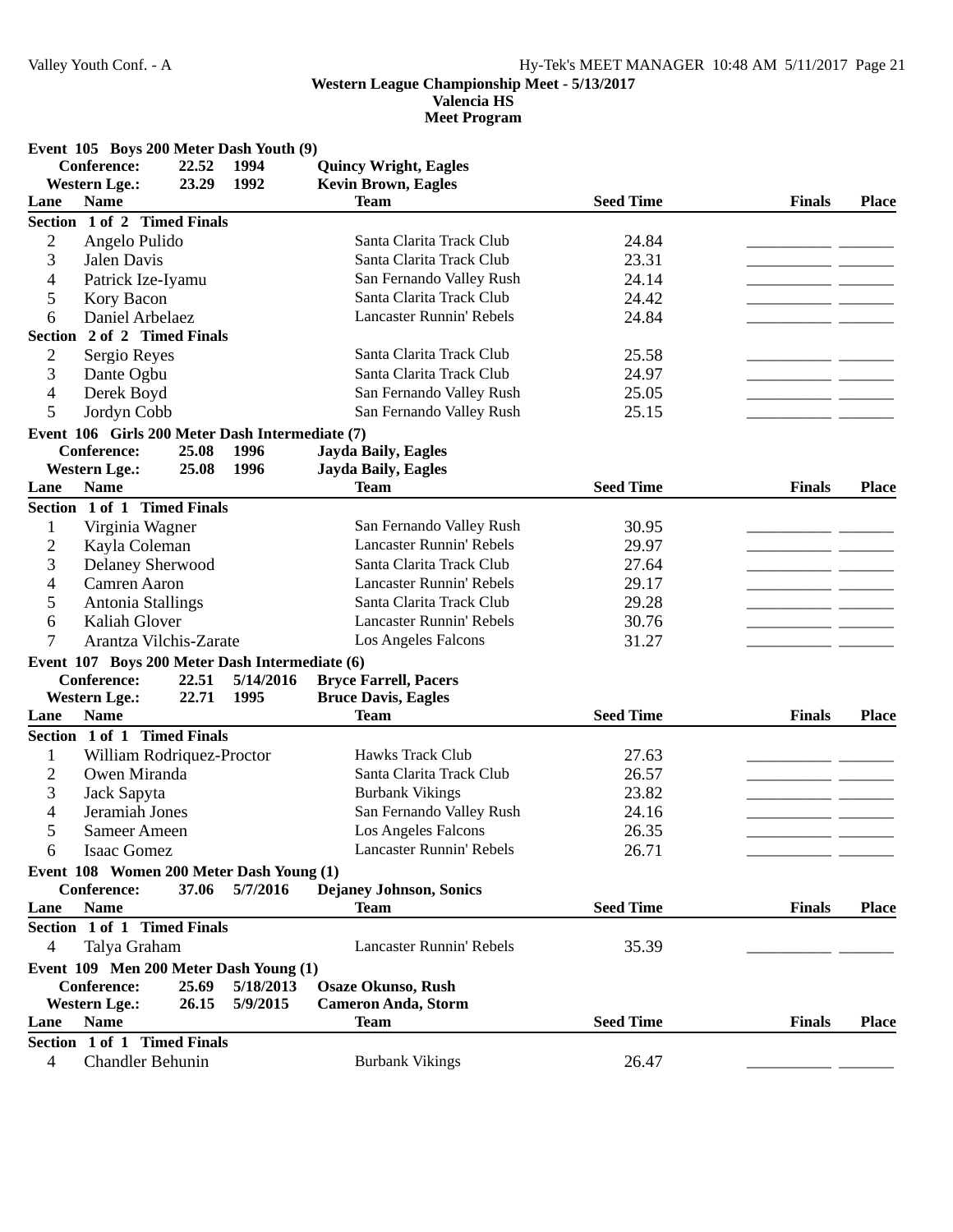**Valencia HS Meet Program**

#### **Event 110 Girls 4x400 Meter Relay Bantam (5)**

## **Conference:** 4:42.12 5/17/2014 West Valley Eagles TrackClub, Eagles **N Matthews, A Thompson, C Collins, D Quintero**

**Western Lge.:** 4:54.49 1991 West Valley Eagles, Eagles **Lane Team Relay Place Seed Time Finals Section 1 of 1 Timed Finals** 2 Hawks Track Club A 5:46.33 1) Megan Mukiibi 2) Darionna Brooks 3) Taylor White 4) Jaya Rankin 5) Piper Davis 3 San Fernando Valley Rush A 5:10.17<br>1) Caitlin Gonzalez 2) Harlym Harris 3) Jordyn Waters 4) Thalia Bonw 2) Harlym Harris 3) Jordyn Waters 4) Thalia Bonwell 4 Lancaster Runnin' Rebels A 5:19.11 \_\_\_\_\_\_\_\_\_\_\_ \_\_\_\_\_\_\_ 1) Akeira Alexander 4) Lanai Gant 2) Ka'Mora Cummings 3) Sanaiya Watkins 5) Marley Scoggins 6) Jazzlyn Shields 5 Los Angeles Falcons A 5:30.55 1) Lucy Helfenstein 4) Charlotte Hopkins 2) Jazlyn Couch 3) Kaitlin Kenney 5) Ayla Ataya 6) Mari Owen 6 Santa Clarita Track Club A 6:08.13<br>
1) Kayla Martinez 2) Meghan McNeil 3) Allison Giem 4) Kalina Giacone 1) Kayla Martinez 5) Kendall Giacone 6) Jenna O'Sullivan

**Event 111 Boys 4x400 Meter Relay Bantam (5)**

Conference: 4:35.17 6/2/2007 Sevaa Lightning Warriors, Ltn Warriors

**M Cawley, B Green, S Jackson, M Kaufman Western Lge.: 4:46.94 West Valley Eagles, Eagles 1998**

|      | $\bf{WQWIII}$<br>コ・コリ・ノコ エノノリ |                    |              | west valley Eagles, Eagles |                        |               |              |
|------|-------------------------------|--------------------|--------------|----------------------------|------------------------|---------------|--------------|
| Lane | <b>Team</b>                   |                    | <b>Relay</b> |                            | <b>Seed Time</b>       | <b>Finals</b> | <b>Place</b> |
|      | Section 1 of 1 Timed Finals   |                    |              |                            |                        |               |              |
|      | Thimsha (Valley) Youth Sports |                    | A            |                            | NT                     |               |              |
|      | 1) Daniel Hernandez           | 2) DeManie Bell    |              | 3) Matthew Sada            | 4) Nicholas Diaz       |               |              |
| 3    | Santa Clarita Track Club      |                    | А            |                            | 5:05.51                |               |              |
|      | 1) Emilio Oviedo              | 2) Martin Macias   |              | 3) Austin Duenas           | 4) Alexander Soffin    |               |              |
| 4    | Hawks Track Club              |                    | A            |                            | 5:08.42                |               |              |
|      | 1) Nikko Petronicolos         | 2) Nazir Adams     |              | 3) Noah Hendriex           | 4) Alexander Camarillo |               |              |
|      | 5) Zion Jenkins               | 6) Dakota Green    |              |                            |                        |               |              |
| 5.   | Santa Clarita Track Club      |                    | B            |                            | 5:23.35                |               |              |
|      | 1) Jared Parada               | 2) Bradley Sauer   |              | 3) Charlie Romanelli       | 4) Caleb Fredericks    |               |              |
|      | 5) Obiajulu Ogbuagu           | 6) Ryan Pisano     |              | 7) Dylan Gomez             |                        |               |              |
| 6    | San Fernando Valley Rush      |                    | А            |                            | NT                     |               |              |
|      | 1) Antrell Harris, Jr.        | 2) Darrell Stanley |              | 3) Will Bryson             | 4) Jayden Green        |               |              |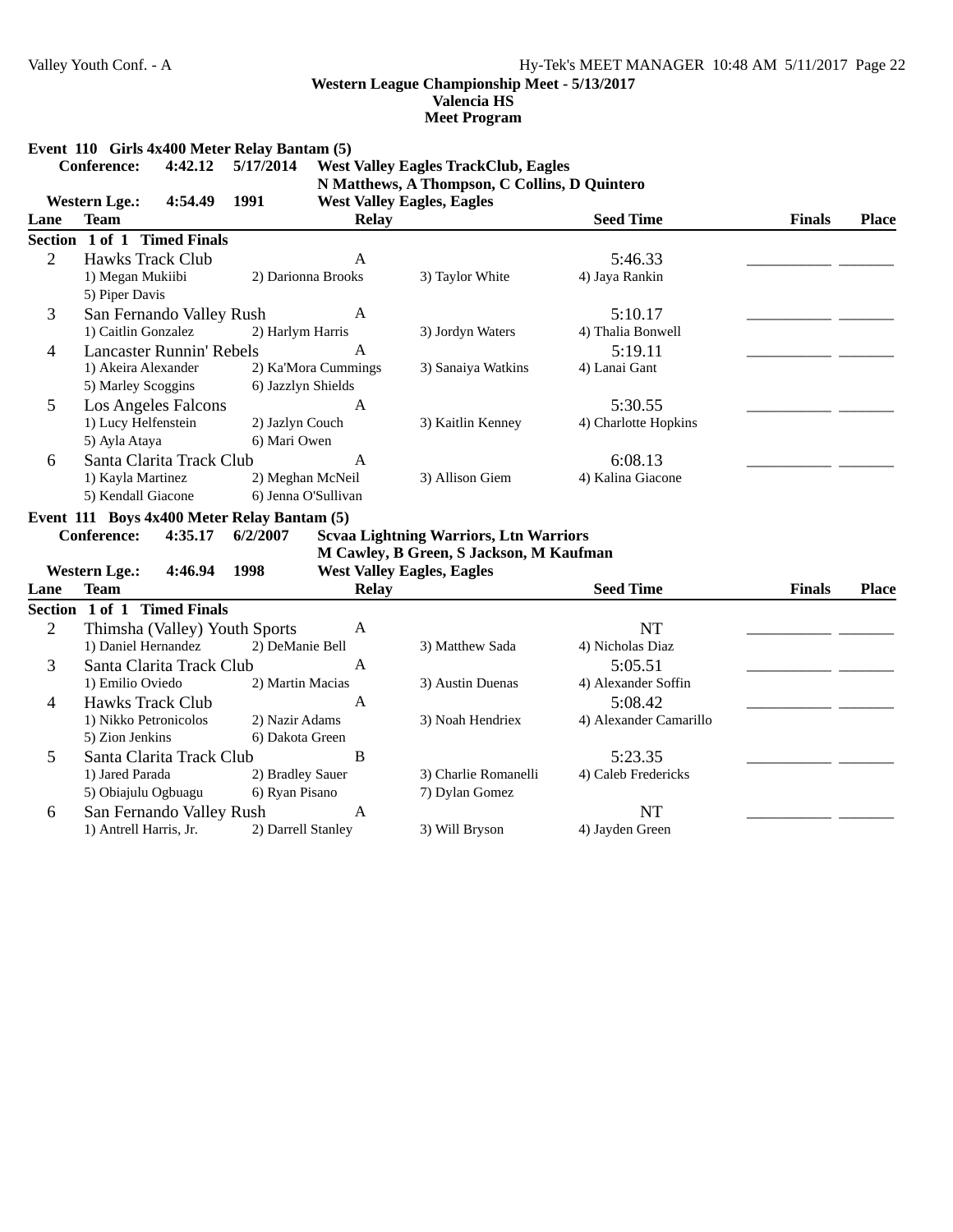**Valencia HS Meet Program**

# **Event 112 Girls 4x400 Meter Relay Midget (7)**<br>Conference: 4:17.30 5/18/2013 Valle

# **Conference: 4:17.30 Valle 5/18/2013 y Raiders Track Club, Raiders S Grant, M Hayles, K Robinson-Hubbard, H Ramos**

|                | <b>Western Lge.:</b><br>4:30.42             | 1998                | <b>West Valley Eagles, Eagles</b> |                                                   |                      |               |              |
|----------------|---------------------------------------------|---------------------|-----------------------------------|---------------------------------------------------|----------------------|---------------|--------------|
| Lane           | <b>Team</b>                                 |                     | <b>Relay</b>                      |                                                   | <b>Seed Time</b>     | <b>Finals</b> | <b>Place</b> |
|                | Section 1 of 1 Timed Finals                 |                     |                                   |                                                   |                      |               |              |
| $\mathbf{1}$   | <b>Lancaster Runnin' Rebels</b>             |                     | $\bf{B}$                          |                                                   | 5:32.12              |               |              |
|                | 1) Skylar Adams                             | 2) Grace Acevedo    |                                   | 3) Jessica Clemmons                               | 4) Nevaeh Brown      |               |              |
| $\overline{2}$ | San Fernando Valley Rush                    |                     | A                                 |                                                   | 5:11.78              |               |              |
|                | 1) Emmerson Wiggins                         | 2) Laylani Ivy      |                                   | 3) Zorianne Ololade                               | 4) Paige Porter      |               |              |
| 3              | Santa Clarita Track Club                    |                     | A                                 |                                                   | 4:34.11              |               |              |
|                | 1) Milaan Gordon                            | 2) Kelly Avila      |                                   | 3) Mikayla Toliver                                | 4) Angelina Teymouri |               |              |
| 4              | <b>Lancaster Runnin' Rebels</b>             |                     | $\mathbf{A}$                      |                                                   | 4:45.48              |               |              |
|                | 1) Baylee Walker                            |                     | 2) Kaydence Langness              | 3) Eden Babineaux                                 | 4) Jade Teal         |               |              |
| 5              | <b>Los Angeles Falcons</b>                  |                     | A                                 |                                                   | 4:57.71              |               |              |
|                | 1) Kaitlyn Creighton                        |                     | 2) Rebecca Demonteverde           | 3) Karis Zavala                                   | 4) Annabelle Tanner  |               |              |
|                | 5) Idalis McZeal                            | 6) Katelyn Matarese |                                   |                                                   |                      |               |              |
| 6              | <b>Hawks Track Club</b>                     |                     | $\mathbf{A}$                      |                                                   | 5:14.68              |               |              |
|                | 1) Jenna Moutes                             | 2) Reese Gentry     |                                   | 3) Tara O'Brien                                   | 4) Zoe Fribourg      |               |              |
|                | 5) Mikayla Montaque                         | 6) Mila Mahadevan   |                                   |                                                   |                      |               |              |
| 7              | Santa Clarita Track Club                    |                     | B                                 |                                                   | 6:21.61              |               |              |
|                | 1) Ella Stepan                              | 2) Milan Perkins    |                                   | 3) Macey Edemann                                  | 4) Nina Oviedo       |               |              |
|                | 5) Jordyn Toon                              |                     |                                   |                                                   |                      |               |              |
|                | Event 113 Boys 4x400 Meter Relay Midget (6) |                     |                                   |                                                   |                      |               |              |
|                | <b>Conference:</b><br>4:07.25               | 5/12/2012           | <b>Northridge Pacers, Pacers</b>  |                                                   |                      |               |              |
|                |                                             |                     |                                   | N Bombata, R Ross, J Pledger, J Wilson-Richardson |                      |               |              |
|                | <b>Western Lge.:</b><br>4:11.30             | 1997                | <b>West Valley Eagles, Eagles</b> |                                                   |                      |               |              |
| Lane           | <b>Team</b>                                 |                     | <b>Relay</b>                      |                                                   | <b>Seed Time</b>     | <b>Finals</b> | <b>Place</b> |
|                | Section 1 of 1 Timed Finals                 |                     |                                   |                                                   |                      |               |              |
| $\mathbf{1}$   | Santa Clarita Track Club                    |                     | $\bf{B}$                          |                                                   | <b>NT</b>            |               |              |
|                | 1) Alazar Hunten                            | 2) Caleb Canham     |                                   | 3) Jacob Fredericks                               | 4) Dante Carr        |               |              |
|                | 5) Evan Betty                               |                     |                                   |                                                   |                      |               |              |
| $\overline{2}$ | Santa Clarita Track Club                    |                     | A                                 |                                                   | 5:21.31              |               |              |
|                | 1) Owen Ahten                               | 2) Skylar Rogers    |                                   | 3) Adam Geukens                                   | 4) Grant Young       |               |              |
| 3              | <b>Hawks Track Club</b>                     |                     | A                                 |                                                   | 4:37.80              |               |              |
|                | 1) Zane Tryon                               | 2) Isaiah Herman    |                                   | 3) Paden White                                    | 4) Jai'Son Turner    |               |              |
|                | 5) Ishmael Gibbs                            |                     |                                   |                                                   |                      |               |              |
| 4              | Los Angeles Falcons                         |                     | A                                 |                                                   | 4:48.17              |               |              |
|                | 1) Bodi Ligons                              | 2) Luke Metcalf     |                                   | 3) Sebastian Leufroy                              | 4) Parker Simmons    |               |              |
|                | 5) Jordy Renteria                           |                     |                                   |                                                   |                      |               |              |
| 5              | San Fernando Valley Rush                    |                     | A                                 |                                                   | 4:58.62              |               |              |
|                | 1) Isaiah Carroll                           | 2) Mazi Mosley      |                                   | 3) Gavin Essang                                   | 4) Ryan Campuzano    |               |              |
|                | 5) Daren Labrenz                            |                     |                                   |                                                   |                      |               |              |
| 6              | Thimsha (Valley) Youth Sports               |                     | A                                 |                                                   | 5:54.85              |               |              |
|                | 1) Charles Diaz                             | 2) Alex Rodriguez   |                                   | 3) Dallas Jones                                   | 4) Shane Powell      |               |              |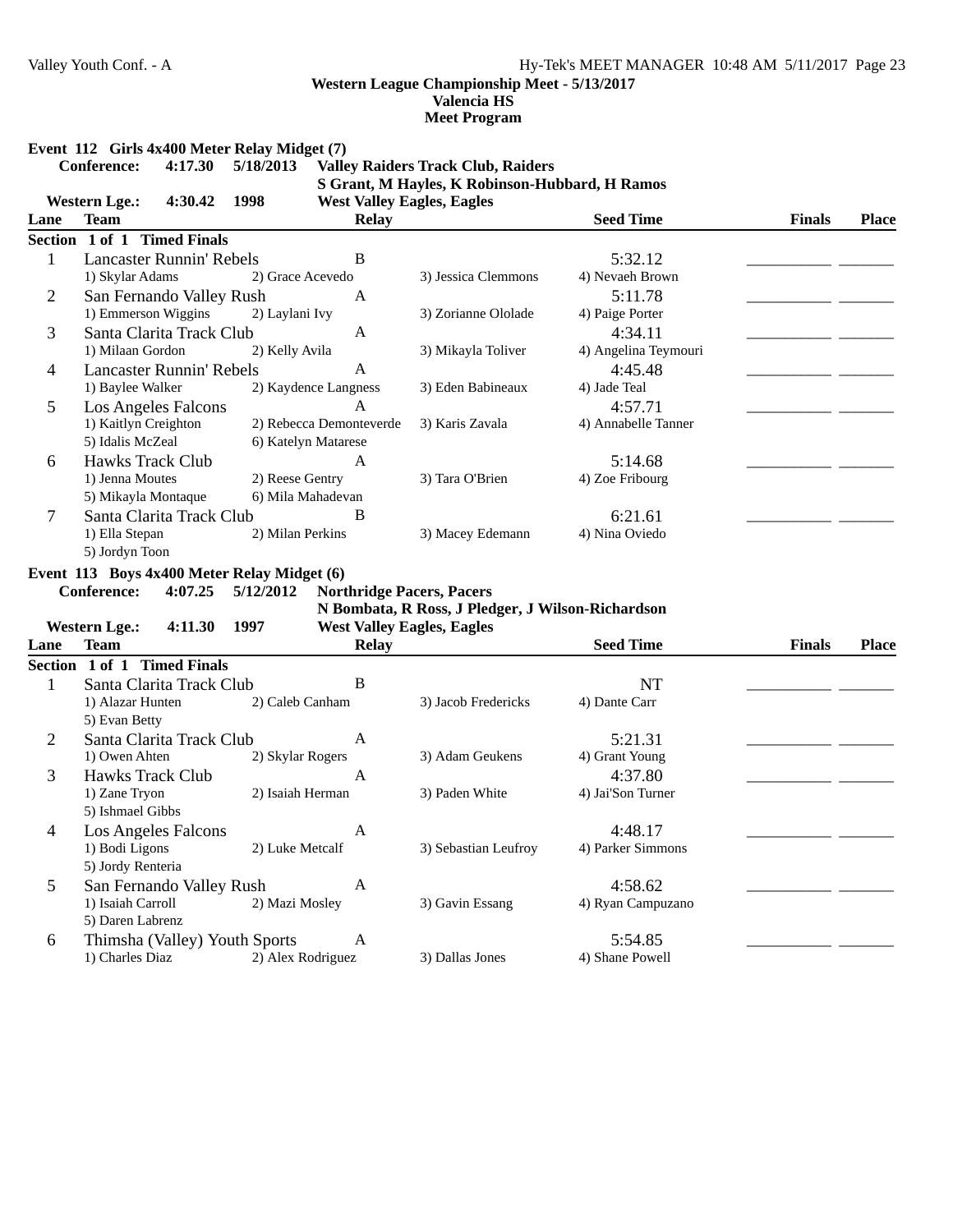5) Isaiah Duarte

# **Western League Championship Meet - 5/13/2017 Valencia HS**

**Meet Program**

**Event 114 Girls 4x400 Meter Relay Youth (6)**

|                | Conference:                     | 4:03.00 | 1995                                              |                          | <b>West Valley Eagles, Eagles</b>            |                      |               |              |
|----------------|---------------------------------|---------|---------------------------------------------------|--------------------------|----------------------------------------------|----------------------|---------------|--------------|
|                | <b>Western Lge.:</b>            | 4:03.18 | 1995                                              |                          | <b>West Valley Eagles, Eagles</b>            |                      |               |              |
| Lane           | <b>Team</b>                     |         |                                                   | <b>Relay</b>             |                                              | <b>Seed Time</b>     | <b>Finals</b> | <b>Place</b> |
|                | Section 1 of 1 Timed Finals     |         |                                                   |                          |                                              |                      |               |              |
| $\mathbf{1}$   | Santa Clarita Track Club        |         |                                                   | $\, {\bf B}$             |                                              | 5:09.56              |               |              |
|                | 1) Hannah Fredericks            |         | 2) Aleesa Stepan                                  |                          | 3) Joselyn Combs                             | 4) Hayden Washington |               |              |
| $\overline{2}$ | San Fernando Valley Rush        |         |                                                   | $\mathbf{A}$             |                                              | 4:57.34              |               |              |
|                | 1) Brianna Barnes               |         | 2) Nyla Banks                                     |                          | 3) Jaylee Hall                               | 4) Shelby Greene     |               |              |
| 3              | <b>Lancaster Runnin' Rebels</b> |         |                                                   | A                        |                                              | 4:35.77              |               |              |
|                | 1) LiNya Perry                  |         | 2) Demi Green                                     |                          | 3) LiNay Perry                               | 4) Ceraya Simon      |               |              |
| 4              | <b>Los Angeles Falcons</b>      |         |                                                   | A                        |                                              | 4:47.35              |               |              |
|                | 1) Mia Barnett                  |         | 2) Kelly Helton                                   |                          | 3) Nicole Mirzaian                           | 4) Kai Marroquin     |               |              |
|                | 5) Taili Sherwood-Kong          |         |                                                   |                          |                                              |                      |               |              |
| 5              | Santa Clarita Track Club        |         |                                                   | A                        |                                              | 4:50.57              |               |              |
|                | 1) Torianna Vatcher             |         | 2) Danae Wolf                                     |                          | 3) Amira Mahaluf                             | 4) Mia Lee           |               |              |
|                | 5) Sahliyah Ravare              |         |                                                   |                          |                                              |                      |               |              |
| 6              | Hawks Track Club                |         |                                                   | A                        |                                              | 5:02.30              |               |              |
|                | 1) Alero Soaris                 |         |                                                   | 2) Ruisseau Ackah-Miezah | 3) Karrina Mackey                            | 4) Chanelle Mizrahi  |               |              |
|                | 5) Kennedy Taylor               |         |                                                   |                          |                                              |                      |               |              |
|                |                                 |         | Event 115 Boys 4x400 Meter Relay Youth (6)        |                          |                                              |                      |               |              |
|                | <b>Conference:</b>              | 3:36.60 | 1984                                              |                          | <b>Simi Valley Running Rebels, SV Rebels</b> |                      |               |              |
|                | <b>Western Lge.:</b>            | 3:46.58 | 5/23/2004                                         |                          | <b>West Valley Eagles, Eagles</b>            |                      |               |              |
|                |                                 |         |                                                   |                          | D Monday, P Walker, G Anderson, A Watley     |                      |               |              |
| Lane           | <b>Team</b>                     |         |                                                   | <b>Relay</b>             |                                              | <b>Seed Time</b>     | <b>Finals</b> | <b>Place</b> |
|                | Section 1 of 1 Timed Finals     |         |                                                   |                          |                                              |                      |               |              |
| 1              | Santa Clarita Track Club        |         |                                                   | B                        |                                              | 4:50.45              |               |              |
|                | 1) Mitchell Reading             |         | 2) Ethan Descamps                                 |                          | 3) Bart Pida                                 | 4) Nicholas Serrano  |               |              |
| $\overline{2}$ | San Fernando Valley Rush        |         |                                                   | A                        |                                              | 4:40.45              |               |              |
|                | 1) Seth Mack                    |         | 2) Jordyn Cobb                                    |                          | 3) Dante Wilson                              | 4) Jason Wagner      |               |              |
| 3              | Santa Clarita Track Club        |         |                                                   | A                        |                                              | 4:02.83              |               |              |
|                | 1) Jalen Davis                  |         | 2) Zach Turner                                    |                          | 3) Brandon Cruz Jr                           | 4) Kory Bacon        |               |              |
|                | 5) Dante Ogbu                   |         |                                                   |                          |                                              |                      |               |              |
| $\overline{4}$ |                                 |         | Thimsha (Valley) Youth Sports                     | A                        |                                              | 4:07.52              |               |              |
|                | 1) D'Shawn Jones Jr             |         | 2) Jason Canales                                  |                          | 3) Jason Jones Jr                            | 4) Jay Jenkins       |               |              |
| 5              | <b>Los Angeles Falcons</b>      |         |                                                   | A                        |                                              | 4:32.60              |               |              |
|                | 1) Angel Jimenez                |         | 2) Ryan Armijo                                    |                          | 3) Rowan Fitzgerald                          | 4) Hayden Owen       |               |              |
|                | 5) Bryce Bitetti                |         |                                                   |                          |                                              |                      |               |              |
| 6              |                                 |         | Thimsha (Valley) Youth Sports                     | B                        |                                              | 4:43.10              |               |              |
|                | 1) Kadon Jones                  |         | 2) Johnny Thompson Jr                             |                          | 3) khalil square                             | 4) Jonathan Herrera  |               |              |
|                |                                 |         | Event 117 Boys 4x400 Meter Relay Intermediate (2) |                          |                                              |                      |               |              |
|                | <b>Conference:</b>              | 3:39.00 | 1985                                              |                          | <b>Simi Valley Running Rebels, SV Rebels</b> |                      |               |              |
|                | <b>Western Lge.:</b>            | 3:51.61 | 2001                                              |                          | Thimsha Tigers, Thimsha Tigers               |                      |               |              |
| Lane           | <b>Team</b>                     |         |                                                   | <b>Relay</b>             |                                              | <b>Seed Time</b>     | <b>Finals</b> | <b>Place</b> |
| <b>Section</b> | 1 of 1 Timed Finals             |         |                                                   |                          |                                              |                      |               |              |
| 3              | Los Angeles Falcons             |         |                                                   | A                        |                                              | NT                   |               |              |
|                | 1) Sameer Ameen                 |         | 2) Jacob Zabala                                   |                          | 3) Justin Bolstad                            | 4) Jay Dickinson     |               |              |
|                | 5) Ryan McLaughlin              |         |                                                   |                          |                                              |                      |               |              |
| 4              | Santa Clarita Track Club        |         |                                                   | A                        |                                              | NT                   |               |              |
|                | 1) Martin Mahaluf               |         | 2) Blake Gallardo                                 |                          | 3) Ethan Wesley                              | 4) Thomas A Anderson |               |              |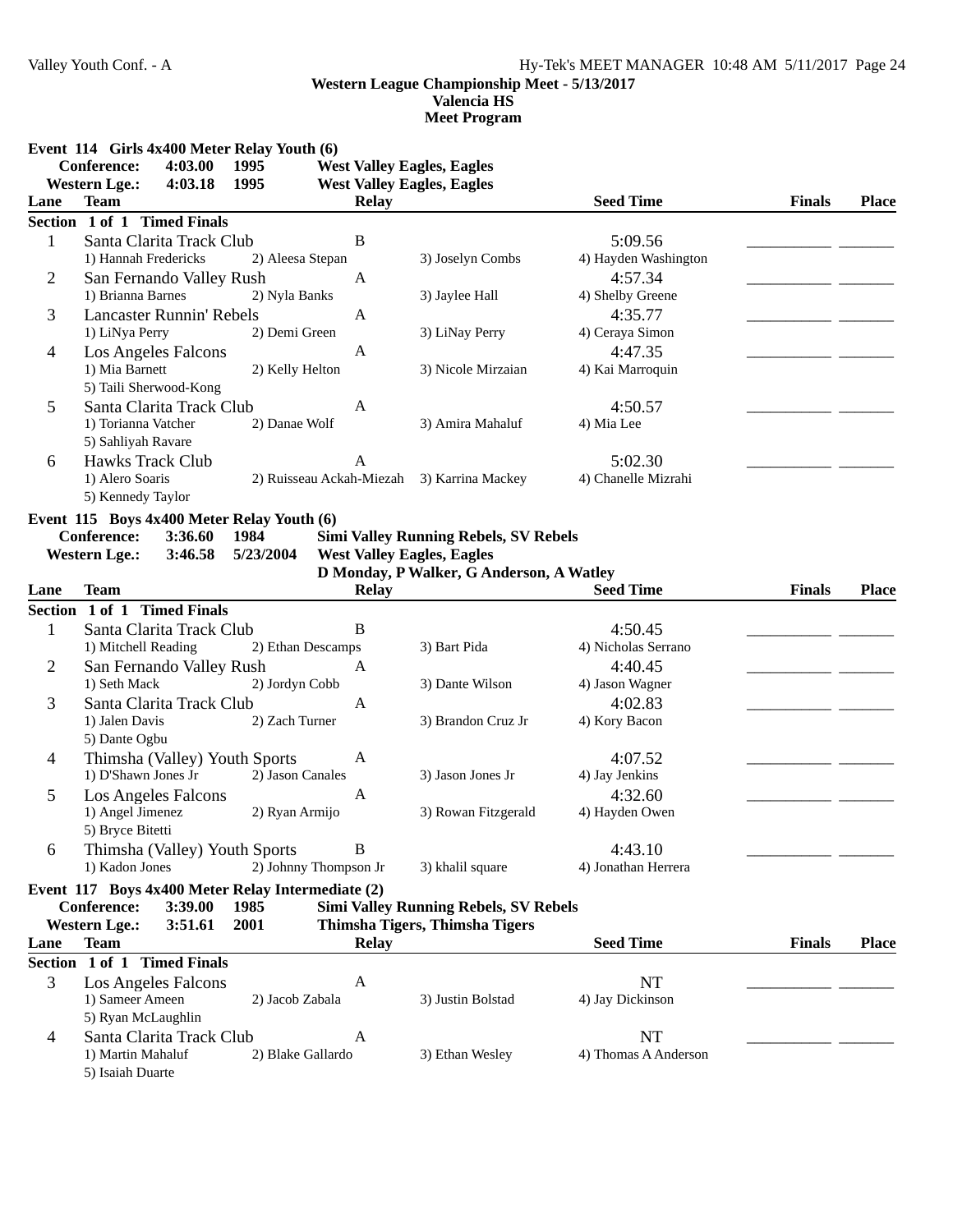**Valencia HS**

|  |  |  |  |  | Event 120 Girls High Jump Bantam (9) |  |  |
|--|--|--|--|--|--------------------------------------|--|--|
|--|--|--|--|--|--------------------------------------|--|--|

| Conference:    |                                                     | $4 - 06$              | 2000      | <b>Camilla Dencer, Eagles</b>                                                 |                  |               |              |  |
|----------------|-----------------------------------------------------|-----------------------|-----------|-------------------------------------------------------------------------------|------------------|---------------|--------------|--|
|                | <b>Western Lge.:</b>                                | $4 - 06$              | 2000      | <b>Camilla Dencer, Eagles</b>                                                 |                  |               |              |  |
| Pos            | <b>Name</b>                                         |                       |           | <b>Team</b>                                                                   | <b>Seed Mark</b> | <b>Finals</b> | <b>Place</b> |  |
| Flight         | 1 of 1 Finals                                       |                       |           |                                                                               |                  |               |              |  |
| $\mathbf{1}$   | Lilly Labrenz                                       |                       |           | San Fernando Valley Rush                                                      | $3 - 02.00$      |               |              |  |
| $\overline{c}$ | Ella Amneus                                         |                       |           | Santa Clarita Track Club                                                      | 3-02.00          |               |              |  |
| 3              | Mari Owen                                           |                       |           | Los Angeles Falcons                                                           | 3-02.00          |               |              |  |
| 4              | Zariah Bevel                                        |                       |           | Santa Clarita Track Club                                                      | 3-02.00          |               |              |  |
| 5              | Jazlyn Couch                                        |                       |           | <b>Los Angeles Falcons</b>                                                    | $3-04.00$        |               |              |  |
| 6              | Sanaiya Watkins                                     |                       |           | Lancaster Runnin' Rebels                                                      | 3-04.00          |               |              |  |
| 7              | Kylee Martin                                        |                       |           | Thimsha (Valley) Youth Sports                                                 | $3-04.00$        |               |              |  |
| 8              | Ixchel Vilchis-Blaney                               |                       |           | Los Angeles Falcons                                                           | 3-08.00          |               |              |  |
| 9              | Kayla Martinez                                      |                       |           | Santa Clarita Track Club                                                      | 3-08.00          |               |              |  |
|                | Event 121 Boys High Jump Bantam (6)                 |                       |           |                                                                               |                  |               |              |  |
|                | <b>Conference:</b>                                  | $4 - 08$              | 5/31/2003 | <b>Tyler Glasnow, Ltn Warriors</b>                                            |                  |               |              |  |
|                | <b>Western Lge.:</b>                                | $4 - 07$              | 1998      | T.J. Washington, SV Rebels                                                    |                  |               |              |  |
| Pos            | <b>Name</b>                                         |                       |           | <b>Team</b>                                                                   | <b>Seed Mark</b> | <b>Finals</b> | <b>Place</b> |  |
|                | Flight 1 of 1 Finals                                |                       |           |                                                                               |                  |               |              |  |
| 1              | <b>Austin Duenas</b>                                |                       |           | Santa Clarita Track Club                                                      | $3-04.00$        |               |              |  |
| $\overline{2}$ | <b>Matthias Besch</b>                               |                       |           | Los Angeles Falcons                                                           | $3-04.00$        |               |              |  |
| 3              | Obiajulu Ogbuagu                                    |                       |           | Santa Clarita Track Club                                                      | $3-06.00$        |               |              |  |
| 4              | Alexander Soffin                                    |                       |           | Santa Clarita Track Club                                                      | $3 - 06.00$      |               |              |  |
| 5              | Ryan Pisano                                         |                       |           | Santa Clarita Track Club                                                      | $3 - 06.00$      |               |              |  |
| 6              | <b>Adam Stockton</b>                                |                       |           | Santa Clarita Track Club                                                      | $3 - 06.00$      |               |              |  |
|                |                                                     |                       |           |                                                                               |                  |               |              |  |
|                | Event 122 Girls High Jump Midget (8)<br>Conference: | $5 - 02$              | 5/17/2009 |                                                                               |                  |               |              |  |
|                | <b>Western Lge.:</b>                                | $5 - 01$              | 5/23/2004 | <b>Cassandra Naranjo, Rng Warriors</b><br><b>Tayler Johnson, United Track</b> |                  |               |              |  |
| Pos            | <b>Name</b>                                         |                       |           | <b>Team</b>                                                                   | <b>Seed Mark</b> | <b>Finals</b> | <b>Place</b> |  |
| Flight         | 1 of 1 Finals                                       |                       |           |                                                                               |                  |               |              |  |
|                |                                                     |                       |           | Santa Clarita Track Club                                                      | 4-01.00          |               |              |  |
| 1              | Sophia Tor                                          |                       |           | Santa Clarita Track Club                                                      |                  |               |              |  |
| $\overline{c}$ | Hailey McKell                                       |                       |           |                                                                               | 4-02.00          | $\sim$        |              |  |
| 3              | Nevaeh Brown                                        |                       |           | <b>Lancaster Runnin' Rebels</b>                                               | $4 - 02.00$      |               |              |  |
| 4              | Amia Witt                                           |                       |           | <b>Burbank Vikings</b>                                                        | 4-02.00          |               |              |  |
| 5              | <b>Cameron Nelsen</b>                               |                       |           | <b>Lancaster Runnin' Rebels</b>                                               | 4-03.00          |               |              |  |
| 6              | Meagan Humphries                                    |                       |           | Santa Clarita Track Club                                                      | 4-04.00          |               |              |  |
| 7              | Zoey Igbinigie                                      |                       |           | San Fernando Valley Rush                                                      | 4-08.00          |               |              |  |
| 8              | Victoria Davis                                      |                       |           | Santa Clarita Track Club                                                      | 4-11.00          |               |              |  |
|                | Event 123 Boys High Jump Midget (8)                 |                       |           |                                                                               |                  |               |              |  |
|                | Conference:                                         | $5 - 02$              | 1983      | G. Dorroh, Eagles                                                             |                  |               |              |  |
|                | <b>Western Lge.:</b>                                | $4 - 10$              | 5/18/2003 | <b>Brandon Mims, Wildcats</b>                                                 |                  |               |              |  |
| Pos            | <b>Name</b>                                         |                       |           | <b>Team</b>                                                                   | <b>Seed Mark</b> | <b>Finals</b> | <b>Place</b> |  |
| Flight         | 1 of 1 Finals                                       |                       |           |                                                                               |                  |               |              |  |
| 1              | Gavin Essang                                        |                       |           | San Fernando Valley Rush                                                      | 4-02.00          |               |              |  |
| $\mathfrak{2}$ | Jacob Wilia                                         |                       |           | Los Angeles Falcons                                                           | 4-02.00          |               |              |  |
| 3              | Daren Labrenz                                       |                       |           | San Fernando Valley Rush                                                      | $4 - 02.00$      |               |              |  |
| 4              | Tracy Bryden                                        |                       |           | San Fernando Valley Rush                                                      | 4-02.00          |               |              |  |
| 5              | <b>Skylar Rogers</b>                                |                       |           | Santa Clarita Track Club                                                      | 4-04.00          |               |              |  |
| 6              | <b>Bodi</b> Ligons                                  |                       |           | Los Angeles Falcons                                                           | 4-04.00          |               |              |  |
| 7              | Mazi Mosley                                         |                       |           | San Fernando Valley Rush                                                      | 4-04.00          |               |              |  |
| 8              |                                                     | <b>Isaiah Carroll</b> |           | San Fernando Valley Rush                                                      | 4-06.00          |               |              |  |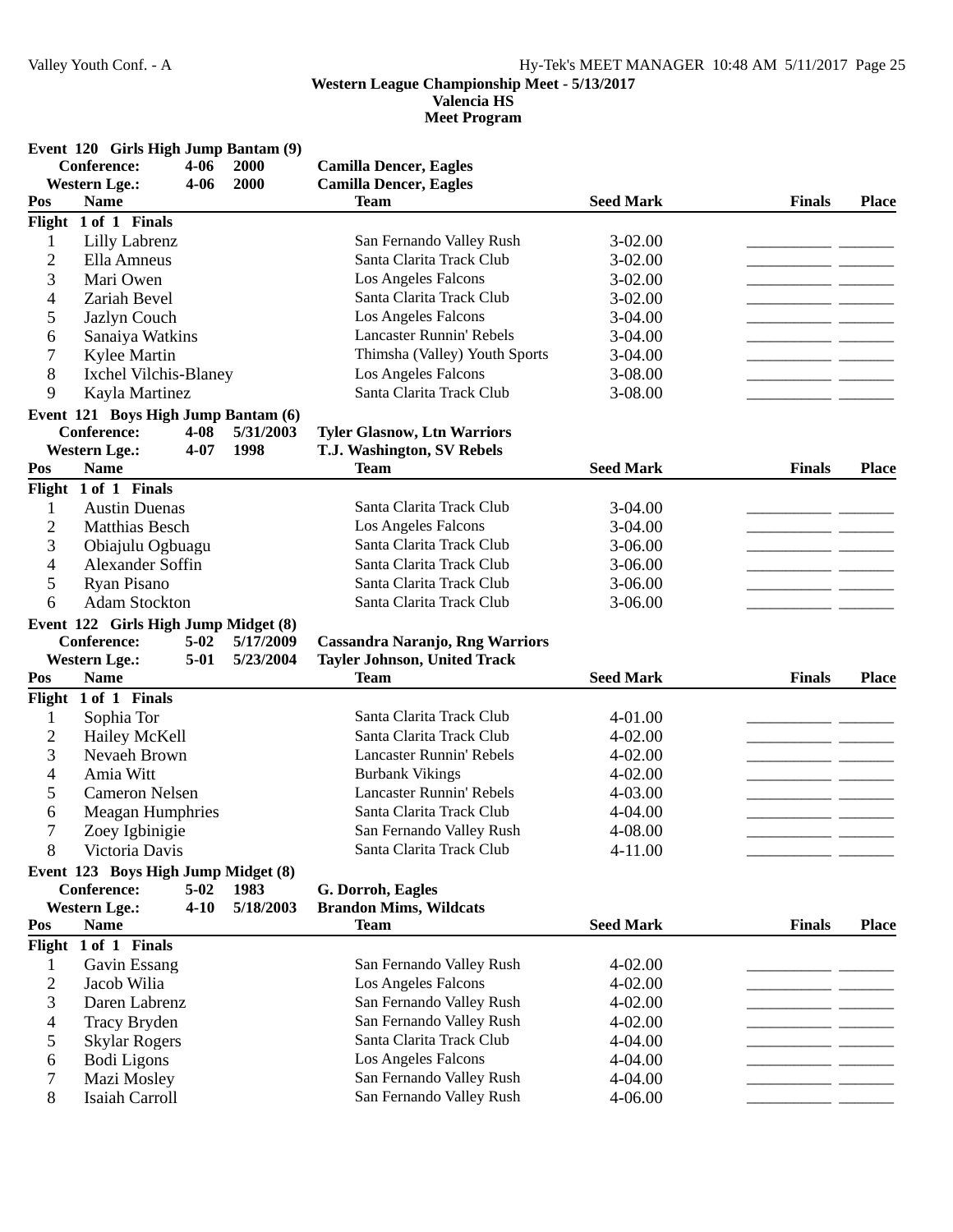## **Western League Championship Meet - 5/13/2017 Valencia HS**

|                | Event 124 Girls High Jump Youth (7)<br><b>Conference:</b> | $5-06$   | 1997      | <b>Schquay Brignac, Eagles</b>     |                  |               |              |
|----------------|-----------------------------------------------------------|----------|-----------|------------------------------------|------------------|---------------|--------------|
|                | <b>Western Lge.:</b>                                      | $5 - 06$ | 1997      | <b>Schquay Brignac, Eagles</b>     |                  |               |              |
| Pos            | <b>Name</b>                                               |          |           | Team                               | <b>Seed Mark</b> | <b>Finals</b> | <b>Place</b> |
|                | Flight 1 of 1 Finals                                      |          |           |                                    |                  |               |              |
| $\mathbf{1}$   | Corynn Thompson                                           |          |           | Santa Clarita Track Club           | 3-08.00          |               |              |
| $\overline{c}$ | Natalie Lin                                               |          |           | Santa Clarita Track Club           | $3-10.00$        |               |              |
| 3              | Niani Shields                                             |          |           | Santa Clarita Track Club           | 4-02.00          |               |              |
| 4              | Sahliyah Ravare                                           |          |           | Santa Clarita Track Club           | 4-04.00          |               |              |
| 5              | Chloe Igbinigie                                           |          |           | San Fernando Valley Rush           | 4-06.00          |               |              |
| 6              | Paige Cizek                                               |          |           | <b>Burbank Vikings</b>             | 4-08.00          |               |              |
| 7              | Zoe Turner                                                |          |           | <b>Lancaster Runnin' Rebels</b>    | $4 - 10.00$      |               |              |
|                | Event 125 Boys High Jump Youth (8)                        |          |           |                                    |                  |               |              |
|                | <b>Conference:</b>                                        | $6 - 01$ | 1983      | C. Vanderquest, Eagles             |                  |               |              |
|                | <b>Western Lge.:</b>                                      | $5 - 11$ | 1994      | <b>Don Christian, Eagles</b>       |                  |               |              |
| Pos            | <b>Name</b>                                               |          |           | <b>Team</b>                        | <b>Seed Mark</b> | <b>Finals</b> | <b>Place</b> |
|                | Flight 1 of 1 Finals                                      |          |           |                                    |                  |               |              |
| $\mathbf{1}$   | Solemn Lincoln                                            |          |           | San Fernando Valley Rush           | 4-06.00          |               |              |
| $\overline{c}$ | <b>Talent Finn</b>                                        |          |           | Lancaster Runnin' Rebels           | 4-08.00          |               |              |
| 3              | <b>Brandon Adams</b>                                      |          |           | San Fernando Valley Rush           | 4-08.00          | $\sim$ $\sim$ |              |
| 4              | Mitchell Reading                                          |          |           | Santa Clarita Track Club           | $4 - 10.00$      |               |              |
| 5              | Dante Wilson                                              |          |           | San Fernando Valley Rush           | 5-00.00          |               |              |
| 6              | <b>Seth Mack</b>                                          |          |           | San Fernando Valley Rush           | 5-00.00          | - -           |              |
| $\overline{7}$ | Quentin Thompson                                          |          |           | Santa Clarita Track Club           | 5-00.00          |               |              |
| 8              | Patrick Ize-Iyamu                                         |          |           | San Fernando Valley Rush           | $5 - 02.00$      |               |              |
|                | Event 126 Girls High Jump Intermediate (1)                |          |           |                                    |                  |               |              |
|                | <b>Conference:</b>                                        | $5-04$   | 1988      | Lori Mertes, Chatsworth Chiefs     |                  |               |              |
|                | <b>Western Lge.:</b>                                      | $5 - 00$ | 5/20/2007 | <b>Jasmine Hall, Ltn Warriors</b>  |                  |               |              |
| Pos            | <b>Name</b>                                               |          |           | <b>Team</b>                        | <b>Seed Mark</b> | <b>Finals</b> | <b>Place</b> |
|                | Flight 1 of 1 Finals                                      |          |           |                                    |                  |               |              |
| 1              | Arantza Vilchis-Zarate                                    |          |           | Los Angeles Falcons                | 4-04.00          |               |              |
|                | Event 127 Boys High Jump Intermediate (1)                 |          |           |                                    |                  |               |              |
|                | <b>Conference:</b>                                        | $6 - 04$ | 1988      | Erik Holcolm, Golden Bears         |                  |               |              |
|                | <b>Western Lge.:</b>                                      | $5 - 08$ | 2001      | <b>Shane Morales, Ltn Warriors</b> |                  |               |              |
| Pos            | <b>Name</b>                                               |          |           | <b>Team</b>                        | <b>Seed Mark</b> | <b>Finals</b> | <b>Place</b> |
|                | Flight 1 of 1 Finals                                      |          |           |                                    |                  |               |              |
| $\mathbf{1}$   | Jay Dickinson                                             |          |           | Los Angeles Falcons                | 4-08.00          |               |              |
|                | Event 128 Women High Jump Young (1)                       |          |           |                                    |                  |               |              |
| Pos            | <b>Name</b>                                               |          |           | <b>Team</b>                        | <b>Seed Mark</b> | <b>Finals</b> | <b>Place</b> |
| Flight         | 1 of 1 Finals                                             |          |           |                                    |                  |               |              |
| 1              | Talya Graham                                              |          |           | Lancaster Runnin' Rebels           | $4 - 02.00$      |               |              |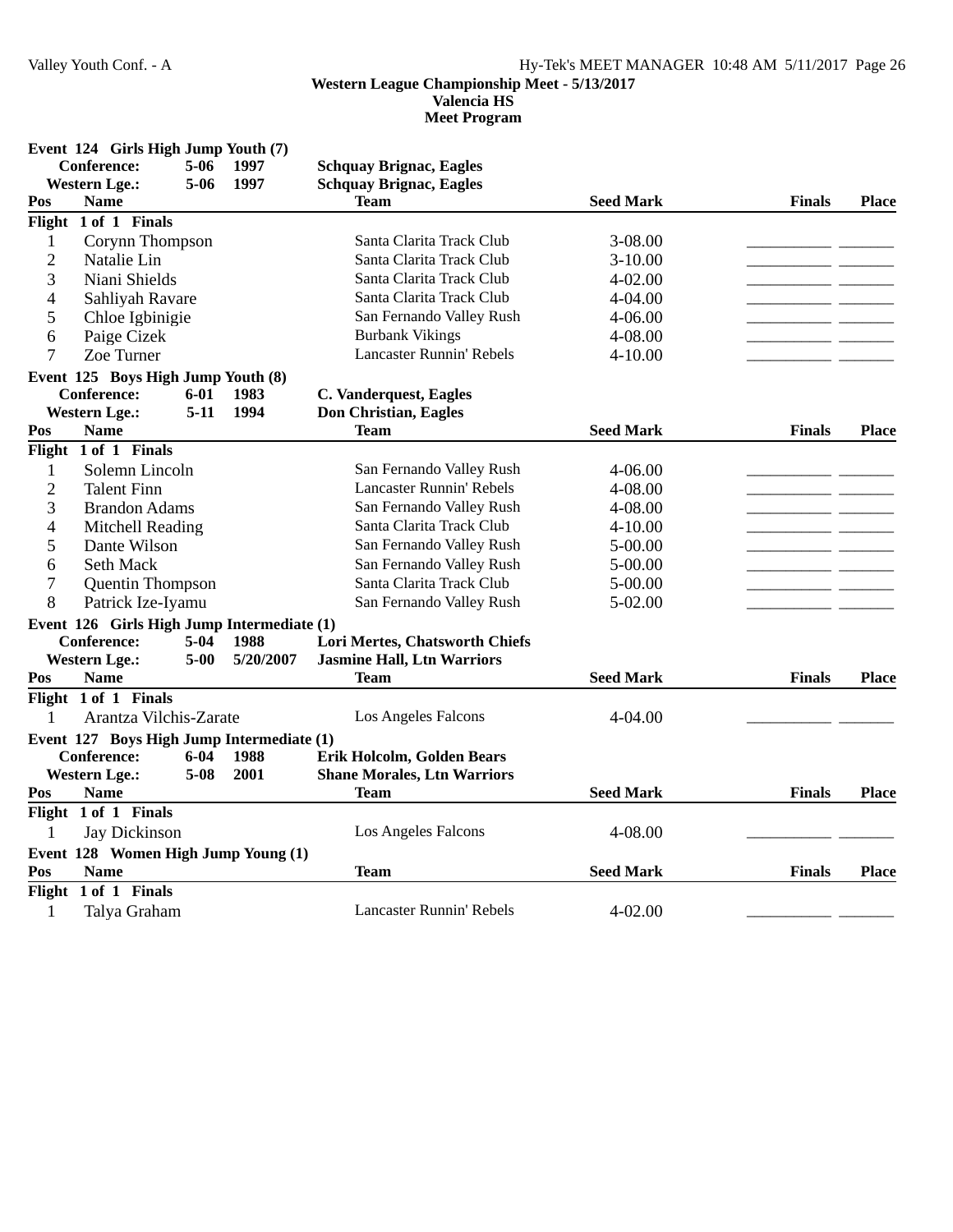# **Valencia HS**

|                | Event 132 Girls Long Jump Gremlin (7) |           |                                                |                  |               |              |
|----------------|---------------------------------------|-----------|------------------------------------------------|------------------|---------------|--------------|
|                | 11-03.50<br><b>Conference:</b>        | 5/10/2014 | Timia Cea, AVTC                                |                  |               |              |
|                | <b>Western Lge.:</b><br>10-08         | 5/19/2007 | <b>Adaugo Oguejiofor, Ltn Warriors</b>         |                  |               |              |
| Pos            | <b>Name</b>                           |           | <b>Team</b>                                    | <b>Seed Mark</b> | <b>Finals</b> | <b>Place</b> |
|                | Flight 1 of 1 Finals                  |           |                                                |                  |               |              |
| 1              | Sydney Owen                           |           | Los Angeles Falcons                            | 7-00.00          |               |              |
| $\overline{c}$ | Kemani Saunders                       |           | <b>Burbank Vikings</b>                         | 7-06.50          |               |              |
| 3              | Valerie Ogbu                          |           | Santa Clarita Track Club                       | 7-07.50          |               |              |
| 4              | Anabelle Nava                         |           | Thimsha (Valley) Youth Sports                  | 7-09.75          |               |              |
| 5              | Petra DelPrado                        |           | Santa Clarita Track Club                       | 8-05.00          | - -           |              |
| 6              | Kaila Sherwood-Kong                   |           | Los Angeles Falcons                            | 8-10.00          |               |              |
| $\overline{7}$ | Jillian Jenkins                       |           | Hawks Track Club                               | 9-07.00          |               |              |
|                | Event 133 Boys Long Jump Gremlin (5)  |           |                                                |                  |               |              |
|                | <b>Conference:</b><br>$12 - 00$       | 5/20/2000 | J. Davis, (2016) M. McCrory, SV Rebels, Sonics |                  |               |              |
|                | <b>Western Lge.:</b><br>$12 - 00$     | 2000      | <b>Jonathan Davis, SV Rebels</b>               |                  |               |              |
| Pos            | <b>Name</b>                           |           | <b>Team</b>                                    | <b>Seed Mark</b> | <b>Finals</b> | <b>Place</b> |
|                | Flight 1 of 1 Finals                  |           |                                                |                  |               |              |
| 1              | <b>Gideon Provens</b>                 |           | Santa Clarita Track Club                       | 8-10.00          |               |              |
| $\overline{c}$ | Jace Hernandez                        |           | Thimsha (Valley) Youth Sports                  | 8-10.50          |               |              |
| 3              | Jayden Bradley                        |           | Santa Clarita Track Club                       | $9 - 00.25$      |               |              |
| 4              | Clement Bouyssou                      |           | Los Angeles Falcons                            | 9-05.00          |               |              |
| 5              | Rafiel Yoakum                         |           | Santa Clarita Track Club                       | 9-07.00          |               |              |
|                |                                       |           |                                                |                  |               |              |
|                | Event 134 Girls Long Jump Bantam (9)  |           |                                                |                  |               |              |
|                | <b>Conference:</b><br>13-07           | 5/11/2013 | <b>Jayla Flowers, FALCONS</b>                  |                  |               |              |
|                | <b>Western Lge.:</b><br>13-07         | 5/11/2013 | <b>Jayla Flowers, Falcons</b>                  |                  |               |              |
| Pos            | <b>Name</b>                           |           | <b>Team</b>                                    | <b>Seed Mark</b> | <b>Finals</b> | <b>Place</b> |
|                | Flight 1 of 1 Finals                  |           |                                                |                  |               |              |
| 1              | <b>Allison Giem</b>                   |           | Santa Clarita Track Club                       | 10-09.75         | - -           |              |
| $\overline{c}$ | Kylee Martin                          |           | Thimsha (Valley) Youth Sports                  | 10-11.50         | - -           |              |
| 3              | Jordyn Waters                         |           | San Fernando Valley Rush                       | 11-02.00         | - -           |              |
| 4              | Keegan Hudspeth                       |           | <b>Burbank Vikings</b>                         | 11-04.25         | - -           |              |
| 5              | Alana Toliver                         |           | Santa Clarita Track Club                       | 11-05.50         |               |              |
| 6              | Zariah Bevel                          |           | Santa Clarita Track Club                       | 11-06.00         | - -           |              |
| 7              | Sanaiya Watkins                       |           | <b>Lancaster Runnin' Rebels</b>                | 11-11.00         | - -           |              |
| 8              | Caitlin Gonzalez                      |           | San Fernando Valley Rush                       | 12-00.00         | $\sim$        |              |
| 9              | Ila Brooks                            |           | San Fernando Valley Rush                       | 12-01.25         |               |              |
|                | Event 135 Boys Long Jump Bantam (8)   |           |                                                |                  |               |              |
|                | Conference:<br>15-07.50               | 1981      | <b>Cornelius Edwards, Golden Bears</b>         |                  |               |              |
|                | <b>Western Lge.:</b><br>14-05         | 2000      | <b>Taveon Burk, Eagles</b>                     |                  |               |              |
| Pos            | <b>Name</b>                           |           | <b>Team</b>                                    | <b>Seed Mark</b> | <b>Finals</b> | <b>Place</b> |
|                | Flight 1 of 1 Finals                  |           |                                                |                  |               |              |
| 1              | Charlie Romanelli                     |           | Santa Clarita Track Club                       | 10-10.75         |               |              |
| $\overline{2}$ | Noah Hendriex                         |           | <b>Hawks Track Club</b>                        | 11-00.00         |               |              |
| 3              | Alexander Soffin                      |           | Santa Clarita Track Club                       | 11-05.00         |               |              |
| 4              | Nicholas Diaz                         |           | Thimsha (Valley) Youth Sports                  | 12-02.50         |               |              |
| 5              | Zion Jenkins                          |           | Hawks Track Club                               | 12-05.25         |               |              |
| 6              | Dylan Gomez                           |           | Santa Clarita Track Club                       | 12-06.50         |               |              |
| 7              | Camren Smith                          |           | <b>Lancaster Runnin' Rebels</b>                | 13-00.00         |               |              |
| 8              | Nikko Petronicolos                    |           | Hawks Track Club                               | 13-03.00         |               |              |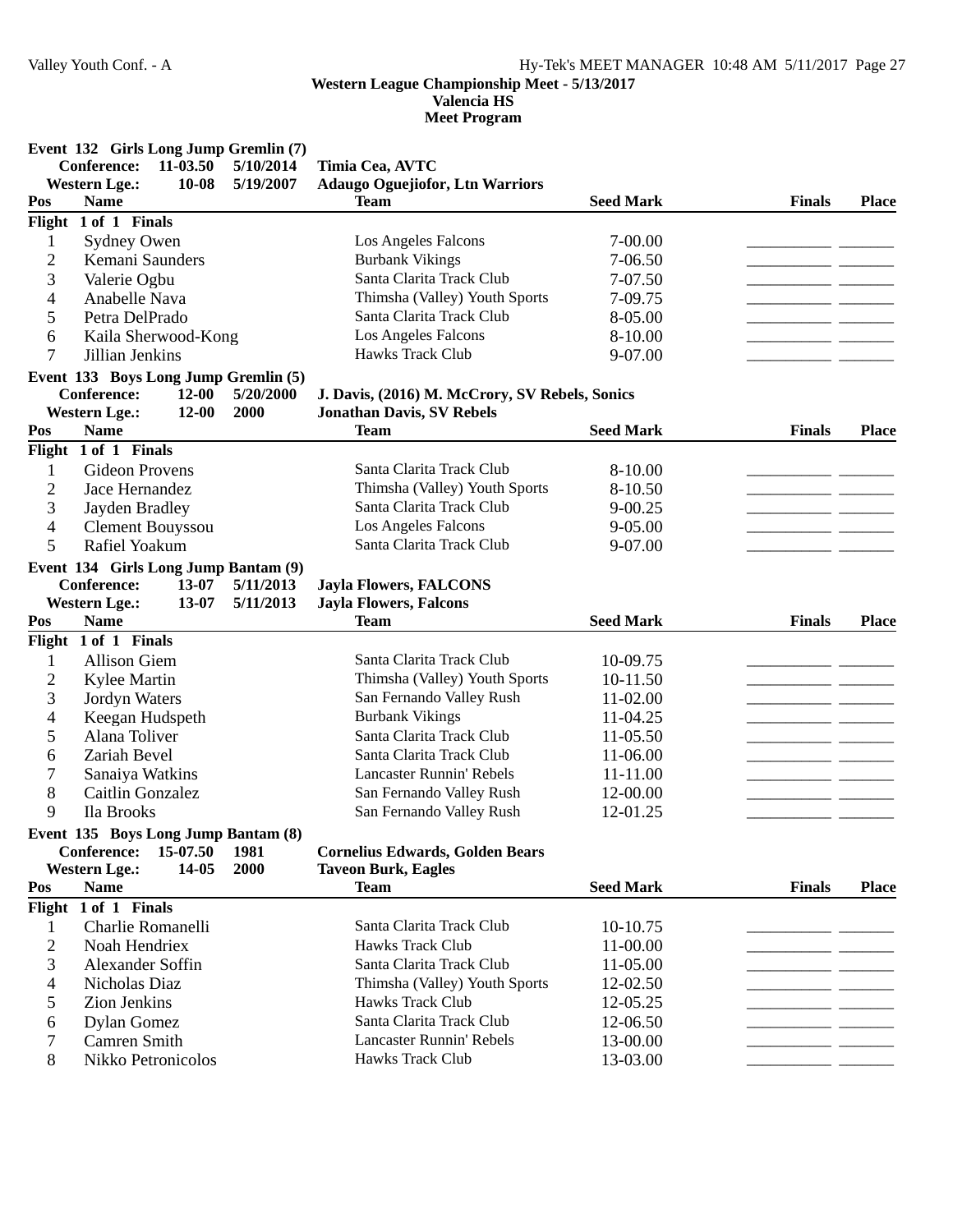# **Valencia HS**

|                          | Event 136 Girls Long Jump Midget (9) |          |           |                                                |                  |               |              |
|--------------------------|--------------------------------------|----------|-----------|------------------------------------------------|------------------|---------------|--------------|
|                          | <b>Conference:</b>                   | 16-03.25 | 1985      | S. Blough, SV Rebels                           |                  |               |              |
|                          | <b>Western Lge.:</b>                 | 15-07.75 | 5/15/2011 | <b>Britanie Butts, High Desert Heat</b>        |                  |               |              |
| Pos                      | <b>Name</b>                          |          |           | <b>Team</b>                                    | <b>Seed Mark</b> | <b>Finals</b> | <b>Place</b> |
|                          | Flight 1 of 1 Finals                 |          |           |                                                |                  |               |              |
| $\mathbf{1}$             | Laylani Ivy                          |          |           | San Fernando Valley Rush                       | 12-03.00         |               |              |
| $\overline{c}$           | Nevaeh Brown                         |          |           | <b>Lancaster Runnin' Rebels</b>                | 12-04.00         |               |              |
| 3                        | <b>Annabelle Tanner</b>              |          |           | Los Angeles Falcons                            | 12-04.25         |               |              |
| 4                        | Macey Edemann                        |          |           | Santa Clarita Track Club                       | 12-07.00         |               |              |
| 5                        | Zoe Fribourg                         |          |           | Hawks Track Club                               | 12-09.50         |               |              |
| 6                        | Zorianne Ololade                     |          |           | San Fernando Valley Rush                       | 13-02.00         | <u>.</u> .    |              |
| 7                        | <b>Cameron Nelsen</b>                |          |           | <b>Lancaster Runnin' Rebels</b>                | 13-04.00         |               |              |
| 8                        | Kaitlyn Creighton                    |          |           | Los Angeles Falcons                            | 13-04.25         | $\sim$ $\sim$ |              |
| 9                        | Meagan Humphries                     |          |           | Santa Clarita Track Club                       | 14-04.50         |               |              |
|                          | Event 137 Boys Long Jump Midget (8)  |          |           |                                                |                  |               |              |
|                          | <b>Conference:</b>                   | 18-00.50 | 1983      | <b>Cornelius Edwards, Golden Bears</b>         |                  |               |              |
|                          | <b>Western Lge.:</b>                 | $16-10$  | 1999      | Chauncey Fagan (99) Ted Glasnow (00), WVE, SCW |                  |               |              |
| Pos                      | <b>Name</b>                          |          |           | <b>Team</b>                                    | <b>Seed Mark</b> | <b>Finals</b> | <b>Place</b> |
|                          | Flight $1$ of $1$ Finals             |          |           |                                                |                  |               |              |
| 1                        | Nickolas Valenzuela                  |          |           | Santa Clarita Track Club                       | 12-11.75         |               |              |
| $\overline{c}$           | Jordy Renteria                       |          |           | Los Angeles Falcons                            | 13-03.50         |               |              |
| 3                        | Michael Hawkins                      |          |           | Santa Clarita Track Club                       | 13-09.75         |               |              |
| $\overline{\mathcal{A}}$ | <b>Peyton Waters</b>                 |          |           | San Fernando Valley Rush                       | 14-01.00         |               |              |
| 5                        | Dilan Webster                        |          |           | <b>Burbank Vikings</b>                         | 14-07.25         |               |              |
| 6                        | Luke Metcalf                         |          |           | Los Angeles Falcons                            | 15-00.00         | - -           |              |
| 7                        | <b>Nathan Perez</b>                  |          |           | <b>Burbank Vikings</b>                         | 15-01.00         |               |              |
| 8                        | Mazi Mosley                          |          |           | San Fernando Valley Rush                       | 15-03.00         |               |              |
|                          | Event 138 Girls Long Jump Youth (8)  |          |           |                                                |                  |               |              |
|                          | <b>Conference:</b>                   | 17-08.50 | 5/17/2014 | Elnaz Pourasgari, Eagles                       |                  |               |              |
|                          | <b>Western Lge.:</b>                 | 16-09.50 | 1995      | M. Edmonson, Eagles                            |                  |               |              |
| Pos                      | <b>Name</b>                          |          |           | <b>Team</b>                                    | <b>Seed Mark</b> | <b>Finals</b> | <b>Place</b> |
|                          | Flight 1 of 1 Finals                 |          |           |                                                |                  |               |              |
| 1                        | Natalie Lin                          |          |           | Santa Clarita Track Club                       | 13-04.00         |               |              |
| $\overline{c}$           | <b>Shelby Greene</b>                 |          |           | San Fernando Valley Rush                       | 13-05.25         | and the       |              |
| 3                        | Kelly Helton                         |          |           | Los Angeles Falcons                            | 13-05.50         |               |              |
| 4                        | Briana Bohan-Mendoza                 |          |           | Santa Clarita Track Club                       | 13-07.25         |               |              |
| 5                        | Paige Cizek                          |          |           | <b>Burbank Vikings</b>                         | 14-02.00         |               |              |
| 6                        | Kaiya Stanley                        |          |           | San Fernando Valley Rush                       | 14-06.00         |               |              |
| $\overline{7}$           | Ariana Rodriguez                     |          |           | Thimsha (Valley) Youth Sports                  | 14-07.75         |               |              |
| 8                        | <b>Jayla Flowers</b>                 |          |           | <b>Burbank Vikings</b>                         | 15-07.25         |               |              |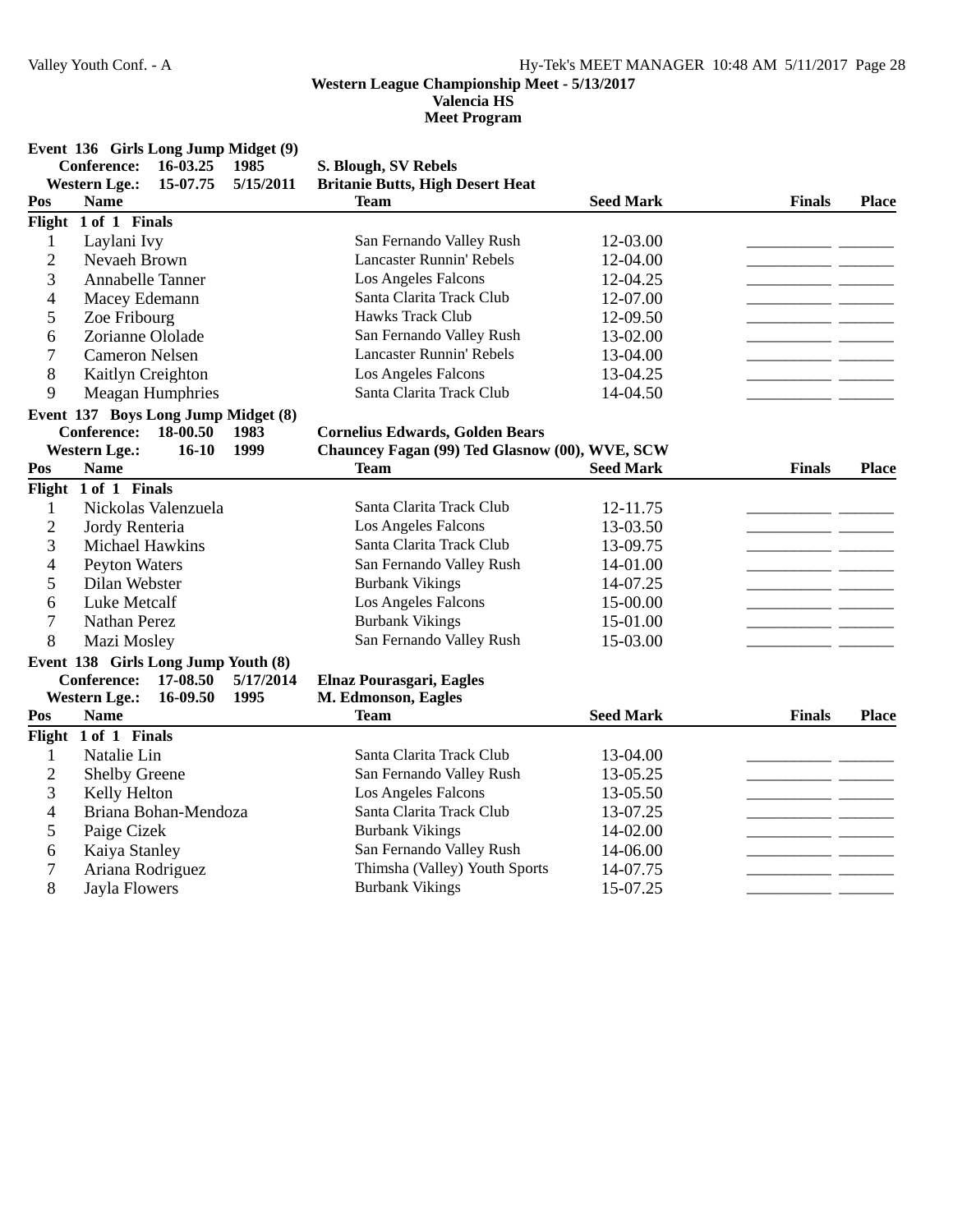### **Western League Championship Meet - 5/13/2017 Valencia HS**

|                          | Event 139 Boys Long Jump Youth (7) |                       |                                            |                                 |                  |               |              |
|--------------------------|------------------------------------|-----------------------|--------------------------------------------|---------------------------------|------------------|---------------|--------------|
|                          | <b>Conference:</b>                 | 21-09.25              | 1975                                       | A. Gibson, VC                   |                  |               |              |
|                          | <b>Western Lge.:</b>               | 19-07                 | 1992                                       | <b>Tony Carnes, SV Rebels</b>   |                  |               |              |
| Pos                      | <b>Name</b>                        |                       |                                            | <b>Team</b>                     | <b>Seed Mark</b> | <b>Finals</b> | <b>Place</b> |
|                          | Flight 1 of 1 Finals               |                       |                                            |                                 |                  |               |              |
| $\mathbf{1}$             |                                    | Sean-Anthony Anderson |                                            | <b>Burbank Vikings</b>          | 13-10.50         |               |              |
| $\mathbf{2}$             | <b>Brandon Adams</b>               |                       |                                            | San Fernando Valley Rush        | 14-07.50         |               |              |
| 3                        | <b>Ethan Descamps</b>              |                       |                                            | Santa Clarita Track Club        | 15-01.00         |               |              |
| $\overline{\mathcal{A}}$ | Ephsians Prysock                   |                       |                                            | Santa Clarita Track Club        | 16-01.00         |               |              |
| 5                        | <b>Benson Fleischer</b>            |                       |                                            | San Fernando Valley Rush        | 16-04.50         |               |              |
| 6                        |                                    | Nkemka Chukwumerije   |                                            | Santa Clarita Track Club        | 16-07.25         |               |              |
| $\overline{7}$           |                                    | Quentin Thompson      |                                            | Santa Clarita Track Club        | 17-03.50         |               |              |
|                          |                                    |                       | Event 140 Girls Long Jump Intermediate (5) |                                 |                  |               |              |
|                          | <b>Conference:</b>                 | 17-06.50              | 1974                                       | P. Curran, Northridge Pacers    |                  |               |              |
|                          | <b>Western Lge.:</b>               | 16-01.75              | 5/18/2008                                  | <b>Mikayla Buss, SV Rebels</b>  |                  |               |              |
| Pos                      | <b>Name</b>                        |                       |                                            | <b>Team</b>                     | <b>Seed Mark</b> | <b>Finals</b> | <b>Place</b> |
|                          | Flight 1 of 1 Finals               |                       |                                            |                                 |                  |               |              |
| 1                        | Virginia Wagner                    |                       |                                            | San Fernando Valley Rush        | $11-06.25$       |               |              |
| $\overline{2}$           | Kaliah Glover                      |                       |                                            | <b>Lancaster Runnin' Rebels</b> | $11 - 10.75$     |               |              |
| 3                        | Morgan Harrison                    |                       |                                            | Santa Clarita Track Club        | 12-02.50         |               |              |
| $\overline{\mathcal{L}}$ | <b>Hailey Harrison</b>             |                       |                                            | Santa Clarita Track Club        | 12-11.00         |               |              |
| 5                        | Delaney Sherwood                   |                       |                                            | Santa Clarita Track Club        | 13-09.75         |               |              |
|                          |                                    |                       | Event 141 Boys Long Jump Intermediate (2)  |                                 |                  |               |              |
|                          | <b>Conference:</b>                 | 21-06.50              | 1976                                       | A. Gibson, Golden Bears         |                  |               |              |
|                          | <b>Western Lge.:</b>               | 20-07.75              | 1995                                       | <b>Tony Carnes, SV Rebels</b>   |                  |               |              |
| Pos                      | <b>Name</b>                        |                       |                                            | <b>Team</b>                     | <b>Seed Mark</b> | <b>Finals</b> | <b>Place</b> |
|                          | Flight 1 of 1 Finals               |                       |                                            |                                 |                  |               |              |
| 1                        | <b>Isaac Gomez</b>                 |                       |                                            | <b>Lancaster Runnin' Rebels</b> | 15-07.25         |               |              |
| $\overline{c}$           | Owen Miranda                       |                       |                                            | Santa Clarita Track Club        | 16-06.00         |               |              |
|                          |                                    |                       | Event 142 Women Long Jump Young (1)        |                                 |                  |               |              |
|                          | <b>Conference:</b>                 | 14-00.50              | 5/14/2016                                  | Apriyana Shackleford, Eagles    |                  |               |              |
| Pos                      | <b>Name</b>                        |                       |                                            | <b>Team</b>                     | <b>Seed Mark</b> | <b>Finals</b> | <b>Place</b> |
|                          | Flight 1 of 1 Finals               |                       |                                            |                                 |                  |               |              |
| 1                        | Talya Graham                       |                       |                                            | Lancaster Runnin' Rebels        | $10-10.00$       |               |              |
|                          | Event 143 Men Long Jump Young (1)  |                       |                                            |                                 |                  |               |              |
|                          | <b>Conference:</b>                 | 18-04.25              | 5/11/2013                                  | <b>Osaze Okunso, RUSH</b>       |                  |               |              |
|                          | <b>Western Lge.:</b>               | 18-04.25              | 5/11/2013                                  | <b>Osaze Okunso, Rush</b>       |                  |               |              |
| Pos                      | <b>Name</b>                        |                       |                                            | <b>Team</b>                     | <b>Seed Mark</b> | <b>Finals</b> | <b>Place</b> |
|                          | Flight 1 of 1 Finals               |                       |                                            |                                 |                  |               |              |
| $\mathbf{1}$             | <b>Chandler Behunin</b>            |                       |                                            | <b>Burbank Vikings</b>          | 16-06.25         |               |              |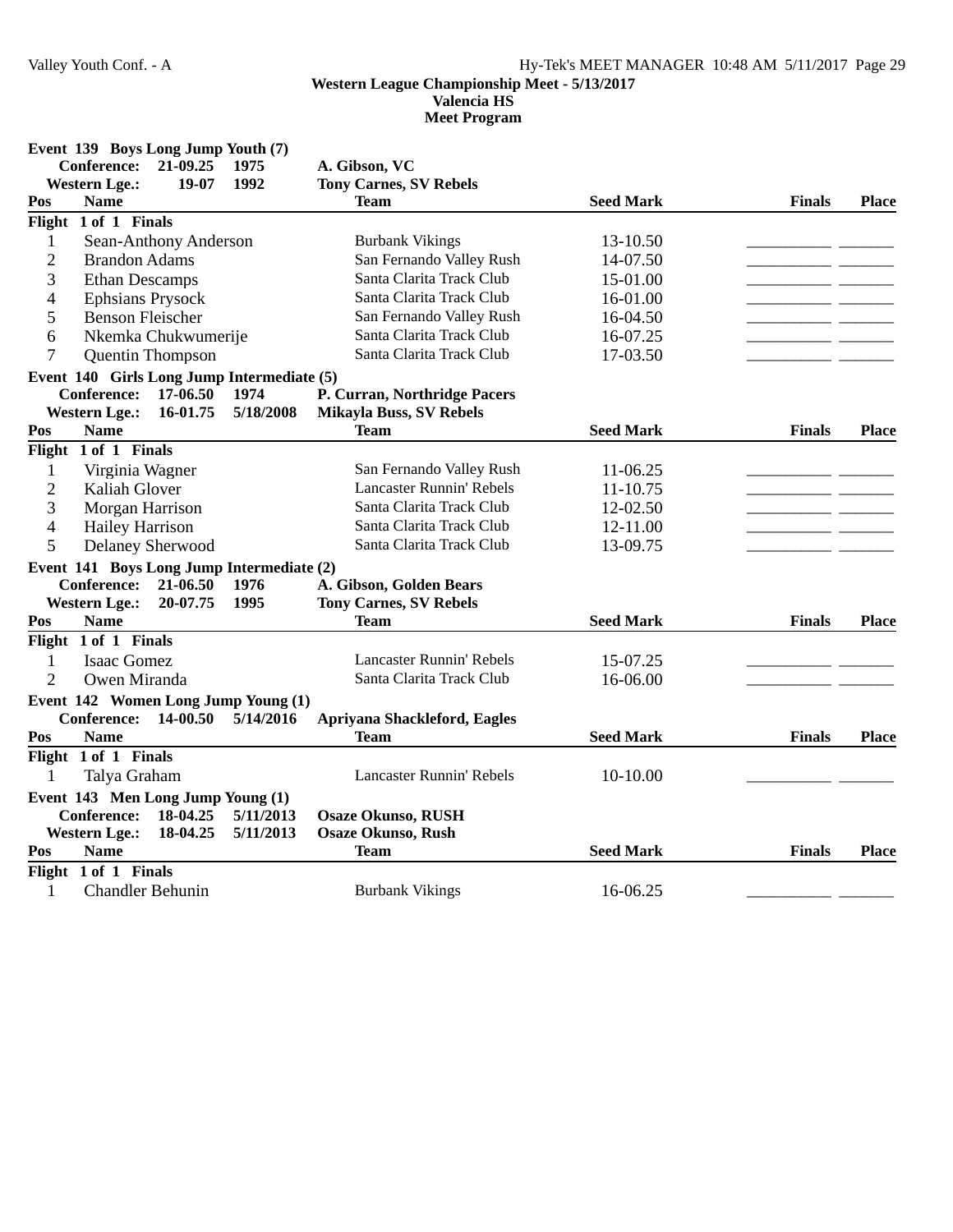# **Valencia HS**

**Meet Program**

**Event 144 Girls Shot Put 6 lb. Bantam (9)**

|                | <b>Conference:</b>     | 27-04.75           | 5/21/2011                                 | <b>Kasey Hayes, Tigers</b>         |                  |               |              |
|----------------|------------------------|--------------------|-------------------------------------------|------------------------------------|------------------|---------------|--------------|
|                | <b>Western Lge.:</b>   | $25-03$            | 5/15/2011                                 | <b>Kasey Hayes, Thimsha Tigers</b> |                  |               |              |
| Pos            | <b>Name</b>            |                    |                                           | <b>Team</b>                        | <b>Seed Mark</b> | <b>Finals</b> | <b>Place</b> |
|                | Flight 1 of 1 Finals   |                    |                                           |                                    |                  |               |              |
| $\mathbf{1}$   | Anahi Camarillo        |                    |                                           | Hawks Track Club                   | 14-03.50         |               |              |
| $\overline{2}$ | Jenna O'Sullivan       |                    |                                           | Santa Clarita Track Club           | 14-04.00         | $\sim$ $\sim$ |              |
| 3              | <b>Desiree Castro</b>  |                    |                                           | Thimsha (Valley) Youth Sports      | 17-02.00         |               |              |
| 4              | Aleiah Carr            |                    |                                           | San Fernando Valley Rush           | 18-04.00         |               |              |
| 5              | Victoria Johnson       |                    |                                           | San Fernando Valley Rush           | 18-06.00         | - -           |              |
| 6              |                        | Ahkebalon Campbell |                                           | San Fernando Valley Rush           | 19-00.25         |               |              |
| 7              | Thalia Bonwell         |                    |                                           | San Fernando Valley Rush           | 19-04.00         |               |              |
| 8              | Tomia Bryden           |                    |                                           | San Fernando Valley Rush           | 19-09.50         |               |              |
| 9              |                        | Mariah Campuzano   |                                           | San Fernando Valley Rush           | 22-05.00         |               |              |
|                |                        |                    | Event 145 Boys Shot Put 6 lb. Bantam (7)  |                                    |                  |               |              |
|                | <b>Conference:</b>     | $31 - 05$          | 5/19/2012                                 | <b>Mister Williams, Eagles</b>     |                  |               |              |
|                | <b>Western Lge.:</b>   | 27-10.50           | 5/9/2015                                  | <b>Tracy Bryden, RUSH</b>          |                  |               |              |
| Pos            | <b>Name</b>            |                    |                                           | <b>Team</b>                        | <b>Seed Mark</b> | <b>Finals</b> | <b>Place</b> |
|                | Flight 1 of 1 Finals   |                    |                                           |                                    |                  |               |              |
| 1              | Victor Garcia          |                    |                                           | Thimsha (Valley) Youth Sports      | 14-03.00         |               |              |
| $\overline{c}$ | Donovan Green          |                    |                                           | <b>Burbank Vikings</b>             | 14-09.00         |               |              |
| 3              | Ryan Pisano            |                    |                                           | Santa Clarita Track Club           | 15-10.50         |               |              |
| $\overline{4}$ | <b>Adam Stockton</b>   |                    |                                           | Santa Clarita Track Club           | 16-07.00         |               |              |
| 5              | <b>Ramsey Sherwood</b> |                    |                                           | Santa Clarita Track Club           | 16-09.50         |               |              |
| 6              | Charlie Romanelli      |                    |                                           | Santa Clarita Track Club           | 22-02.50         |               |              |
| $\overline{7}$ | Justin Bryden          |                    |                                           | San Fernando Valley Rush           | 23-04.00         |               |              |
|                |                        |                    | Event 146 Girls Shot Put 6 lb. Midget (8) |                                    |                  |               |              |
|                | <b>Conference:</b>     | 41-02.25           | 5/14/2016                                 | <b>April Fontenette, Pacers</b>    |                  |               |              |
|                | <b>Western Lge.:</b>   | $37-10$            | 5/7/2016                                  | <b>Kelsey Schauble, Storm</b>      |                  |               |              |
| Pos            | <b>Name</b>            |                    |                                           | <b>Team</b>                        | <b>Seed Mark</b> | <b>Finals</b> | <b>Place</b> |
|                | Flight 1 of 1 Finals   |                    |                                           |                                    |                  |               |              |
| 1              | Rhyanna Miranda        |                    |                                           | Thimsha (Valley) Youth Sports      | 15-07.50         |               |              |
| $\overline{c}$ | Mila Mahadevan         |                    |                                           | <b>Hawks Track Club</b>            | 18-06.25         |               |              |
| 3              | Jessica Clemmons       |                    |                                           | <b>Lancaster Runnin' Rebels</b>    | 21-01.00         |               |              |
| 4              | Natalia Simpson        |                    |                                           | Santa Clarita Track Club           | 22-09.50         |               |              |
| 5              | Ella Stepan            |                    |                                           | Santa Clarita Track Club           | 23-03.50         |               |              |
| 6              | Aaliyah Biggs          |                    |                                           | San Fernando Valley Rush           | 23-03.50         |               |              |
| 7              | <b>Cameron Nelsen</b>  |                    |                                           | <b>Lancaster Runnin' Rebels</b>    | 23-09.00         |               |              |
| 8              | Zephaniah Hines        |                    |                                           | Lancaster Runnin' Rebels           | 27-00.00         |               |              |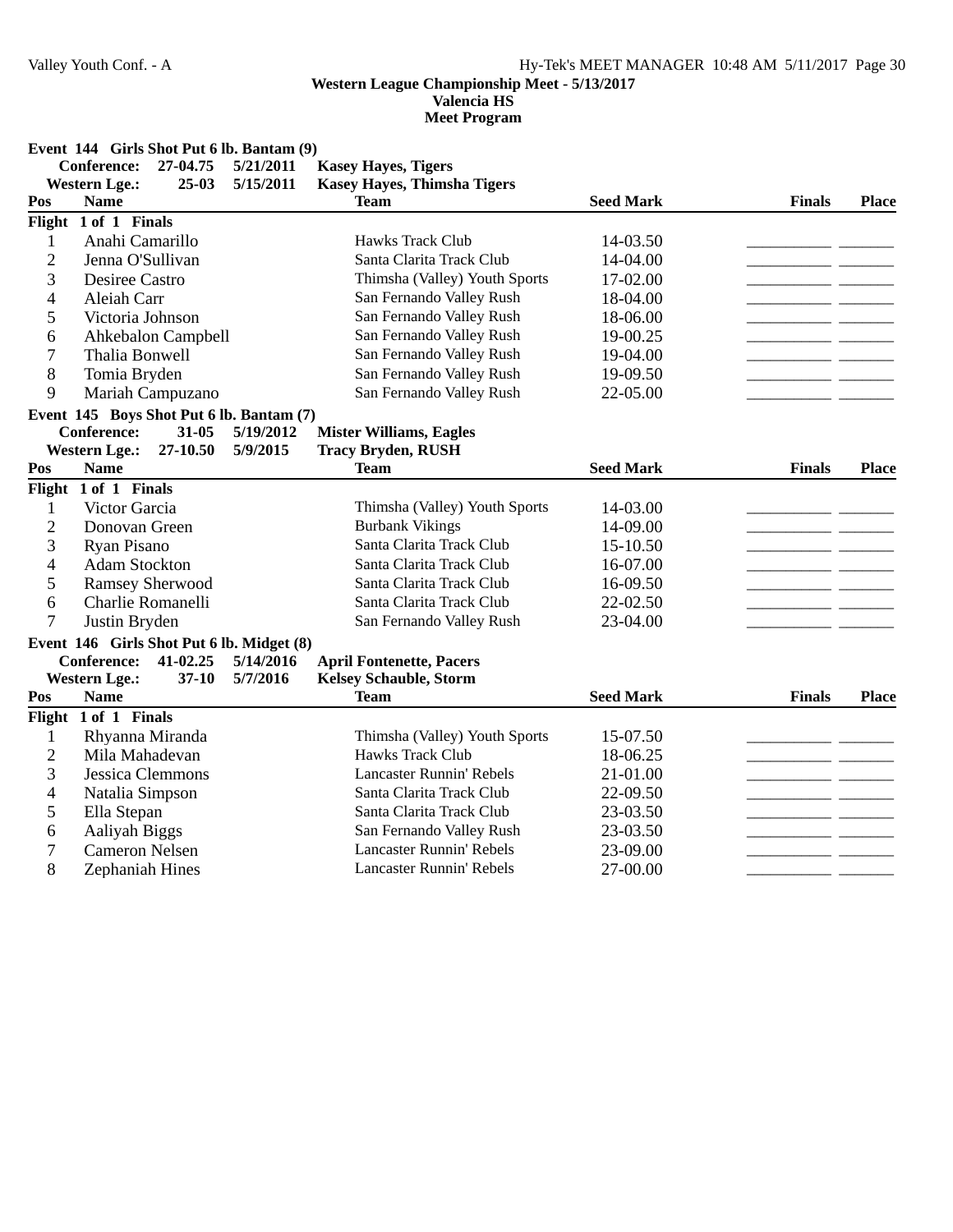**Valencia HS**

**Meet Program**

**Event 147 Boys Shot Put 6 lb. Midget (8)**

|                | <b>Conference:</b>   | 47-02.50 | 1987                                            | <b>Adam Guzzo, Eagles</b>          |                  |               |              |
|----------------|----------------------|----------|-------------------------------------------------|------------------------------------|------------------|---------------|--------------|
|                | <b>Western Lge.:</b> | 39-08.25 | 5/22/2005                                       | <b>Kristaan Ivory, Eagles</b>      |                  |               |              |
| Pos            | <b>Name</b>          |          |                                                 | <b>Team</b>                        | <b>Seed Mark</b> | <b>Finals</b> | <b>Place</b> |
|                | Flight 1 of 1 Finals |          |                                                 |                                    |                  |               |              |
| 1              | Ryan Campuzano       |          |                                                 | San Fernando Valley Rush           | 23-10.50         |               |              |
| $\overline{c}$ | <b>Jesse Argott</b>  |          |                                                 | Thimsha (Valley) Youth Sports      | 24-11.00         |               |              |
| 3              | Jose Hernandez       |          |                                                 | Thimsha (Valley) Youth Sports      | 26-03.00         |               |              |
| 4              | Michael Hawkins      |          |                                                 | Santa Clarita Track Club           | 26-04.50         |               |              |
| 5              | Mordecai Hines       |          |                                                 | <b>Lancaster Runnin' Rebels</b>    | 29-03.00         |               |              |
| 6              | <b>Riley Paltero</b> |          |                                                 | San Fernando Valley Rush           | 29-07.50         |               |              |
| 7              | Rene Harris Jr.      |          |                                                 | <b>Burbank Vikings</b>             | 30-06.00         |               |              |
| 8              | Tracy Bryden         |          |                                                 | San Fernando Valley Rush           | 35-08.75         |               |              |
|                |                      |          | Event 148 Girls Shot Put 6 lb. Youth (8)        |                                    |                  |               |              |
|                | <b>Conference:</b>   | 47-07    | 5/21/2011                                       | <b>Nia Britt, Pacers</b>           |                  |               |              |
|                | <b>Western Lge.:</b> | 42-10.25 | 5/21/2006                                       | <b>Sydney Haydel, Eagles</b>       |                  |               |              |
| Pos            | <b>Name</b>          |          |                                                 | <b>Team</b>                        | <b>Seed Mark</b> | <b>Finals</b> | <b>Place</b> |
|                | Flight 1 of 1 Finals |          |                                                 |                                    |                  |               |              |
| $\overline{c}$ | Jaylee Hall          |          |                                                 | San Fernando Valley Rush           | 26-06.50         |               |              |
| 3              | Mia Lee              |          |                                                 | Santa Clarita Track Club           | 28-07.50         |               |              |
| 4              | A'Shani Shackleford  |          |                                                 | San Fernando Valley Rush           | 28-08.00         |               |              |
| 5              | Niani Shields        |          |                                                 | Santa Clarita Track Club           | 29-01.00         |               |              |
| 6              | Laura Brennan        |          |                                                 | Santa Clarita Track Club           | 29-07.00         |               |              |
| 7              | Jahnie Hoffman       |          |                                                 | Thimsha (Valley) Youth Sports      | 29-10.00         |               |              |
| 8              | Sabriya Chandler     |          |                                                 | <b>Lancaster Runnin' Rebels</b>    | 33-07.00         |               |              |
| 9              | Kelsey Schauble      |          |                                                 | Santa Clarita Track Club           | 42-09.00         |               |              |
|                |                      |          | Event 149 Boys Shot Put 4 kg. Youth (8)         |                                    |                  |               |              |
|                | Conference:          | $51-10$  | 6/3/2006                                        | <b>Malcolm Jones, United Track</b> |                  |               |              |
|                | <b>Western Lge.:</b> | 47-09    | 5/21/2006                                       | <b>Malcolm Jones, United</b>       |                  |               |              |
| Pos            | <b>Name</b>          |          |                                                 | <b>Team</b>                        | <b>Seed Mark</b> | <b>Finals</b> | <b>Place</b> |
|                | Flight 1 of 1 Finals |          |                                                 |                                    |                  |               |              |
| 1              | Hugo Maldonado       |          |                                                 | Thimsha (Valley) Youth Sports      | 24-06.50         |               |              |
| $\overline{c}$ | William Hair         |          |                                                 | Santa Clarita Track Club           | 25-01.00         |               |              |
| 3              | Ethan Obrien         |          |                                                 | Santa Clarita Track Club           | 26-02.00         |               |              |
| 4              | <b>Kadon Jones</b>   |          |                                                 | Thimsha (Valley) Youth Sports      | 30-03.50         |               |              |
| 5              | Derek Boyd           |          |                                                 | San Fernando Valley Rush           | 30-05.00         |               |              |
| 6              | <b>Talent Finn</b>   |          |                                                 | <b>Lancaster Runnin' Rebels</b>    | 32-00.00         |               |              |
| 7              | Vincent Jordan       |          |                                                 | Santa Clarita Track Club           | 32-08.50         |               |              |
| 8              | Angelo Pulido        |          |                                                 | Santa Clarita Track Club           | 36-08.00         |               |              |
|                |                      |          | Event 150 Girls Shot Put 4 kg. Intermediate (1) |                                    |                  |               |              |
|                | Conference:          | 35-08.50 | 5/9/2015                                        | <b>Natalie Ramirez, Pacers</b>     |                  |               |              |
|                | <b>Western Lge.:</b> | 27-04.25 | 5/18/2008                                       | <b>Stephanie Harlow, Cheetahs</b>  |                  |               |              |
| Pos            | <b>Name</b>          |          |                                                 | <b>Team</b>                        | <b>Seed Mark</b> | <b>Finals</b> | <b>Place</b> |
|                | Flight 1 of 1 Finals |          |                                                 |                                    |                  |               |              |
| 1              | Olivia Bates         |          |                                                 | Santa Clarita Track Club           | 22-09.00         |               |              |
|                |                      |          |                                                 |                                    |                  |               |              |